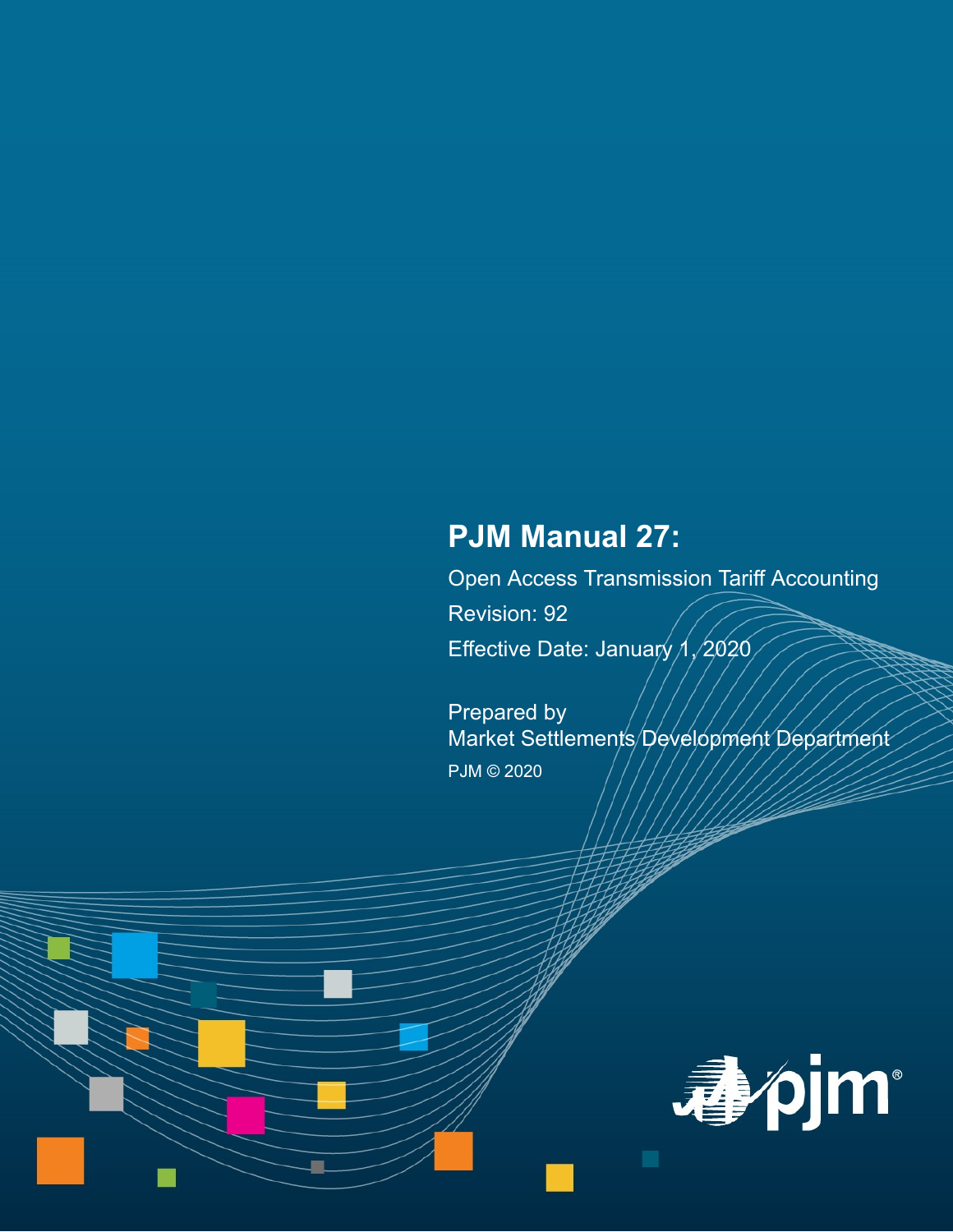

# **Table of Contents**

| 2.1 Scheduling, System Control and Dispatch Accounting Overview 11<br>2.2 PJM Scheduling, System Control and Dispatch Service Charges 12<br>2.3 TO Scheduling, System Control and Dispatch Service Charges 17<br>2.5 Reconciliation for PJM and TO Scheduling, System Control and Dispatch Service<br>(and AC2, MMU, FERC, OPSI, CAPS, NERC, and RFC) Charges 18 |  |
|------------------------------------------------------------------------------------------------------------------------------------------------------------------------------------------------------------------------------------------------------------------------------------------------------------------------------------------------------------------|--|
| Section 3: Reactive Supply and Voltage Control from Generation and                                                                                                                                                                                                                                                                                               |  |
|                                                                                                                                                                                                                                                                                                                                                                  |  |
| 3.1 Reactive Supply and Voltage Control Service Accounting Overview20                                                                                                                                                                                                                                                                                            |  |
|                                                                                                                                                                                                                                                                                                                                                                  |  |
|                                                                                                                                                                                                                                                                                                                                                                  |  |
| Section 4: Energy Imbalance Service Accounting23                                                                                                                                                                                                                                                                                                                 |  |
|                                                                                                                                                                                                                                                                                                                                                                  |  |
| Section 5: Network Integration Transmission Service Accounting 24<br>5.1 Network Integration Transmission Service Accounting Overview 24                                                                                                                                                                                                                         |  |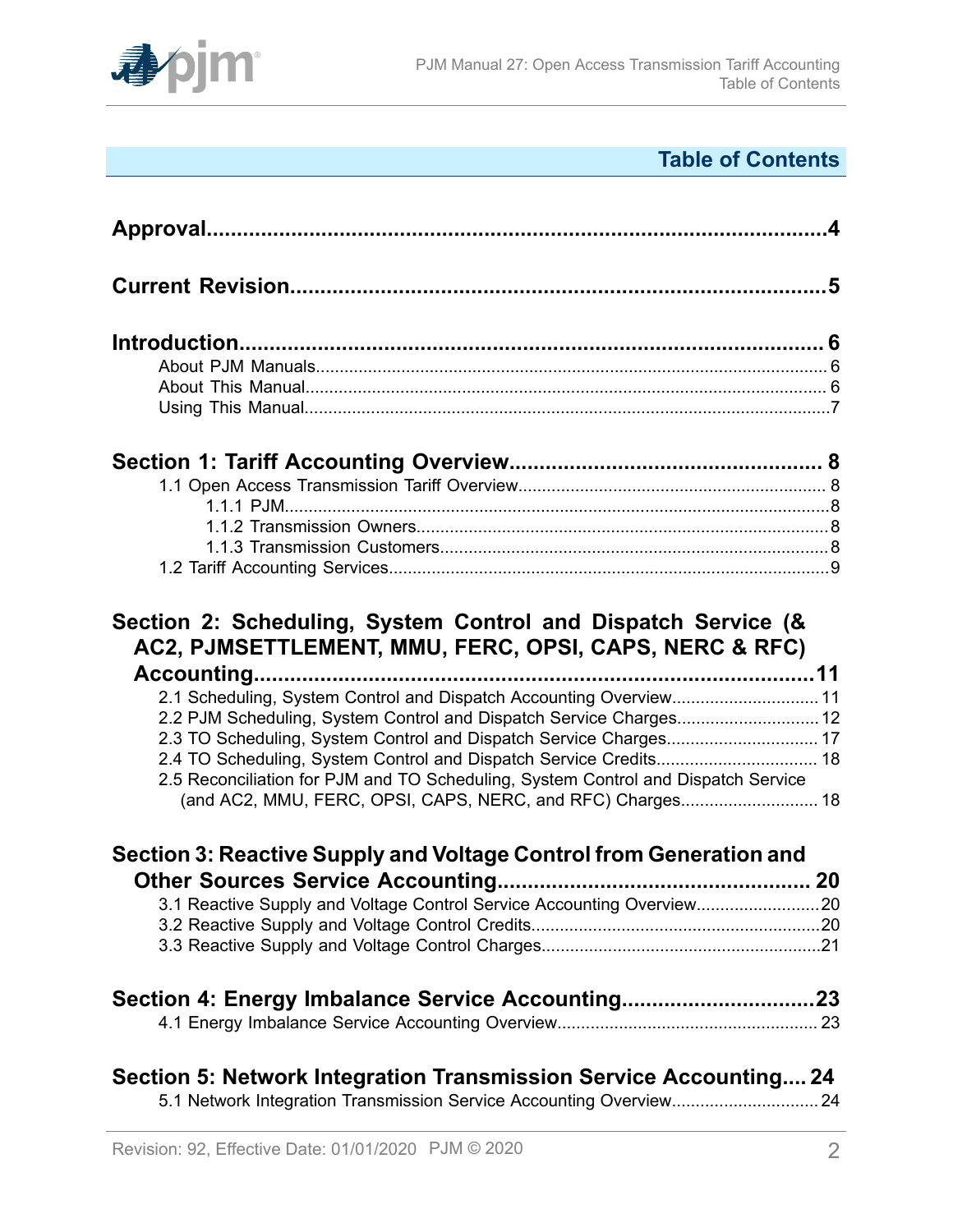

| 5.7 Business Rules for Changing Settlement Area Definitions of Network Load 28 |  |
|--------------------------------------------------------------------------------|--|
| Section 6: Point-to-Point Transmission Service Accounting30                    |  |
|                                                                                |  |
|                                                                                |  |
|                                                                                |  |
|                                                                                |  |
|                                                                                |  |
| 6.2.2 Adjustment to Firm Daily Point-to-Point Transmission Service Charges 31  |  |
|                                                                                |  |
| 6.2.4 Monthly Adjustment to Firm Point to Point Transmission Service Charges32 |  |
|                                                                                |  |
|                                                                                |  |
|                                                                                |  |
|                                                                                |  |
|                                                                                |  |
|                                                                                |  |
|                                                                                |  |
| Section 8: Energy Storage Resource Charging Energy 39                          |  |
|                                                                                |  |
|                                                                                |  |
|                                                                                |  |
|                                                                                |  |
|                                                                                |  |
|                                                                                |  |
|                                                                                |  |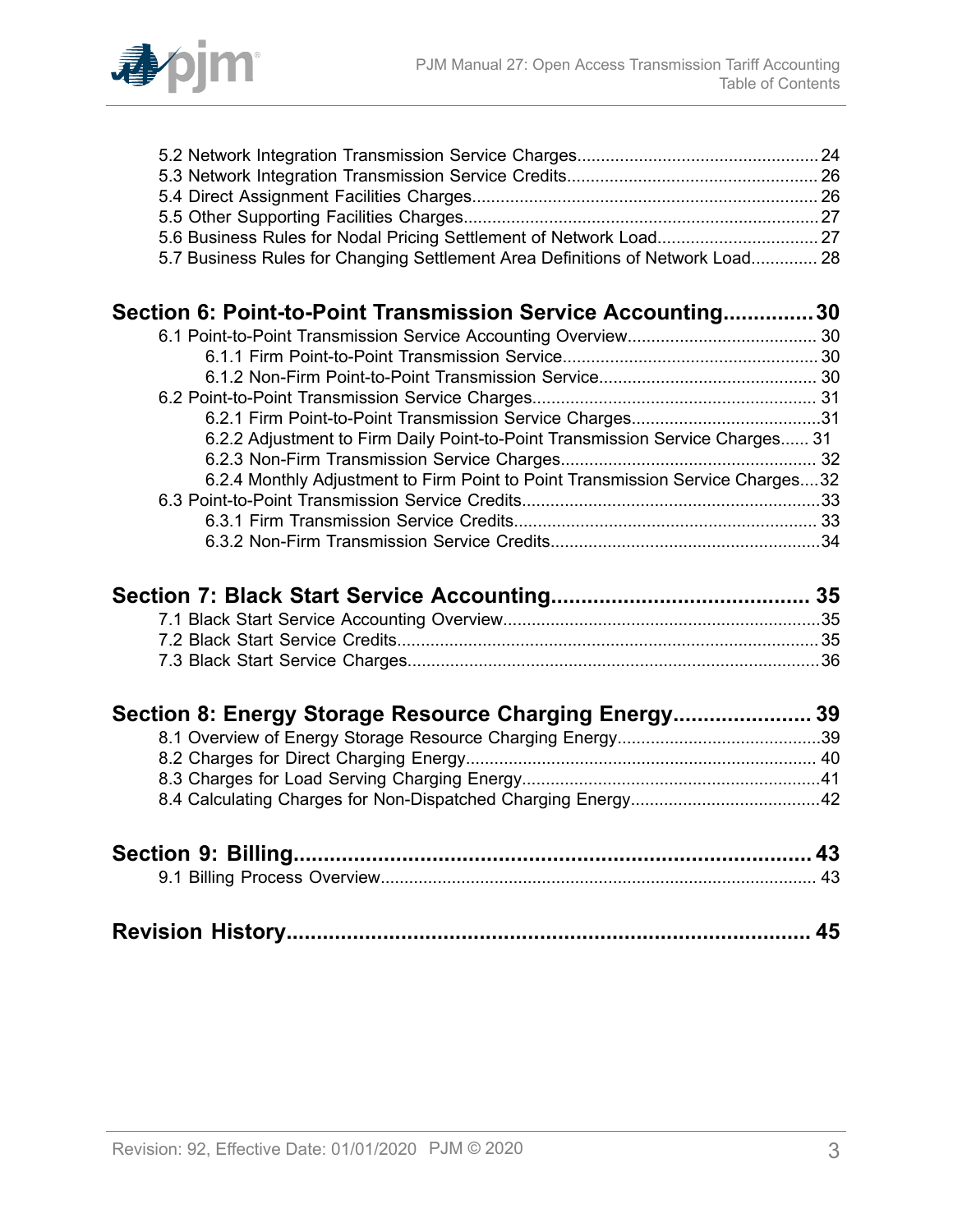

## <span id="page-3-0"></span>**Approval**

Approval Date: 12/19/2019 Effective Date: 01/01/2020

Raymond Fernandez, Manager

Market Settlements Development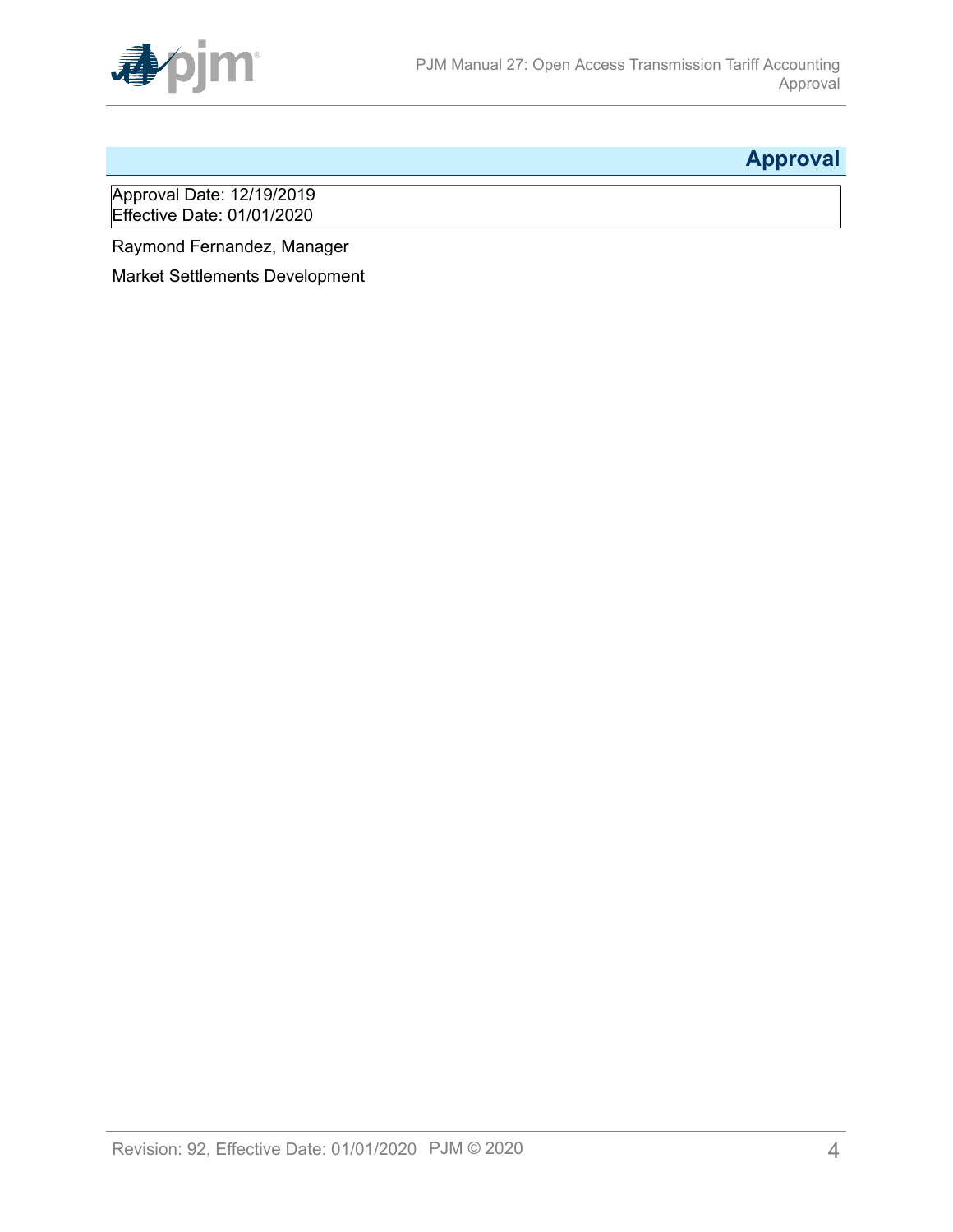

### <span id="page-4-0"></span>**Current Revision**

#### **Revision 92 (01/01/2020):**

- Updated Section 6.1.1 to reflect an annual calculation of the demand charge border rates for Firm Point-to-Point Transmission Service
- Added Section 6.2.4 to describe an adjustment to the monthly demand border charge rate for a transmission customer taking firm point-to-point transmission service at the border with a point of delivery at a Merchant Transmission Facility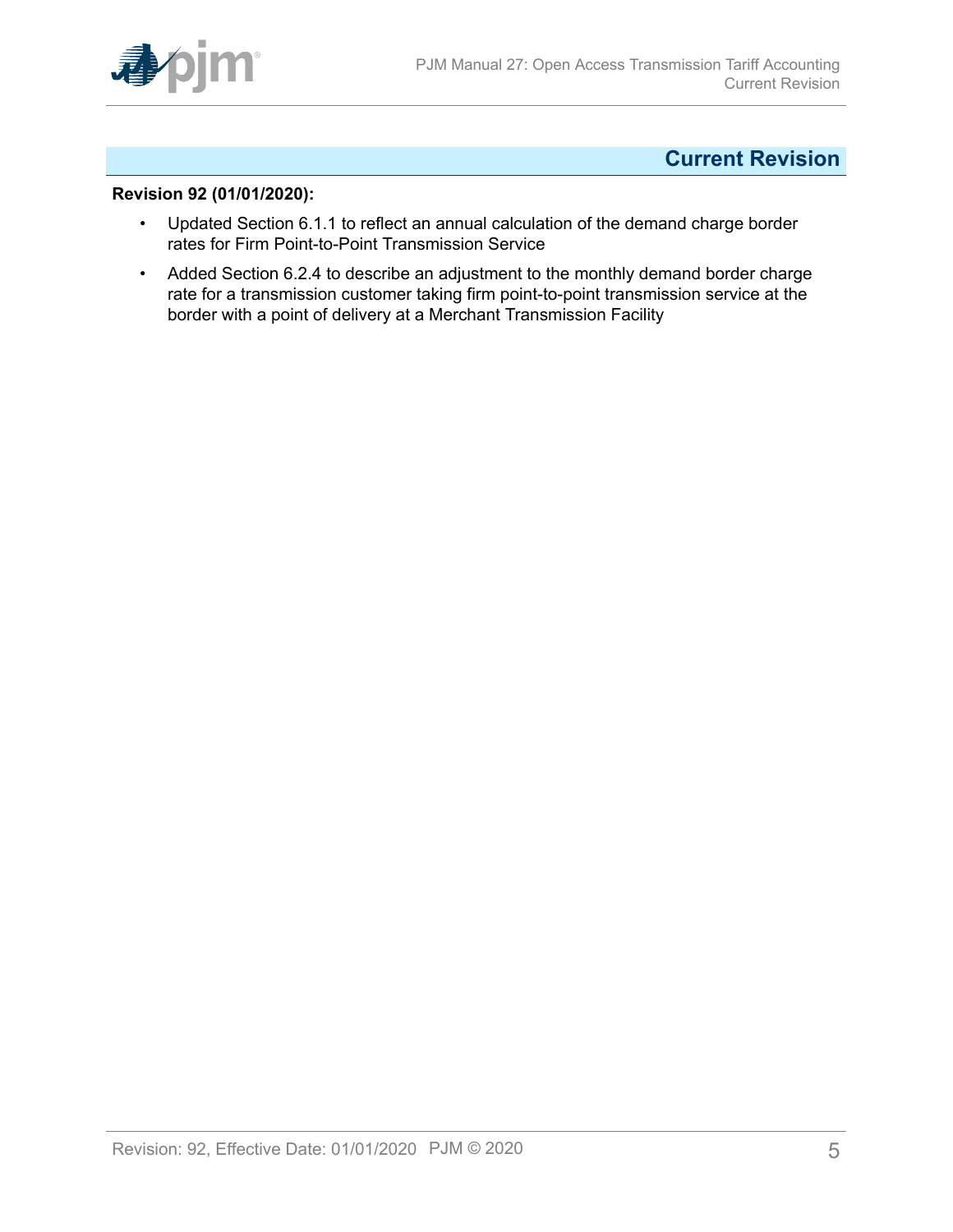

#### <span id="page-5-0"></span>**Introduction**

Welcome to the *PJM Manual for Open Access Transmission Tariff Accounting*. In this Introduction, you will find the following information:

- What you can expect from the PJM Manuals (see "About PJM Manuals").
- What you can expect from this PJM Manual (see "About This Manual").
- How to use this manual (see "Using This Manual").

### <span id="page-5-1"></span>**About PJM Manuals**

The PJM Manuals are the instructions, rules, procedures, and guidelines established by the PJM for the operation, planning, and accounting requirements of PJM and the PJM Energy Market. The manuals are grouped under the following categories:

- **Transmission**
- PJM Energy Market
- Generation and transmission interconnection
- Reserve
- Accounting and Billing
- PJM administrative services
- Miscellaneous

For a complete list of all PJM manuals, go to the Library section on PJM.com.

### <span id="page-5-2"></span>**About This Manual**

The *PJM Manual for Open Access Transmission Tariff Accounting* is one of a series of manuals within the Accounting and Billing group. This manual focuses on the accounting for transmission services within the PJM Open Access Transmission Tariff.

The *PJM Manual for Open Access Transmission Tariff Accounting* consists of nine sections. These sections are listed in the table of contents beginning on page ii.

#### **Intended Audience**

The intended audiences for the PJM Manual for Open Access Transmission Tariff Accounting are:

- PJM Members
- External auditors, lawyers, and regulators
- PJM accounting staff and auditing staff

#### **References**

The References to other documents that provide background or additional detail directly related to the *PJM Manual for Open Access Transmission Tariff Accounting* are: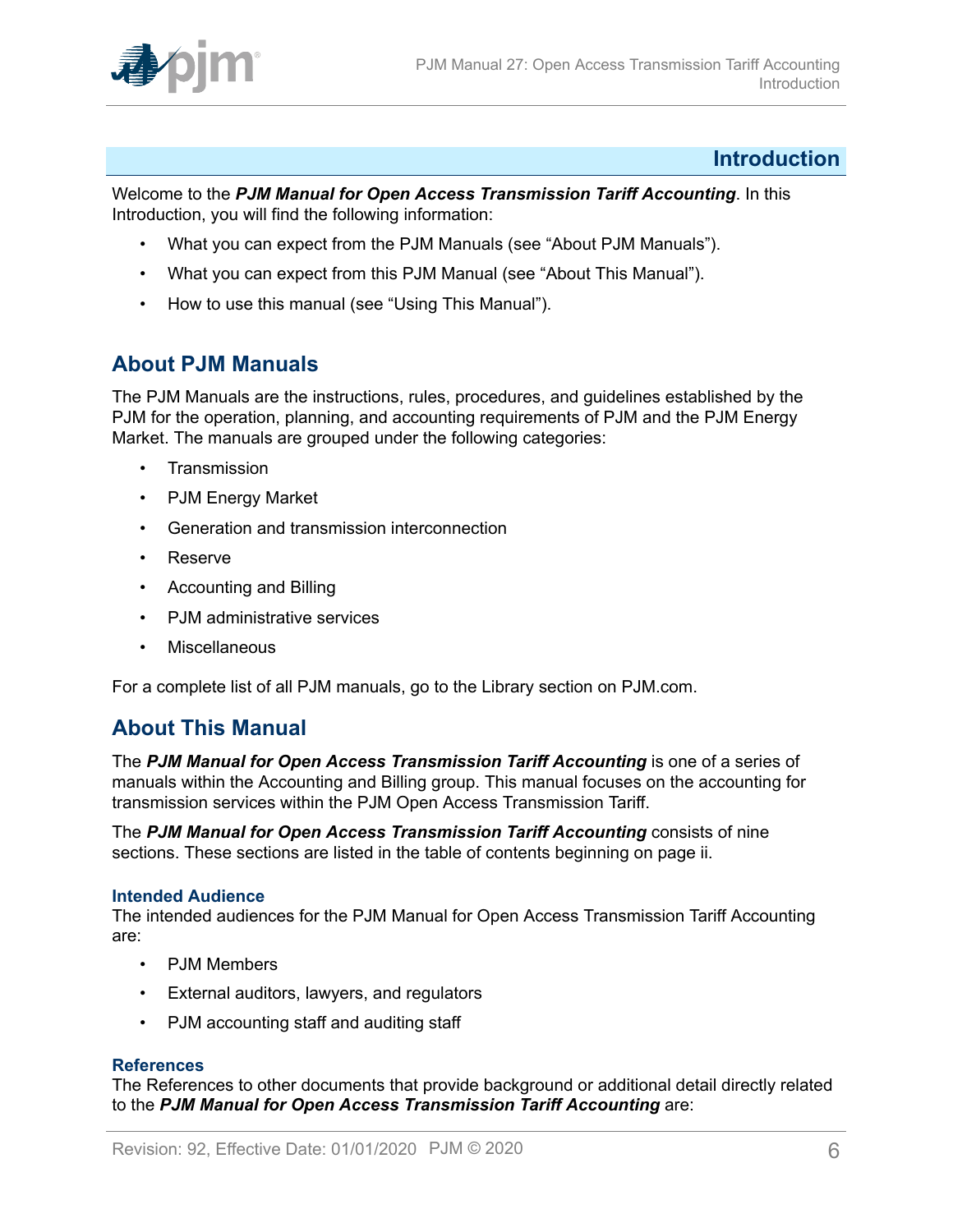

- Operating Agreement of PJM Interconnection, L.L.C.
- Transmission Owners Agreements
- PJM Manual for *[Operating Agreement Accounting \(M-28\)](http://www.pjm.com/~/media/documents/manuals/m28.ashx)*
- PJM Manual for *[Billing \(M-29\)](http://www.pjm.com/~/media/documents/manuals/m29.ashx)*
- PJM Manual for *[Balancing Operations \(M-12\)](http://www.pjm.com/~/media/documents/manuals/m12.ashx)*
- PJM Manual for *[Transmission](http://www.pjm.com/~/media/documents/manuals/m03.ashx) Operations (M-3)*

### <span id="page-6-0"></span>**Using This Manual**

We believe that explaining concepts is just as important as presenting procedures. This philosophy is reflected in the way we organize the material in this manual. We start each section with an overview. Then we present details, procedures or references to procedures found in other PJM manuals. The following provides an orientation to the manual's structure.

#### **What You Will Find In This Manual**

- A table of contents that lists two levels of subheadings within each of the sections
- An approval page that lists the required approvals and a brief outline of the current revision
- Sections containing the specific guidelines, requirements, or procedures including PJM actions and PJM Member actions
- A section at the end detailing all previous revisions of this PJM Manual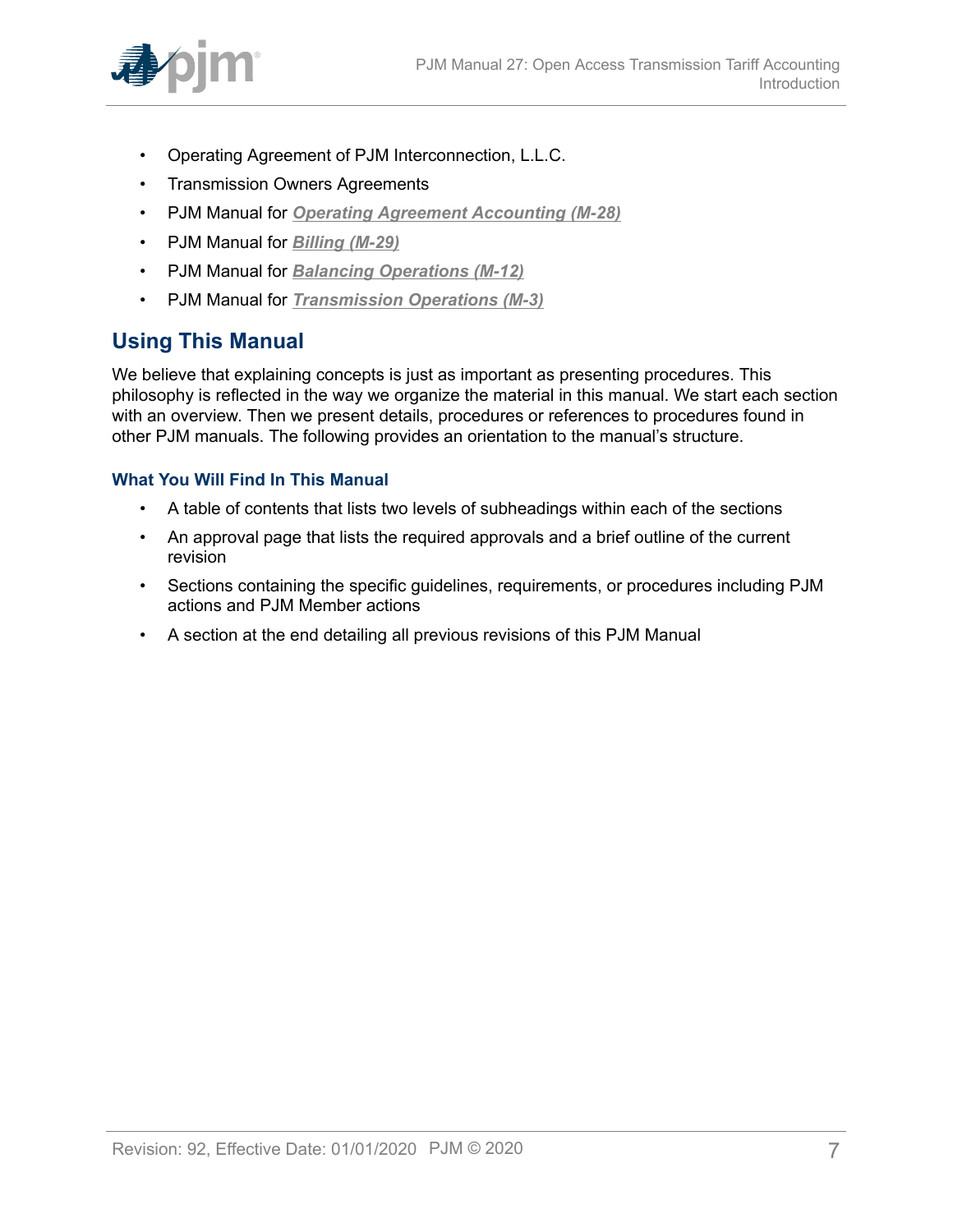

### <span id="page-7-0"></span>**Section 1: Tariff Accounting Overview**

Welcome to the *Tariff Accounting Overview* section of the *PJM Manual for Open Access Transmission Tariff Accounting*. In this section, you will find the following information:

- A general description of the PJM Open Access Transmission Tariff (see "*Open Access Transmission Tariff Overview*").
- A description of the PJM Open Access Transmission Tariff accounting services (see "*Tariff Accounting Services*").

### <span id="page-7-1"></span>**1.1 Open Access Transmission Tariff Overview**

To be compliant with the FERC Order 888, the Transmission Owners (TO) in PJM filed with the FERC an open access transmission service tariff, called the PJM Open Access Transmission Tariff. Transmission open access provides the ability to make use of existing transmission facilities that are owned by others, in this case the TOs, in order to deliver power to customers. Transmission Service is the reservation to transport power from one point to another and all of the ancillary services that are necessary to make the transport of power possible.

The PJM TOs' transmission facilities are operated with free-flowing transmission ties. The PJM manages the operation of these facilities, in accordance with the PJM Operating Agreement.

#### <span id="page-7-2"></span>**1.1.1 PJM**

PJM operates the Transmission System that is used to provide Transmission Service. Transmission services include Point-To-Point Transmission Service (long-term and shortterm firm and non-firm) and Network Integration Transmission Service. In carrying out this responsibility, PJM performs the following functions:

- Acts as transmission provider and system operator for the PJM Region
- Maintains the OASIS
- Receives and acts on applications for transmission service
- Conducts system impact and facilities studies
- Schedules transactions
- Directs redispatch, curtailment, and interruptions
- Accounts for, collects, and disburses transmission revenues

#### <span id="page-7-3"></span>**1.1.2 Transmission Owners**

Each TO in PJM is a signatory to the PJM Open Access Transmission Tariff. They collectively have delegated the responsibility to administer the PJM Open Access Tariff to PJM. Each TO has the responsibility to design or install transmission facilities to satisfy requests for Transmission Service under the tariff.

#### <span id="page-7-4"></span>**1.1.3 Transmission Customers**

There are two types of Transmission Customers for whom PJM Open Access Transmission Tariff charges are determined: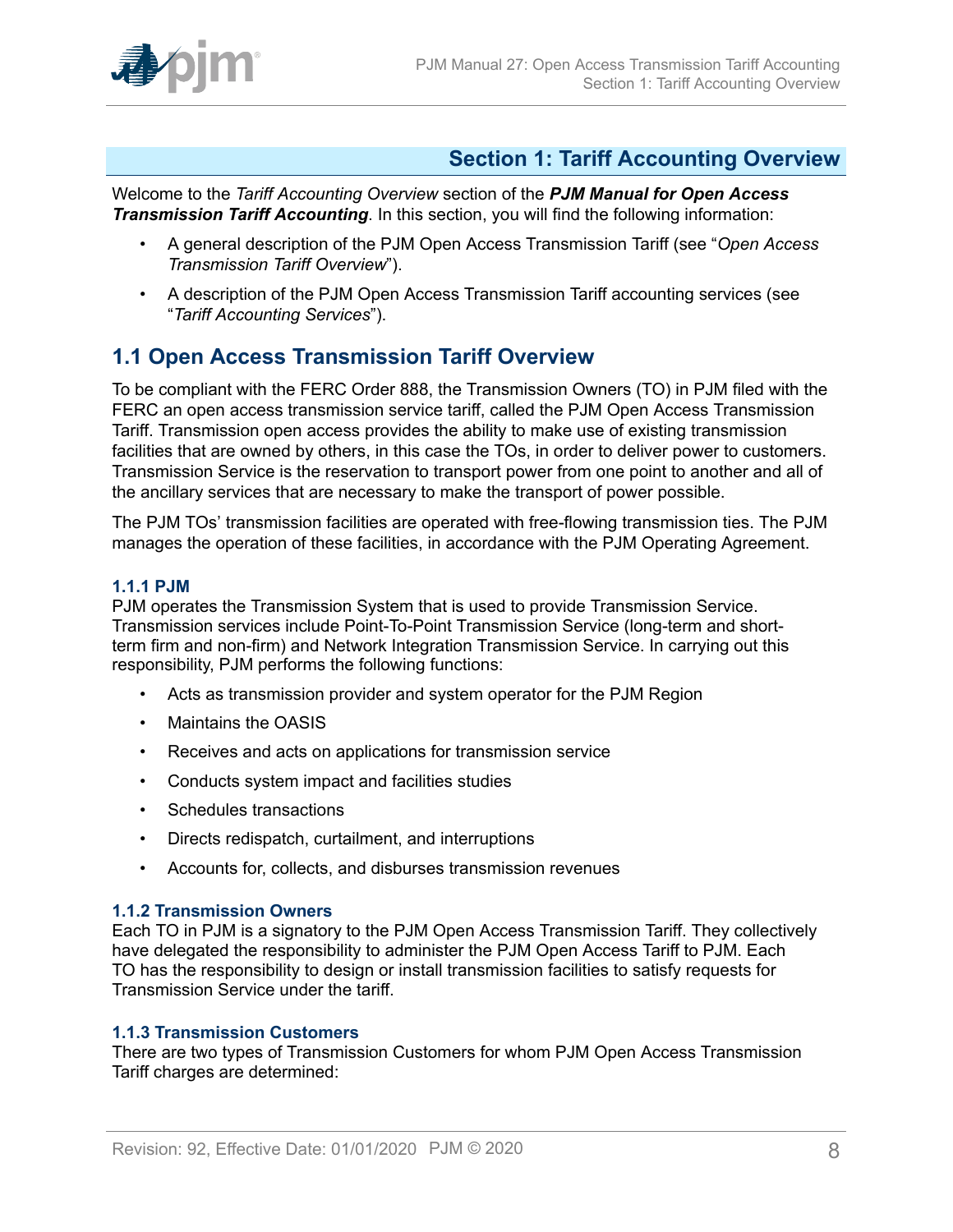

- Point-to-Point Transmission Customers entities receiving Transmission Service pursuant to the terms of the Transmission Provider's Point-to-Point Transmission Service.
- Network Customers entities receiving Transmission Service pursuant to the terms of the Transmission Provider's Network Integration Transmission Service.

### <span id="page-8-0"></span>**1.2 Tariff Accounting Services**

There are several transmission-related services for which the PJM calculates charges and credits for the monthly and weekly billing statements. (See the *[PJM Manual for Billing \(M-29\)](http://www.pjm.com/~/media/documents/manuals/m29.ashx)* for more information.)

The PJM accounts for the following types of transmission service:

- Network Integration Transmission Service Transmission Service provided pursuant to the rates, terms, and conditions set forth in the Tariff.
- Firm Point-to-Point Transmission Service Transmission Service that is reserved and/or scheduled between specified Points of Receipt(s) and Point(s) of Delivery. The minimum term is one day and the maximum term is specified in the Service Agreement.
- Non-Firm Point-to-Point Transmission Service Transmission Service that is reserved and scheduled on an as-available basis and is subject to curtailment or interruption. Non-Firm Point-To-Point Transmission Service is available on a stand-alone basis for periods ranging from one hour to one month.

PJM accounts for the following Ancillary Services, which PJM is required to provide and Transmission Customers are required to purchase:

- Scheduling, System Control and Dispatch scheduling and administering the movement of power through, out of, or within PJM.
- Reactive Supply and Voltage Control from Generation Sources operating generating facilities to produce reactive power to maintain transmission voltages within acceptable limits.

In addition to the services listed above, the following Ancillary Services, which PJM is required to provide to Transmission Customers that serve load within PJM, are also accounted for by PJM:

- Regulation and Frequency Response committing on-line generation whose output is raised or lowered as necessary to follow the moment-to-moment changes in load.
- Operating Reserves the amount of generating capacity actually operated for specified periods of an Operating Day to ensure the reliable operation of PJM.
- Energy Imbalance provided when a difference occurs between the scheduled and actual delivery of energy to a load.
- Black Start Service the capability of generating units to start without an outside electrical supply or the demonstrated ability of a generating unit with a high operating factor to automatically remain operating at reduced levels when disconnected from the grid.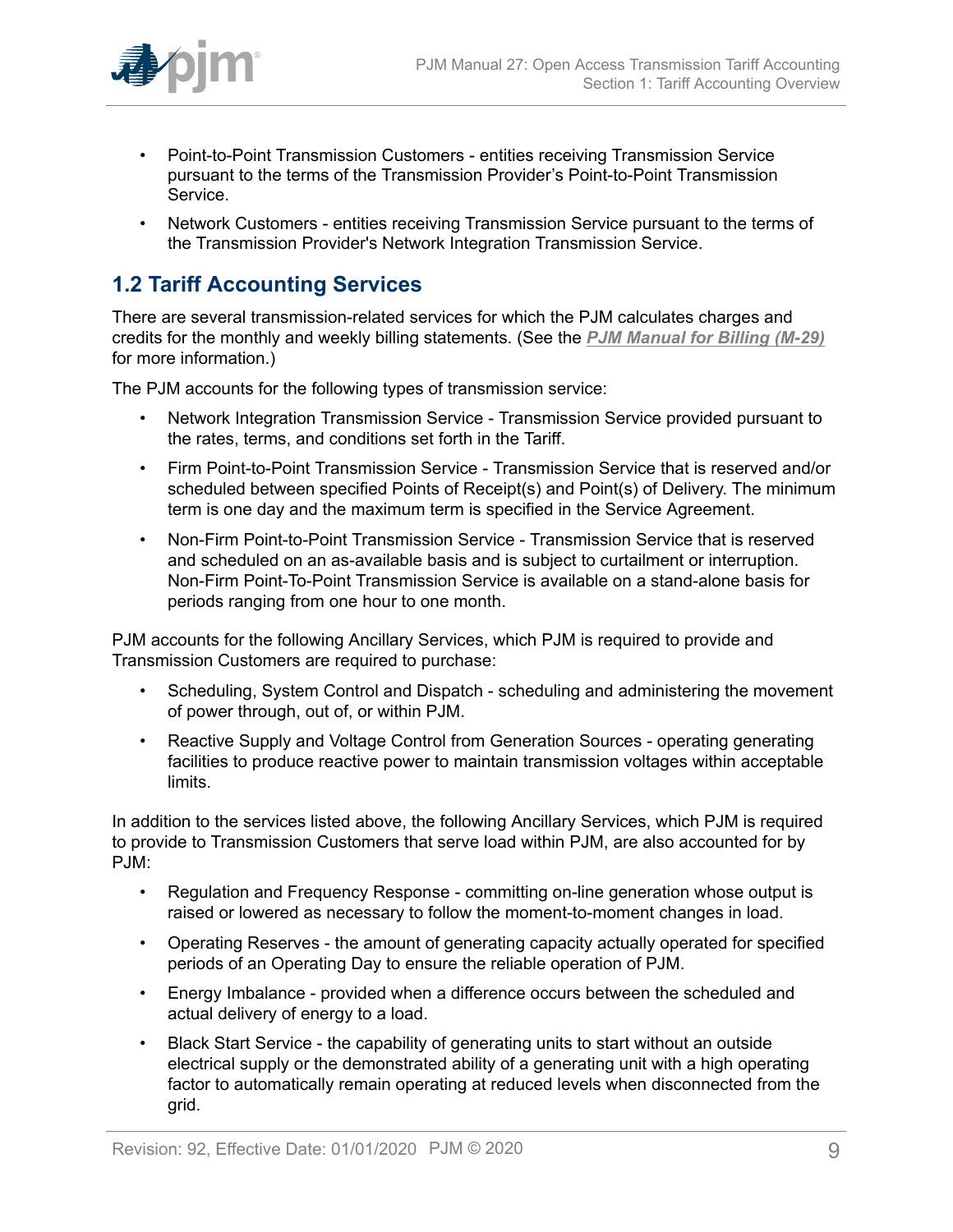

- The regulation and frequency response service, energy imbalance service (for network customers), and operating reserves - spinning and supplemental services are billed through the Operating Agreement and, therefore, are not covered in this manual. (See the *[PJM Manual for Operating Agreement Accounting \(M-28\)](http://www.pjm.com/~/media/documents/manuals/m28.ashx)* for more details.)
- PJM also accounts for the following charges/credits: Expansion Cost, RTO Start-up Cost Recovery, and FERC/OPSI/CAPS/NERC/RFC/MMU/AC2/PJMSettlement fees.
- Accounting Input Data.

After-the-fact, PJM collects information regarding actual operations which is recorded by PJM dispatchers or automated systems. The tariff accounting processes use this information as input data. Other accounting input data is provided from various systems and databases. This information includes basic data describing scheduling information for Transmission Customers' transactions, and Transmission System parameters. The tariff accounting process uses this information as described in the other sections of this manual.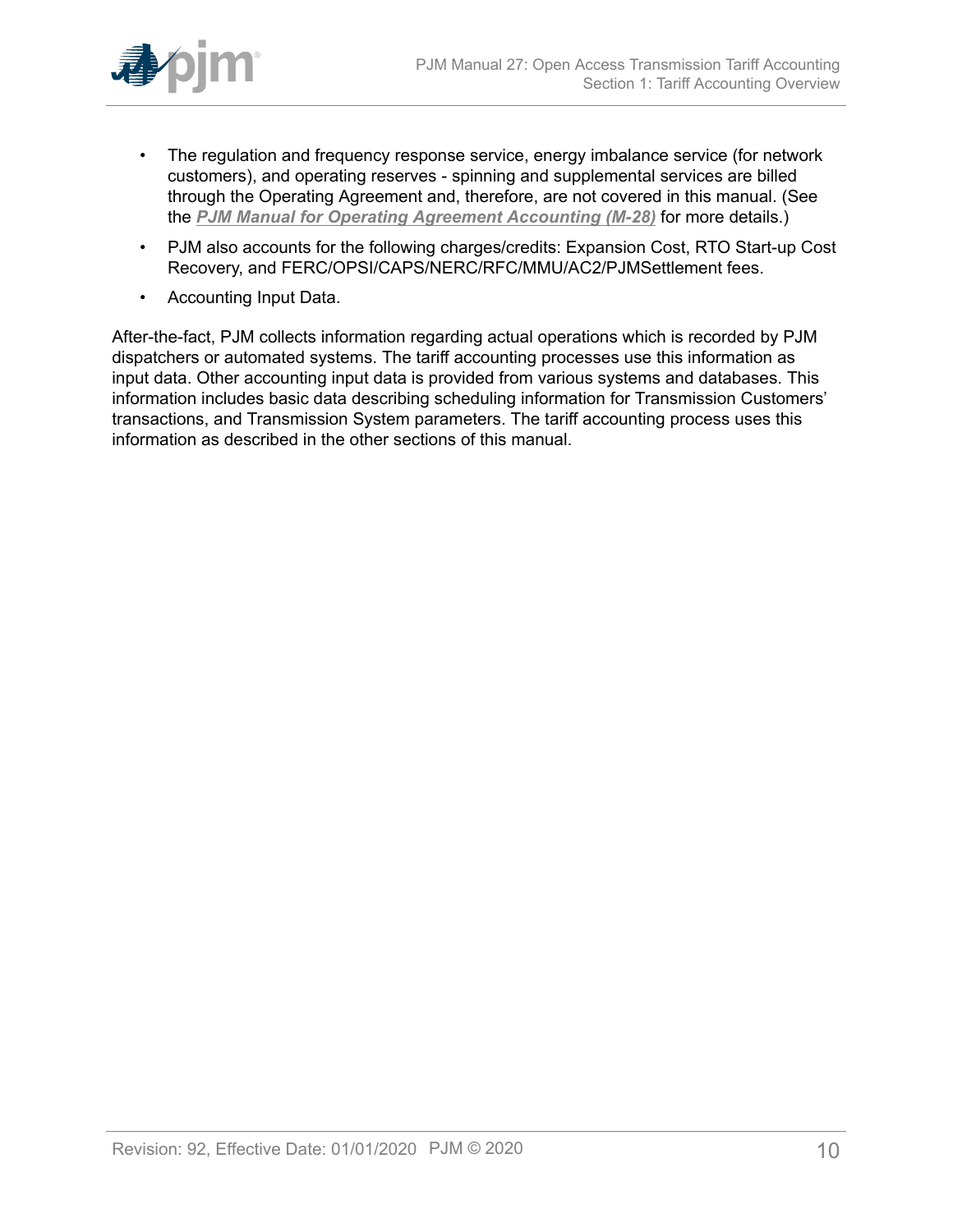

### <span id="page-10-0"></span>**Section 2: Scheduling, System Control and Dispatch Service (& AC2, PJMSETTLEMENT, MMU, FERC, OPSI, CAPS, NERC & RFC) Accounting**

Welcome to the Scheduling, System Control and Dispatch Service Accounting section of the **PJM Manual for Open Access Transmission Tariff Accounting**. In this section, you will find the following information:

- A description of the scheduling, system control and dispatch ancillary service accounting (see "Scheduling, System Control and Dispatch Accounting Overview").
- How the PJM scheduling, system control and dispatch service charges are calculated for PJM Members (see "Scheduling, System Control and Dispatch Service Charges").
- How the TO scheduling, system control and dispatch service charges are calculated for Transmission Customers (see "TO Scheduling, System Control and Dispatch Service Charges").
- How the TO scheduling, system control and dispatch service credits are calculated for TOs (see "TO Scheduling, System Control and Dispatch Service Credits").
- How the PJM and TO scheduling, system control and dispatch service charge reconciliations are calculated for Network Transmission Customers (see "Reconciliation for PJM and TO Scheduling, System Control and Dispatch Service Charges").

### <span id="page-10-1"></span>**2.1 Scheduling, System Control and Dispatch Accounting Overview**

Scheduling, system control and dispatch service is required to schedule the movement of power through, out of, or into PJM. This service can only be provided by the operator of the PJM Region in which the transmission facilities that are used for Transmission Service are located. PJM Members, therefore, must purchase this service from PJM.

PJM scheduling, system control and dispatch service charges are based on the costs of operating PJM. This includes the costs associated with implementing the PJM Operating Agreement, administering the PJM Open Access Transmission Tariff, and implementing the Reliability Assurance Agreements. These costs include:

- Salary and expenses of personnel
- Facilities
- Committee activities and investigations
- Communication facilities
- Principal and/or depreciation expense
- Interest expense and financing costs
- Costs accrued for  $AC<sup>2</sup>$
- Costs accrued for PJM Settlement, Inc.
- Costs accrued for MMU
- Payments made to FERC and OPSI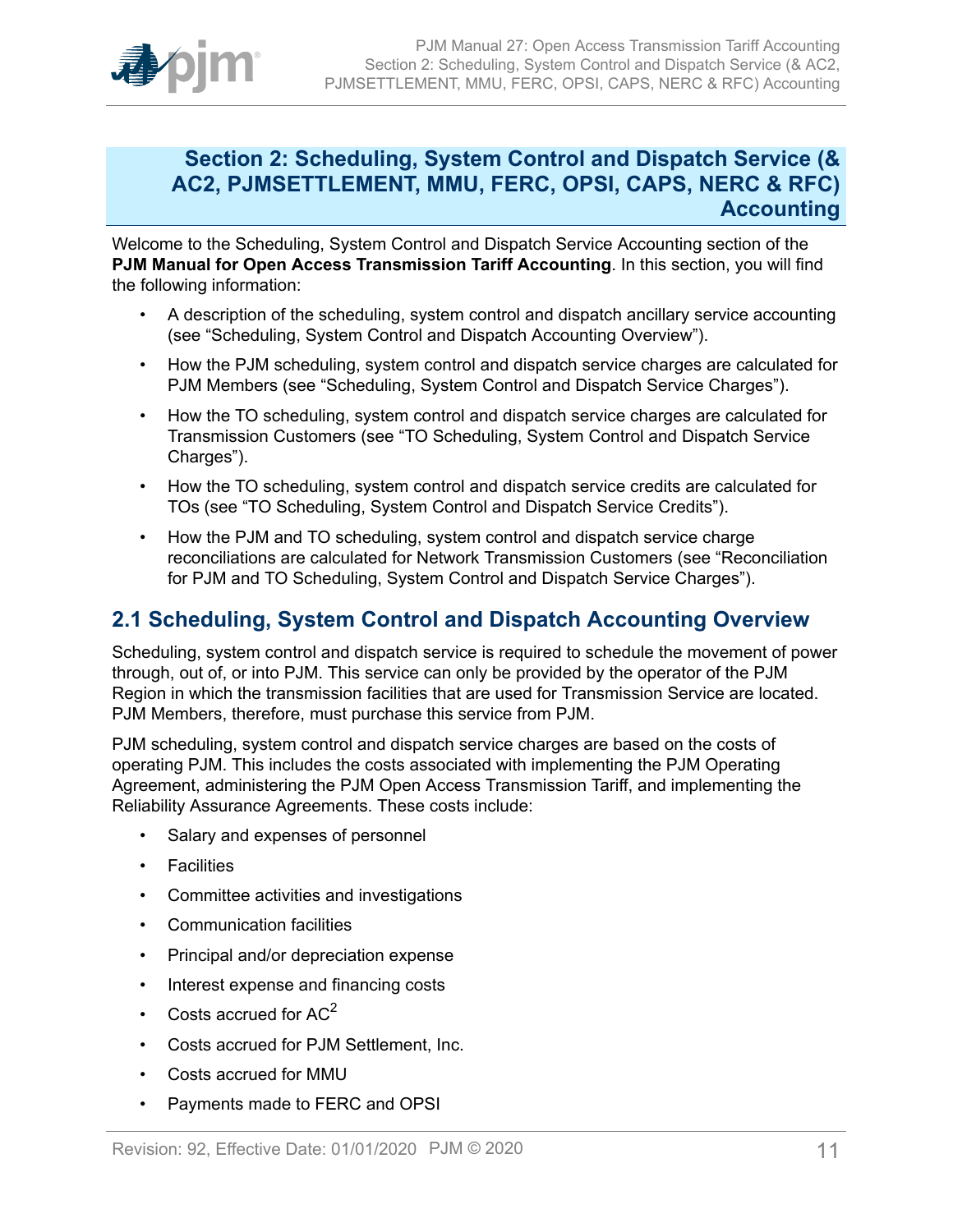

- Payments made to NERC and RFC
- Payments made to CAPS

The charges for PJM scheduling, system control and dispatch service are allocated on an unbundled basis.

Certain control center facilities of the TOs also are required to provide scheduling, system control and dispatch service, which the Transmission Customer must also purchase. The charges collected are used to reimburse the TOs for their monthly control center expenses.

### <span id="page-11-0"></span>**2.2 PJM Scheduling, System Control and Dispatch Service Charges**

This section describes the process of calculating the PJM scheduling, system control and dispatch service charge. The charges for PJM scheduling, system control, and dispatch service are allocated on an unbundled basis in accordance with Schedule 9: "PJM Interconnection, L.L.C. Administrative Services" of the PJM Open Access Transmission Tariff. The PJM scheduling, system control and dispatch service charge in any month to any PJM Member is the sum of the charges calculated for that Member under the following Service Categories:

- Schedule 9-1: Control Area Administration Service
- Schedule 9-2: Financial Transmission Rights Administration Service
- Schedule 9-3: Market Support Service
- Schedule 9-3: Market Support Offset
- Schedule 9-4: Regulation and Frequency Response Administration Service
- Schedule 9-5: Capacity Resource and Obligation Management Service
- Schedule 9-6: Costs of Advanced Second Control Center
- Schedule 9-PJMSettlement: Costs of PJM Settlement, Inc.
- Schedule 9-MMU: MMU Funding
- Schedule 9-FERC: FERC Annual Charge Recovery
- Schedule 9-OPSI: OPSI Funding
- Schedule 9-CAPS: CAPS Funding
- Schedule 10-NERC: NERC Charges
- Schedule 10-RFC: RFC Charges

For each Service Category, PJM has established criteria by which to measure each PJM Members' usage of that service. Each PJM Member's Service Category charge is calculated by multiplying that Member's monthly usage of that Service by a rate (in \$ per unit of usage) for that Service Category in that month. All Service Category rates are determined by PJM. The fixed rates associated with Schedules 9-1 through 9-5 (with quarterly refund rates to account for the prior years over or under collection) and Schedules 9-FERC, 9-OPSI, and 9-CAPS are determined annually by PJM, based on budgeted costs and forecast usage associated with those categories. Starting in June 2008, PJM began recovering costs associated with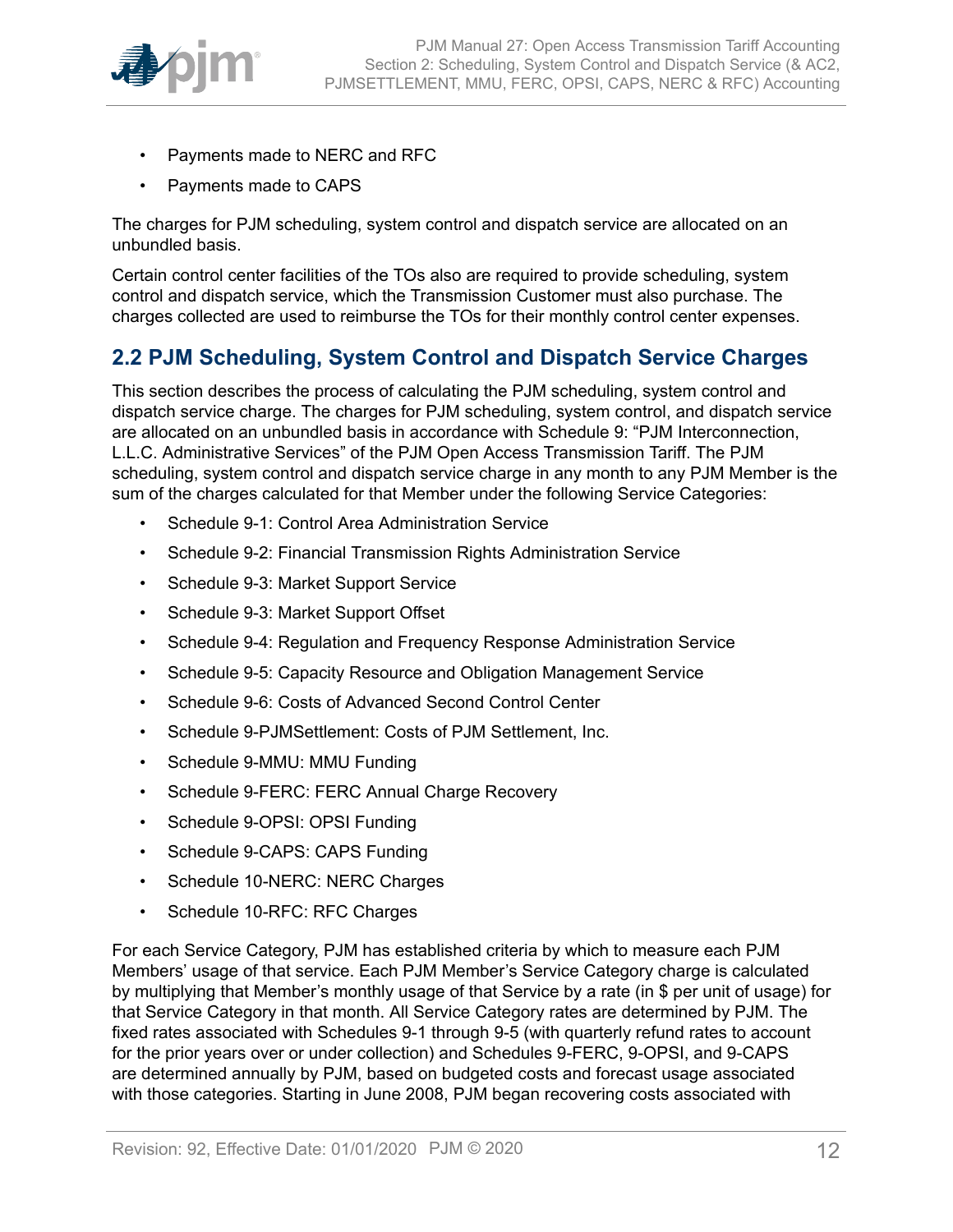

its advanced second control center (AC<sup>2</sup>). Starting in August 2008, PJM began recovering costs associated with the Market Monitoring Unit (MMU). Starting in January 2011, PJM began recovering costs associated with PJM Settlement, Inc. The following paragraphs contain details of the calculations for each Service Category:

- Schedule 9-1: Control Area Administration Service This service category comprises all of the activities of PJM associated with preserving the reliability of the PJM Region and administering Point-to-Point Transmission Service and Network Integration Transmission Service. Usage of this service is defined as the sum of the Transmission Customer's actual hourly transmission use during the month, and is measured in MWh. Transmission use includes network customers' load plus losses and point-to-point customers' scheduled energy transactions. The Control Area Administration Service Rate is updated annually by PJM, based on budgeted costs and forecasted transmission use. Each Transmission Customer's Control Area Administration Service charge is equal to that customer's total transmission use for the month multiplied by the applicable Control Area Administration Service Rate.
- Schedule 9-2: Financial Transmission Rights Administration Service This service category comprises all of the activities of PJM associated with administering Financial Transmission Rights (FTRs). Usage of this service is comprised of two components. Component one is defined as the sum of the FTR holder's hourly FTR MWs for each hour of the month that the FTR is in effect, regardless of the dollar value of the FTR. Component two is defined as the number of hours associated with all bids to buy FTR Obligations submitted by the market participant plus five times the number of hours associated with all bids to buy FTR Options submitted by each market participant for a month. This charge is applicable to all bids submitted into any round of a Long-term or Annual FTR auction (billed monthly) and to all bids submitted into the applicable monthly FTR auctions. The Financial Transmission Rights Administration Service Rates are updated annually by PJM, based on budgeted costs, forecast FTR MWh and FTR bid/offer hours. Each FTR holder's Financial Transmission Rights Administration Service charge is equal to that member's total FTR MWh for the month multiplied by the applicable Financial Transmission Rights Administration Service Rate, plus the number of hours in all bids to buy FTR Obligations submitted by the market participant for a month, and five times the number of hours in all bids to buy FTR Options submitted by each market participant for a month multiplied by the applicable Financial Transmission Rights Administration Service Rate.
- Schedule 9-3: Market Support Service This service category comprises all of the activities of PJM associated with supporting the operation of the PJM Interchange Energy Market and related functions. Usage of this service is comprised of two components. Component one is charged to Transmission Customers and Generation Providers using the PJM transmission system, and to market participants that submit offers to sell or bids to buy energy in the PJM Interchange Energy Market. Usage for Transmission Customers is defined as the sum of the Network Transmission Customer's hourly energy delivered to serve load (including losses) in PJM plus the Point-to-Point Transmission Customer's hourly energy exported out of PJM (excluding wheeling transactions) for all hours of the month. Usage for Generation Providers is defined as the sum of the hourly energy input into the PJM Transmission System from generation facilities in PJM, plus the Network Transmission Customer's hourly energy imported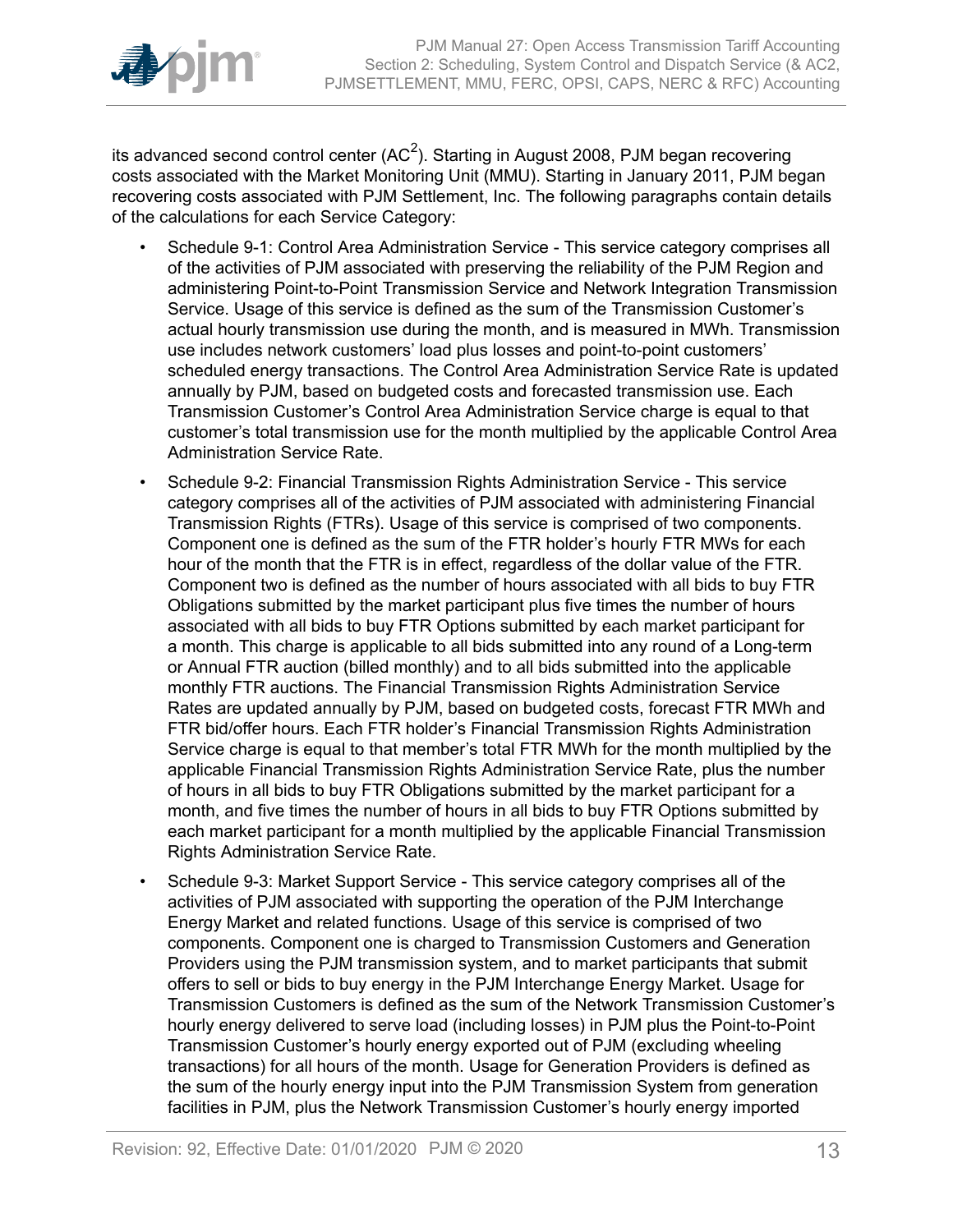

into PJM, plus the Point-to-Point Transmission Customer's hourly energy imported into PJM (excluding wheeling transactions), plus the Market Seller's hourly energy delivered for import to the boundaries of PJM for sale to the PJM Spot Market for all hours of the month. Usage for market participants that submit offers to sell or bids to buy energy in the PJM Interchange Energy Market is defined as the total quantity in MWh of all cleared Increment offers, Decrement bids and "up-to" congestion bids during the month. Component two is defined as the number of bid/offer segments submitted by the market participant. A bid/offer segment equals each price/quantity pair submitted into the day-ahead energy market and is computed hourly for each Network Transmission Customer's fixed or price sensitive Demand bid, each Market Seller's Increment offer, and each Market Buyer's Decrement bid, and computed daily for each generation offer (including offers submitted into the generation rebidding period). In addition, bid/offer segments by Market Buyers or Market Sellers to schedule day-ahead Point-to-Point energy transactions into, out of, or through PJM, including "up-to" congestion bids, may be in single hour or multi-hour periods, provided that the submitted MW value remains unchanged for the duration of the period and that the period does not cross from one day into another. All rates are updated annually by PJM, and are based on budgeted costs, forecast energy MWh, and forecast number of bid/offers and may include Mitigation Factor adjustments in accordance with the rules set forth in Schedule 9-3 of the PJM Open Access Transmission Tariff. Each PJM market participant's Market Support Service charge is equal to that market participant's total Transmission Customer MWh usage for the month plus that market participant's total Generation Provider MWh usage for the month plus that market participant's total cleared bid/offer MWh for the month multiplied by the applicable Market Support Service Rate plus all bid/ offer segments submitted into the day-ahead energy market (including offers submitted into the generation rebidding period) for the month multiplied by the applicable Market Support Service Rate.

• Schedule 9-3: Market Support Offset *–* This service category reimburses participants for the costs accrued for Schedule 9-PJM Settlement, Inc. such that overall Schedule 9 rates are not impacted by the implementation of PJM Settlement, Inc. and the recovery of its accrued costs through Schedule 9-PJMSettlement.Offsets are calculated through a monthly negative charge equal to the negative 9-3: Market Support Offset Rate times the total quantity in MWh of PJM transmission usage by Transmission Customers and Generation Providers and to market participants that submit offers to sell or bids to buy energy in the PJM Interchange Energy Market. Usage for Transmission Customers is defined as the sum of the Network Transmission Customer's hourly energy delivered to serve load (including losses) in PJM plus the Point-to-Point Transmission Customer's hourly energy exported out of PJM (excluding wheeling transactions) for all hours of the month. Usage for Generation Providers is defined as the sum of the hourly energy input into the PJM Transmission System from generation facilities in PJM, plus the Network Transmission Customer's hourly energy imported into PJM, plus the Point-to-Point Transmission Customer's hourly energy imported into PJM (excluding wheeling transactions), plus the Market Seller's hourly energy delivered for import to the boundaries of PJM for sale to the PJM Spot Market for all hours of the month. Usage for market participants that submit offers to sell or bids to buy energy in the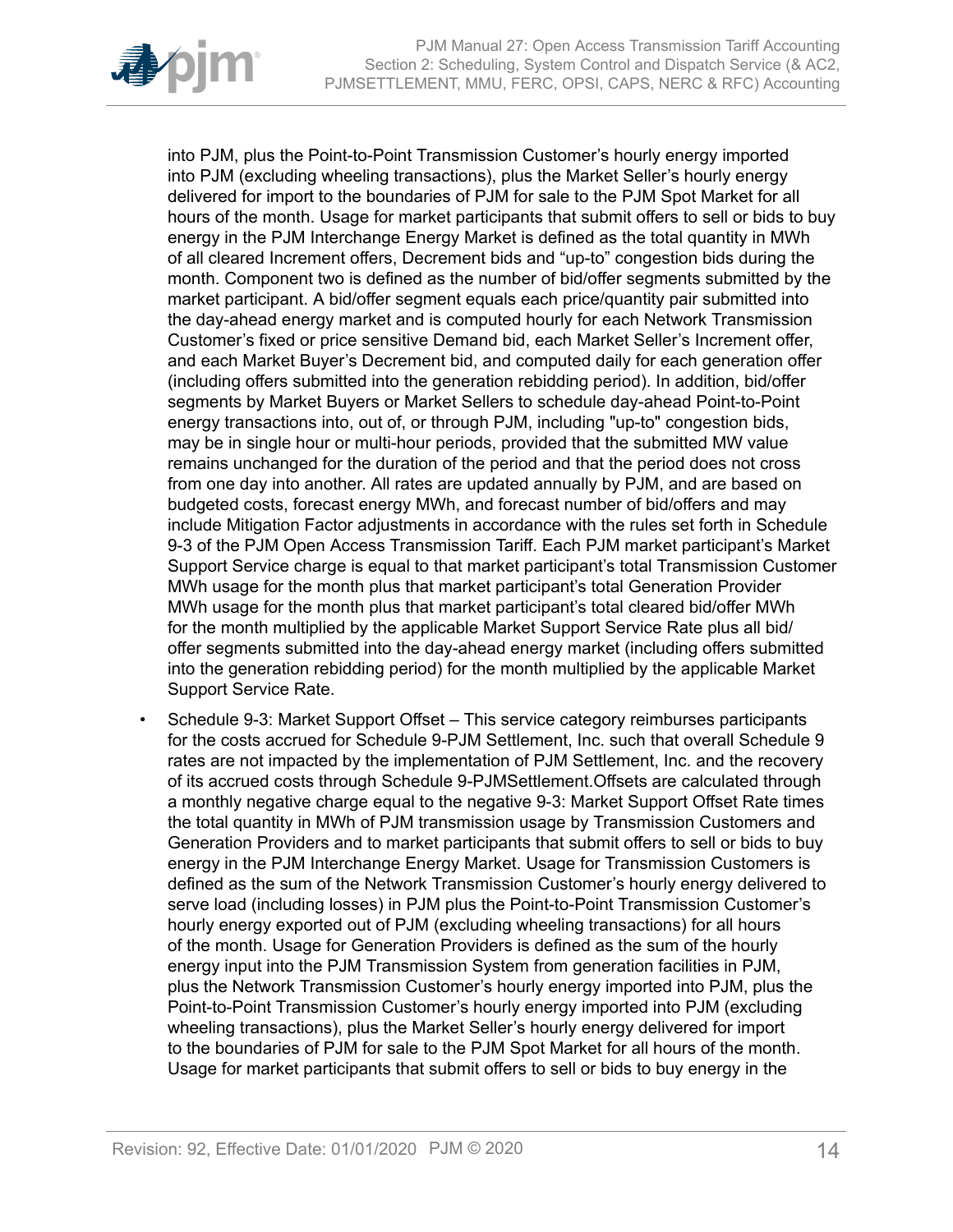

PJM Interchange Energy Market is defined as the total quantity in MWh of all cleared Increment offers, Decrement bids and "up-to" congestion bids during the month.

- Schedule 9-4: Regulation and Frequency Response Administration Service This service category comprises all of the activities of PJM associated with administering the provision of Regulation and Frequency Response Service. Usage of this service is defined as the sum the PJM Member's Regulation Obligation (in MWh) plus the PJM Member's Regulation scheduled (pool-scheduled and self-scheduled) from all generating units qualified to supply regulation in the PJM regulation market (in MWh) for each hour of the month. The Regulation and Frequency Response Administration Service Rate is updated annually by PJM, based on budgeted costs and forecast Regulation usage Each PJM member's Regulation and Frequency Response Administration Service charge is equal to that member's total Regulation usage for the month multiplied by that month's Regulation and Frequency Response Administration Service Rate.
- Schedule 9-5: Capacity Resource and Obligation Management Service This service category comprises the activities of PJM associated with (a) assuring that members have arranged for sufficient generating capacity to meet their capacity obligations under the OATT Att. DD, (b) processing Network Integration Transmission Service, (c) administering the PJM capacity markets, and (d) administering and providing technical support for the RAAs. These activities are performed through the PJM Capacity Exchange internet-based customer interactive tool. Usage of this service is defined as the sum of the Load-Serving Entity's monthly Accounted-for Obligations during the month (including FRRs) and the Capacity Resource Owner's Unforced Capacity measured in MWd. The Capacity Resource and Obligation Management Service Rates are updated annually by PJM, based on budgeted costs and forecast usage. Each PJM member's Capacity Resource and Obligation Management Service charge is equal to that member's total usage for the month multiplied by that month's Capacity Resource and Obligation Management Service Rate.
- Schedule 9-6: Cost of Advanced Second Control Center (AC<sup>2</sup>) This service category recovers the actual monthly costs of owning, leasing, and operating AC<sup>2</sup> (as defined in the tariff) commencing when the first asset is declared to be in service. Total accrued costs each month are allocated across users of each of the Schedules 9-1 through 9-5. Each PJM member's Schedule 9-6 charge is equal to that member's usage share of total PJM usage for the month multiplied by the following cost shares allocated to each of the schedules: Schedule 9-1 (62.2%), Schedule 9-2a (1.4%) and 9-2b (0.9%), Schedule 9-3a (32.9%) and 9-3b (0.4%), Schedule 9-4 (1.5%), and Schedule 9-5 (0.7%).
- Schedule 9-PJMSettlementThis service category recovers the expenses of PJM Settlement, Inc. commencing with the establishment of PJM Settlement, Inc. Total expenses are recovered through a monthly charge equal to the 9-PJMSettlement rate times the total quantity in MWh of PJM transmission usage by Transmission Customers and Generation Providers and to market participants that submit offers to sell or bids to buy energy in the PJM Interchange Energy Market. Usage for Transmission Customers is defined as the sum of the Network Transmission Customer's hourly energy delivered to serve load (including losses) in PJM plus the Point-to-Point Transmission Customer's hourly energy exported out of PJM (excluding wheeling transactions) for all hours of the month. Usage for Generation Providers is defined as the sum of the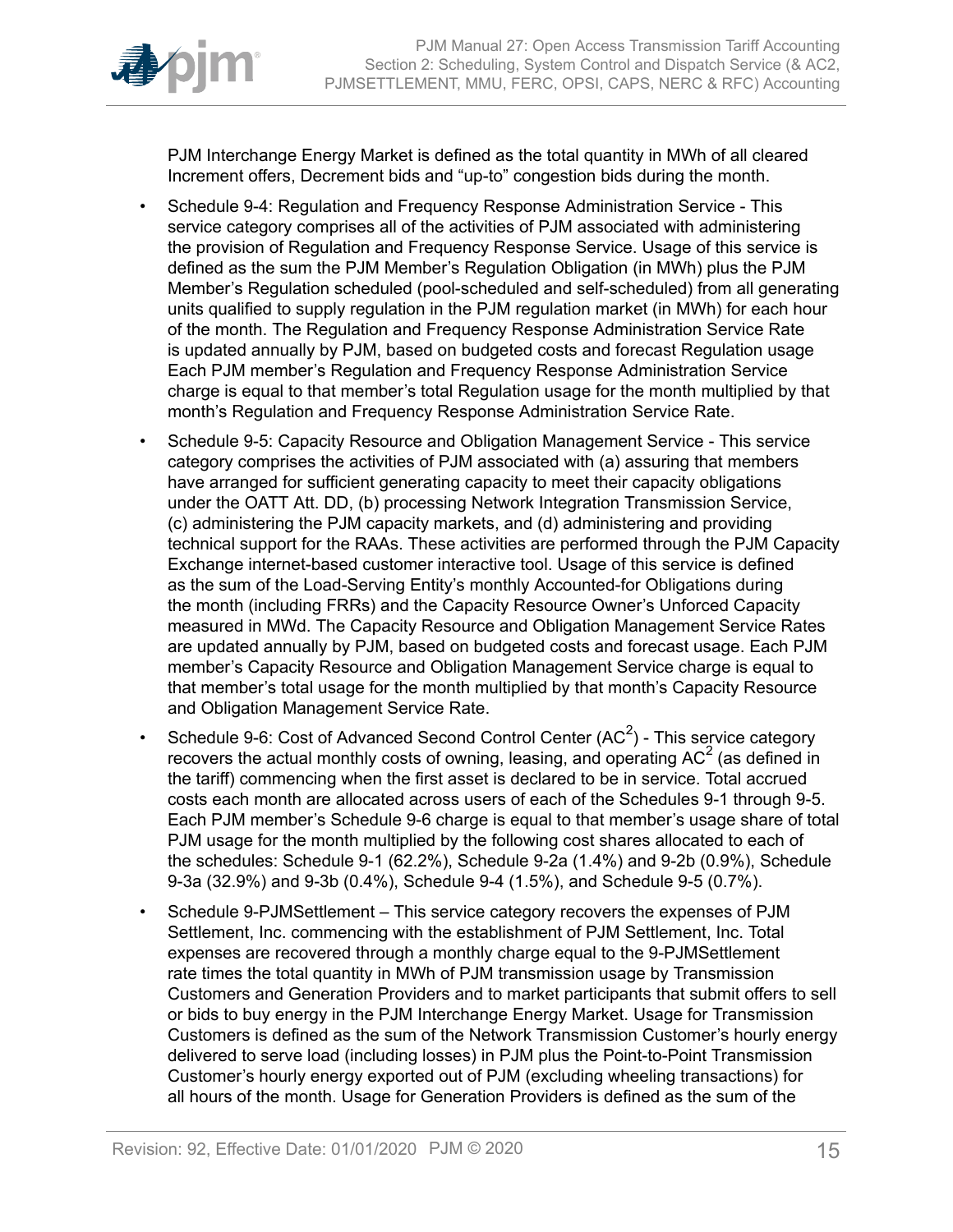

hourly energy input into the PJM Transmission System from generation facilities in PJM, plus the Network Transmission Customer's hourly energy imported into PJM, plus the Point-to-Point Transmission Customer's hourly energy imported into PJM (excluding wheeling transactions), plus the Market Seller's hourly energy delivered for import to the boundaries of PJM for sale to the PJM Spot Market for all hours of the month. Usage for market participants that submit offers to sell or bids to buy energy in the PJM Interchange Energy Market is defined as the total quantity in MWh of all cleared Increment offers, Decrement bids and "up-to" congestion bids during the month.

- Schedule 9-MMU: Market Monitoring Unit (MMU) Funding This service category recovers the expenses of the MMU (as defined in the tariff) commencing when the MMU separates from the PJM LLC. Total expenses are recovered through a monthly charge equal to the MMU Services Rate times the total quantity in MWh of PJM transmission usage by Transmission Customers and Generation Providers and to market participants that submit offers to sell or bids to buy energy in the PJM Interchange Energy Market. Usage for Transmission Customers is defined as the sum of the Network Transmission Customer's hourly energy delivered to serve load (including losses) in PJM plus the Point-to-Point Transmission Customer's hourly energy exported out of PJM (excluding wheeling transactions) for all hours of the month. Usage for Generation Providers is defined as the sum of the hourly energy input into the PJM Transmission System from generation facilities in PJM, plus the Network Transmission Customer's hourly energy imported into PJM, plus the Point-to-Point Transmission Customer's hourly energy imported into PJM (excluding wheeling transactions), plus the Market Seller's hourly energy delivered for import to the boundaries of PJM for sale to the PJM Spot Market for all hours of the month. Usage for market participants that submit offers to sell or bids to buy energy in the PJM Interchange Energy Market is defined as the total quantity in MWh of all cleared Increment offers, Decrement bids and "up-to" congestion bids during the month.
- Schedule 9-FERC: FERC Annual Charge Recovery PJM as a public utility and the Transmission Provider under the PJM Open Access Transmission Tariff is subject to annual charges assessed by FERC in accordance with Part 382 of FERC's regulations. FERC assesses its annual charge to PJM and other public utilities based on their total megawatt-hours of transmission of electric energy in interstate commerce. PJM will charge each user of this service each month a charge equal to the FERC Charge Recovery Rate times the total quantity in MWh of energy delivered during the month by the user as a transmission customer under the tariff for Point-to-Point (scheduled energy transactions) and Network Integration Transmission Service (load plus losses).
- Schedule 9-OPSI: Organization of PJM States, Inc. (OPSI) Funding PJM recovers its payments to OPSI through a monthly charge equal to the OPSI Funding Rate times the total quantity in MWh of energy delivered during the month by the user as a transmission customer under the tariff for Point-to-Point (scheduled energy transactions) and Network Integration Transmission Service (load plus losses).
- Schedule 9-CAPS: The Consumer Advocates of PJM States, Inc. (CAPS) Funding PJM recovers its payments to CAPS through a monthly charge to each customer using Network Integration and Point-to-Point Transmission Service under the Tariff equal to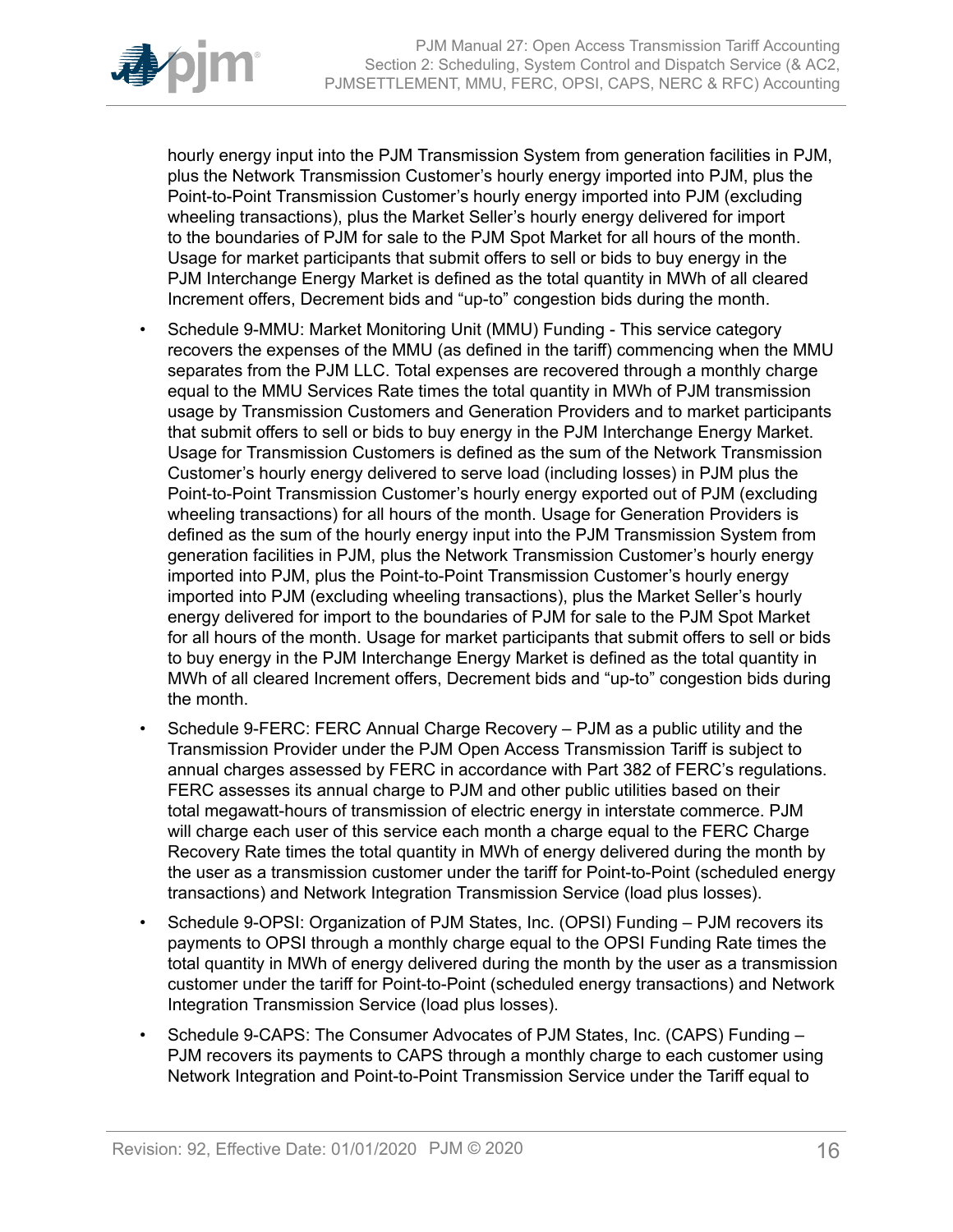

the CAPS Funding Rate times the total quantity in MWhs of energy delivered to load (including losses) in the PJM Region during the month.

- Schedule 10-NERC: North American Electric Reliability Corporation (NERC) Charge A monthly charge to recover a share of NERC's operating costs equals the NERC rate times the total quantity of MWh of energy delivered to load (including losses) excluding the Dominion, ATSI, and EKPC Zones during the month by the user under Network Integration Transmission Service. The exclusion applicable to the ATSI Zone shall expire on January 1, 2012. Any over or under collection of NERC's actual costs for a given calendar year will be trued up via a billing adjustment each December of that year.
- Schedule 10-RFC: Reliability First Corporation (RFC) Charge A monthly charge to recover RFC's operating costs equals the RFC rate times the total quantity of MWh of energy delivered to load (including losses) excluding the Dominion, ATSI, and EKPC Zones during the month by the user under Network Integration Transmission Service. The exclusion applicable to the ATSI Zone shall expire on January 1, 2012. Any over or under collection of RFC's actual costs for a given calendar year will be trued up via a billing adjustment each December of that year.

### <span id="page-16-0"></span>**2.3 TO Scheduling, System Control and Dispatch Service Charges**

This section describes the process of calculating the TO scheduling, system control, and dispatch service charge. Each Transmission Customer's charge is calculated by determining the Transmission Customer's hourly zone and non-zone transmission use and using these values to determine the Transmission Customer's monthly zone and non-zone transmission use. Zone transmission use is a Transmission Customer's Network or Point-to-Point load (including losses) within a PJM transmission zone. Non-zone transmission use is a Transmission Customer's nonzone Network load and its point-to-point energy transactions not directly serving load in PJM. The monthly values of all Transmission Customers are summed both by transmission zone and for the total PJM Region.

Transmission Customers with zone transmission use are charged by multiplying their transmission use for each zone by the applicable zonal rate in Schedule 1A of the Tariff. Transmission Customers with non-zone transmission use are charged by multiplying their nonzone transmission use by the pool-wide rate in Schedule 1A of the Tariff.

#### **PJM Actions**

- The PJM accounting process prepares a list of Transmission Customers.
- The PJM accounting staff collects each TO's zonal rate (\$/MWh).
- The PJM accounting staff collects the non-zonal rate (\$/MWh).
- The PJM accounting process retrieves the hourly list of point-to-point energy transactions for each Transmission Customer (MWh).
- The PJM accounting process calculates each Network Transmission Customer's monthly zone transmission use (MWh) by summing the Transmission Customer's entire hourly Network load (including losses) for each zone.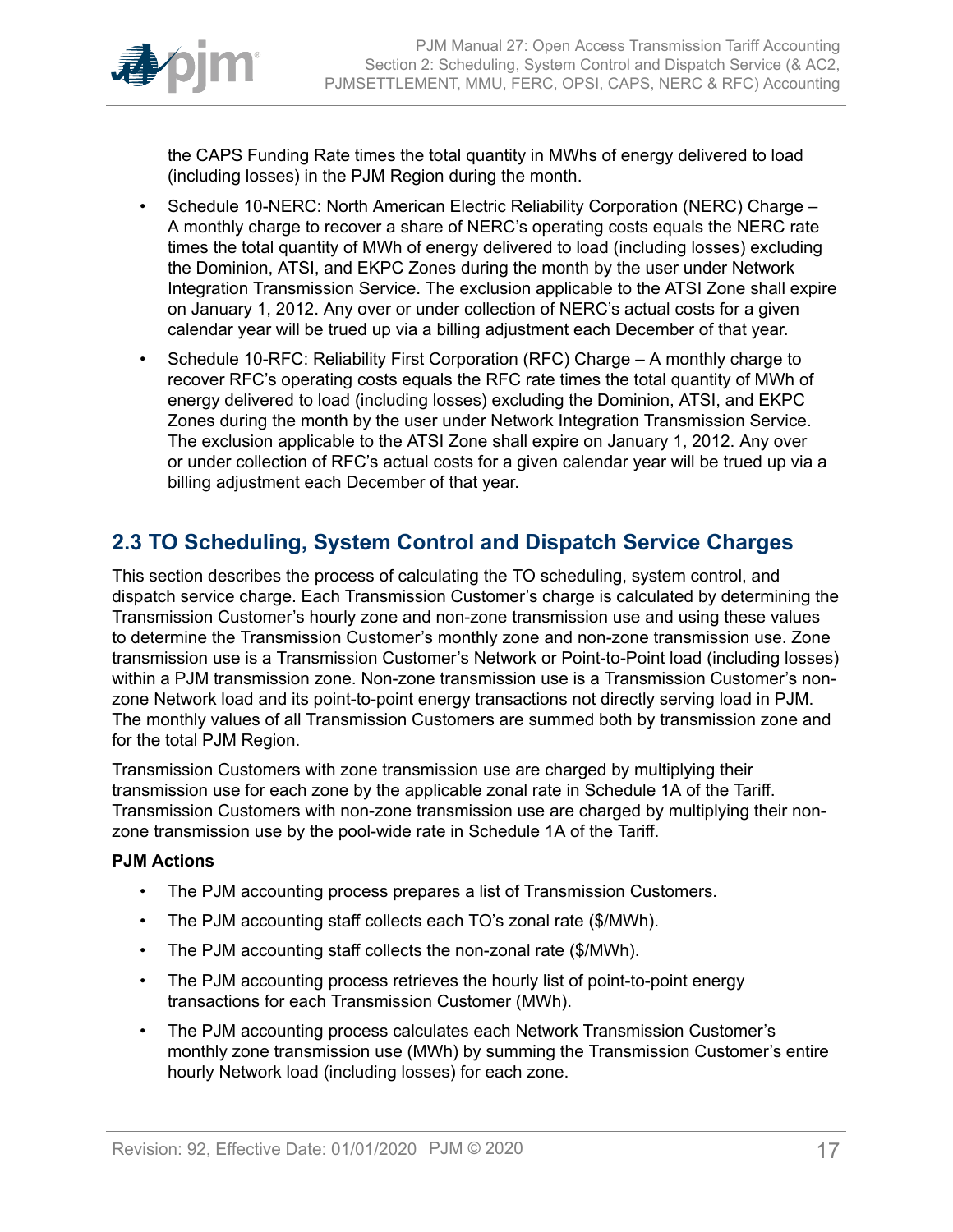

- The PJM accounting process calculates each Transmission Customer's monthly nonzone transmission use (MWh) by summing all of the Transmission Customer's hourly point-to-point energy transactions and non-zone Network load.
- The PJM accounting process calculates each Transmission Customer's TO monthly charge for use in each zone as follows:

TO Monthly Charge for Zone Use=Transmission Customer's Zone Transmission Use \* Zonal Rate

• The PJM accounting process calculates each Transmission Customer's TO monthly charge for non-zone use as follows:

TO Monthly Charge for Non-Zone Use=Non-Zone Rate \* Total Non-Zone Transmission Use

• The PJM accounting process calculates each Transmission Customer's total monthly TO scheduling, system control and dispatch service charge by summing its monthly charges for all zone and non-zone use.

### <span id="page-17-0"></span>**2.4 TO Scheduling, System Control and Dispatch Service Credits**

Each TO receives a monthly TO scheduling, system control, and dispatch service credit equal to charges collected from Transmission Customers serving load in that TOs zone plus the TOs share of the charges collected from Transmission Customers serving non-zone load (e.g., non-zone network and point-to-point transmission customers). The TOs share of the charges collected from Transmission Customers serving non-zone load is determined according to the share percentage filed in Schedule 1A of the PJM Open Access Transmission Tariff.

### <span id="page-17-1"></span>**2.5 Reconciliation for PJM and TO Scheduling, System Control and Dispatch Service (and AC2, MMU, FERC, OPSI, CAPS, NERC, and RFC) Charges**

PJM will calculate reconciled Schedules 9, 1A, and 10 charges for EDCs and Retail Load Aggregators (a.k.a. Electric Generation Suppliers) for past months' billings that were based on load ratio shares. The reconciliation kWh data must be supplied to PJM by the EDCs, and represents the difference between the scheduled Retail Load Responsibility InSchedules (in MWh) and the "actual" usage based on metered data. This hourly kWh data must be reported separately for each applicable InSchedule contract. PJM calculates the Scheduling, System Control and Dispatch Service charge reconciliations by multiplying the kWh data (not de-rated for transmission losses) by the applicable Schedule 9, 1A, and 10 billing determinants for that month.

The reconciliation of the PJM Scheduling, System Control and Dispatch Service charge uses two billing determinants: the Control Area Administration Service billing determinant and the Transmission Customers' Market Support Service billing determinant. The Control Area Administration Service billing determinant is equal to the Monthly Control Area Administration Service Rate that was calculated in accordance with Schedule 9-1 of the PJM Open Access Transmission Tariff for the month being reconciled. The Transmission Customers' Market Support Service billing determinant is equal to the Market Support Service Rate for Transmission Customers that was calculated in accordance with Schedule 9-3 of the PJM Open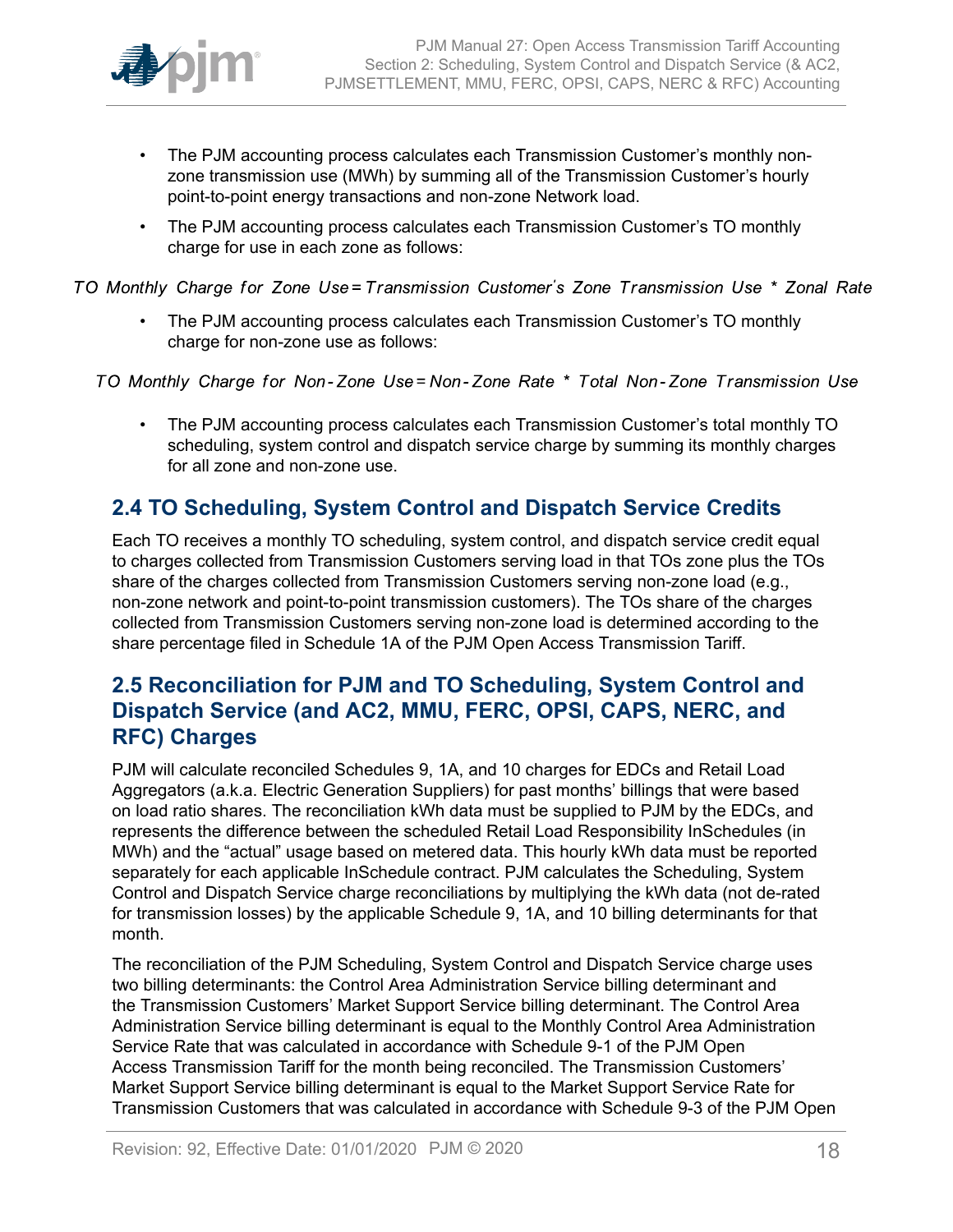

Access Transmission Tariff for the month being reconciled. Note that the reconciliation for PJM Scheduling, System Control and Dispatch Service charges for a month may be either a positive or a negative value. Schedule 9 refunds are also reconciled in the same manner as described above.

The monthly TO Scheduling, System Control and Dispatch Service billing determinant is the \$/ MWh rate for each zone as filed in Schedule 1A of the PJM Open Access Transmission Tariff. Note that the reconciliation for TO Scheduling, System Control and Dispatch Service charges for a month may be either a positive or a negative value.

The monthly Schedule 9-6, 9-MMU, 9-FERC, 9-OPSI, 9-CAPS, 10-NERC, and 10-RFC billing determinants are the applicable \$/MWh rates for those services. Note that the reconciliation charges for a month may be either a positive or a negative value.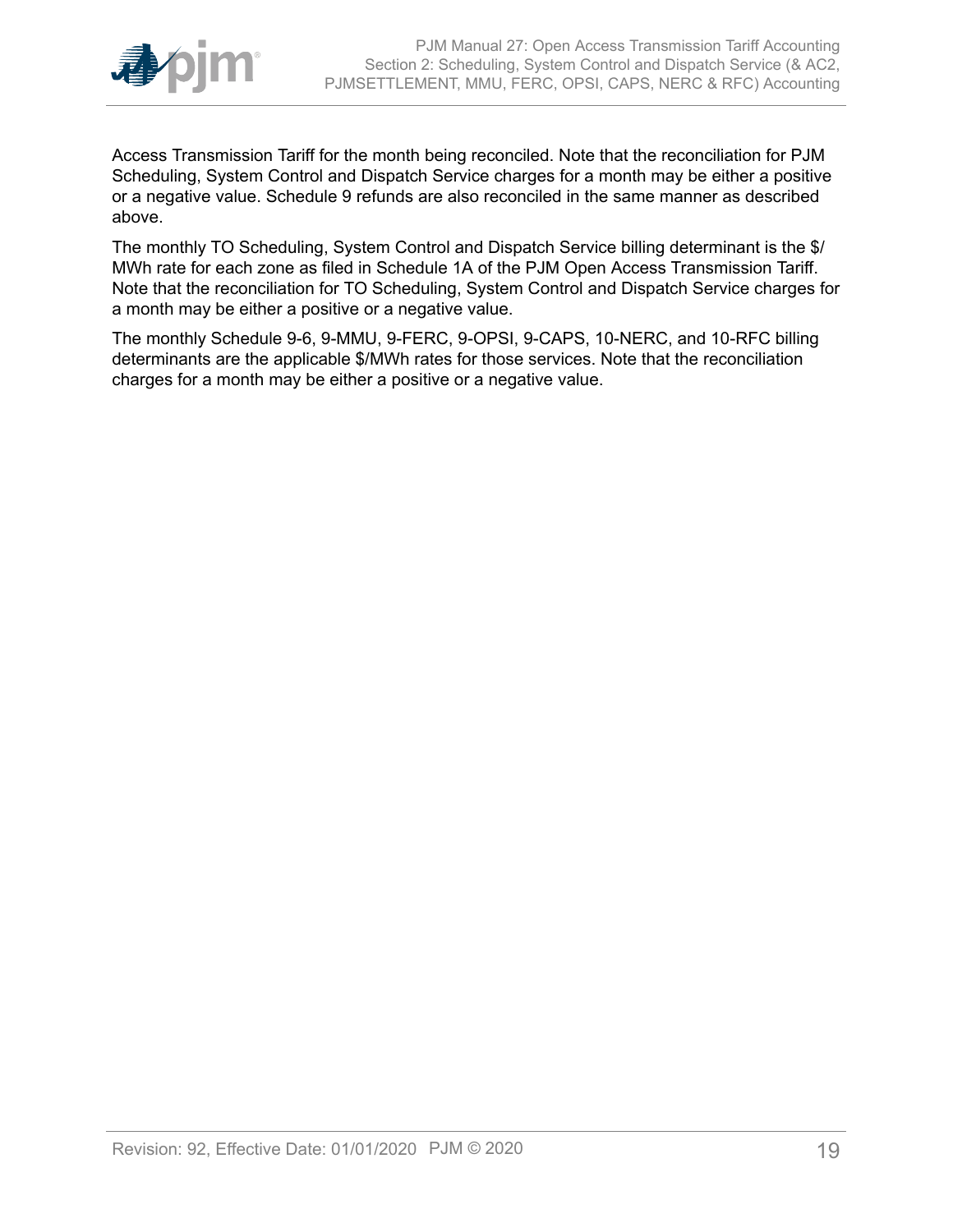

### <span id="page-19-0"></span>**Section 3: Reactive Supply and Voltage Control from Generation and Other Sources Service Accounting**

Welcome to the Reactive Supply and Voltage Control from Generation and Other Sources Service Accounting section of the *PJM Manual for Open Access Transmission Tariff Accounting.* In this section, you will find the following information:

- An overview of the reactive supply and voltage control from generation and other sources service accounting process (see "Reactive Supply and Voltage Control Service Accounting Overview").
- How credits for reactive supply and voltage control from generation and other sources service are calculated (see "Reactive Supply and Voltage Control Credits").
- How charges for reactive supply and voltage control from generation and other sources service are calculated for Network and Point-to-Point Transmission Customers (see "Reactive Supply and Voltage Control Charges").

### <span id="page-19-1"></span>**3.1 Reactive Supply and Voltage Control Service Accounting Overview**

To maintain transmission voltages within acceptable limits, generation and other resources in PJM are operated to produce or absorb reactive power. Reactive supply and voltage control from generation sources service must be provided for each transaction on the Transmission Provider's transmission facilities. The amount that must be supplied is determined based on the reactive power support that is necessary to maintain voltages within established limits. (See the *PJM Manual for [Transmission](http://www.pjm.com/~/media/documents/manuals/m03.ashx) Operations (M-3)* for more details.)

Reactive supply and voltage control from generation and other sources service is provided by the Transmission Provider. Transmission Customers must purchase this service from the Transmission Provider. The charges for this service are based on a formula rate that allocates generation owners' reactive revenue requirements to Network and Point-to-Point Transmission Customers based on their monthly transmission use on a megawatt basis. Customers serving zonal Network and Point-to-point load are allocated a ratio share of the total revenue requirements in the applicable zone(s). Customers serving non-zone load and Point-to-Point Transmission Customers not directly serving PJM load are allocated a ratio share of the total revenue requirements for PJM.

### <span id="page-19-2"></span>**3.2 Reactive Supply and Voltage Control Credits**

Each generation owner receives a monthly Reactive Supply and Voltage Control from Generation Sources Service credit equal to one-twelfth (1/12) of its annual reactive revenue requirement. The initial zonal revenue requirements based on existing settlement rates were approved by FERC on September 25, 2000 to be effective October 1, 2000 (Docket No. ER00-3327-000).

A zonal revenue requirement may be allocated or assigned to generation owners within that zone as agreed among those generation owners by informing the PJM Market Settlement Operations Department of any such agreement. Also, generation owners are free at any time to file for FERC approval of new reactive revenue requirements. The current zonal revenue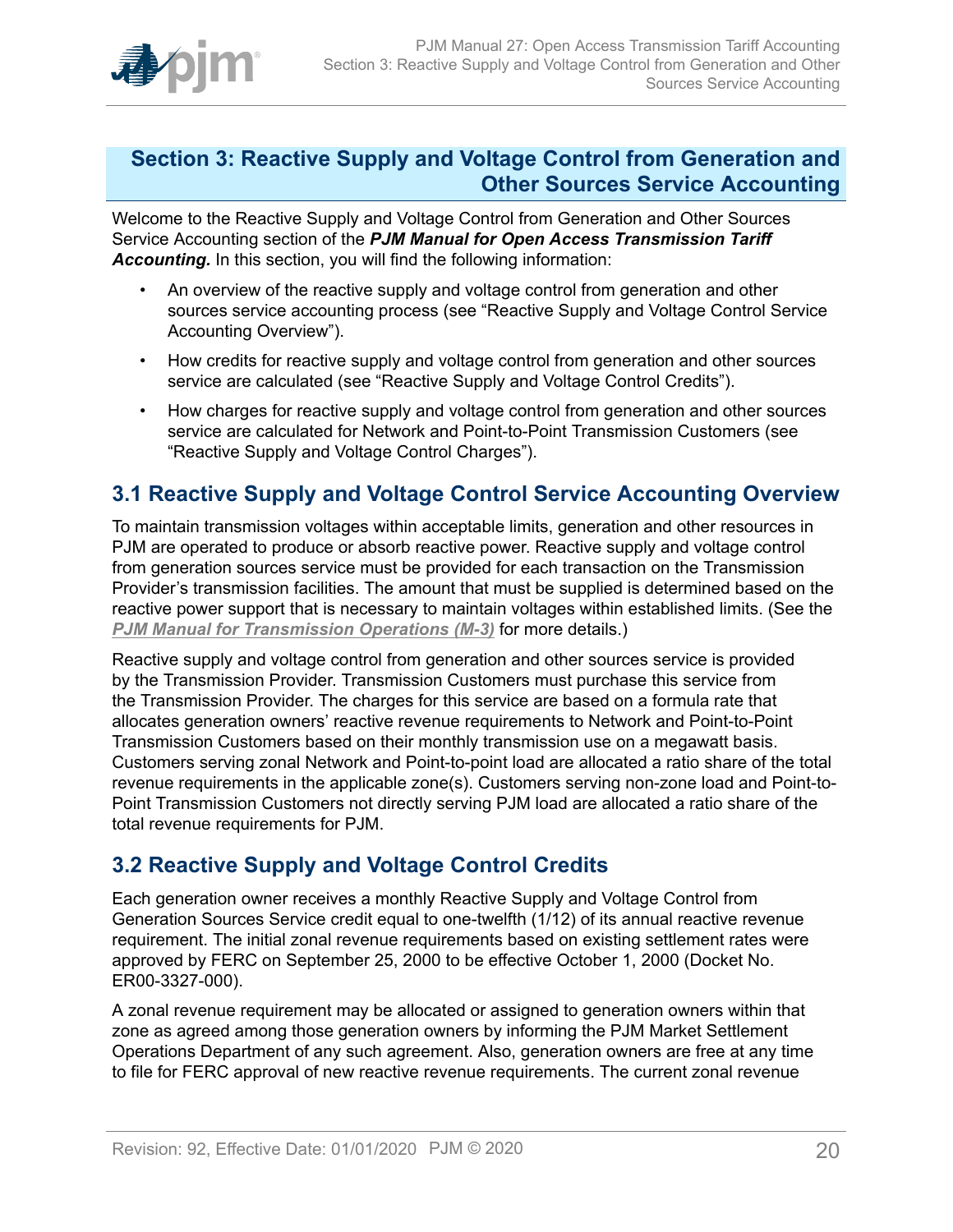

requirements are posted on the PJM website at [http://www.pjm.com/markets-and-operations/](http://www.pjm.com/markets-and-operations/billing-settlements-and-credit.aspx) [billing-settlements-and-credit.aspx.](http://www.pjm.com/markets-and-operations/billing-settlements-and-credit.aspx)

### <span id="page-20-0"></span>**3.3 Reactive Supply and Voltage Control Charges**

This section describes the process of calculating the Reactive Supply and Voltage Control from Generation Sources Service charges. Charges for reactive supply and voltage control service are calculated for zone (typically Network Customers) and for non-zone (typically Point-to-Point Transmission Customers and Network Transmission Customers in a zone with no reactive revenue requirement) load separately. The sum of all customers' monthly charges equal onetwelfth (1/12) of the total annual reactive revenue requirements that are credited to generation owners.

Each Transmission Customer's charge is calculated by determining the Transmission Customer's monthly zone and non-zone transmission use on a megawatt basis.

- Monthly zone transmission use is the sum of a Transmission Customer's Network daily peak load contributions to a PJM zone and daily average Point-to-Point energy reservations where the point of delivery is within a PJM zone.
- Monthly non-zone transmission use is the sum of a Transmission Customer's nonzone Network daily peak load contributions and daily average Point-to-Point energy reservations where the point of delivery is the border of PJM.

Transmission Customers with monthly non-zone transmission use are charged a share of the total PJM pool-wide reactive revenue requirement based on their portion of the total PJM monthly transmission use. Transmission Customers with monthly zone transmission use are charged a share of the applicable zonal reactive revenue requirements (less the total share of revenue requirements recovered from non-zone transmission use) based on their portion of monthly transmission use in that zone(s).

#### **PJM Actions**

- The PJM accounting process collects each generation owner's annual reactive revenue requirement for each zone. Monthly reactive revenue requirements equal 1/12 of the annual revenue requirements.
- The PJM accounting process retrieves the point-to-point energy reservations for each Transmission Customer.
- The PJM accounting process calculates each Transmission Customer's monthly nonzone transmission use (MW) by summing for all hours in the month all of their point-topoint energy reservations (adjusted for PJM curtailments) and dividing that value by 24, plus their daily network peak load contributions for zones that have no reactive revenue requirement.
- The PJM accounting process calculates each Transmission Customer's monthly zone transmission use (MW) by summing for all days in the month all of their daily network integration transmission service peak load contributions for each zone (see *Network Integration Transmission Service Accounting* section of the *PJM Manual for Open Access Transmission Tariff Accounting*).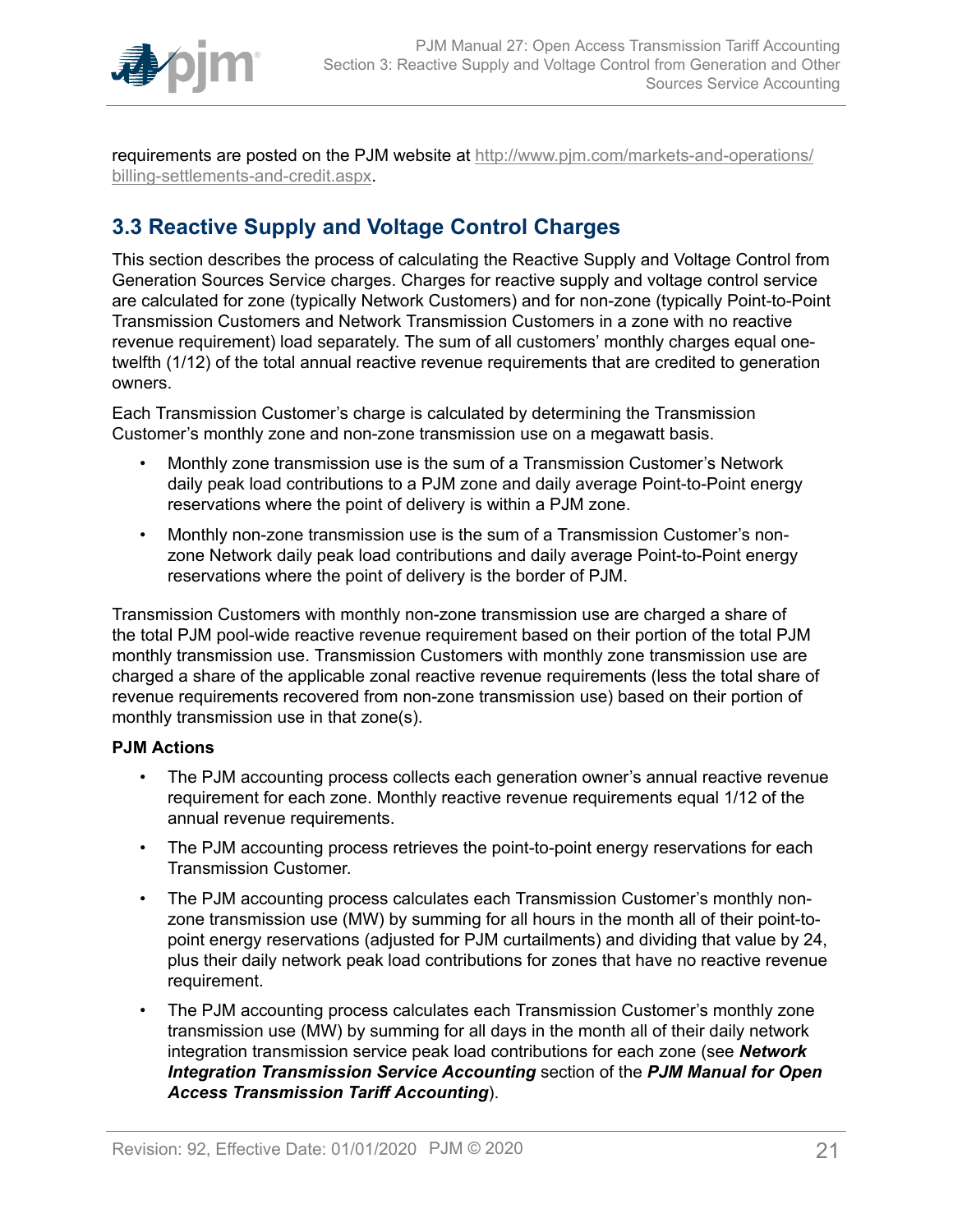

• The PJM accounting process calculates charge allocations for each Transmission Customer with monthly non-zone transmission use as follows:

Transmission Customer's Monthly Non-Zone Transmission Use Monthly Non-Zone Charge=( **PJM Total Transmission Use** × PJM Total Generation Owners' Monthly Reactive Revenue Requirements

• The PJM accounting process calculates an Adjustment Factor to be applied to all monthly zone charges as follows:

Total Monthly Zone Transmission Use for all PJM Zones<br>PJM Total Monthly Transmission Use Adjustment  $Factor =$ 

• The PJM accounting process calculates charge allocations for each Transmission Customer with monthly zone transmission use as follows:

Transmission Customer's Monthly Zone Transmission Use Monthly Zone Charge= $($ Total Monthly Zone Transmission Use in Zone x Total Generation Owners' Monthly Reactive Revenue Requirements in Zone × Adjustment Factor

• The PJM accounting process calculates each Transmission Customer's total monthly reactive support and voltage control service charge by summing its monthly charge allocations for all zone and non-zone transmission use.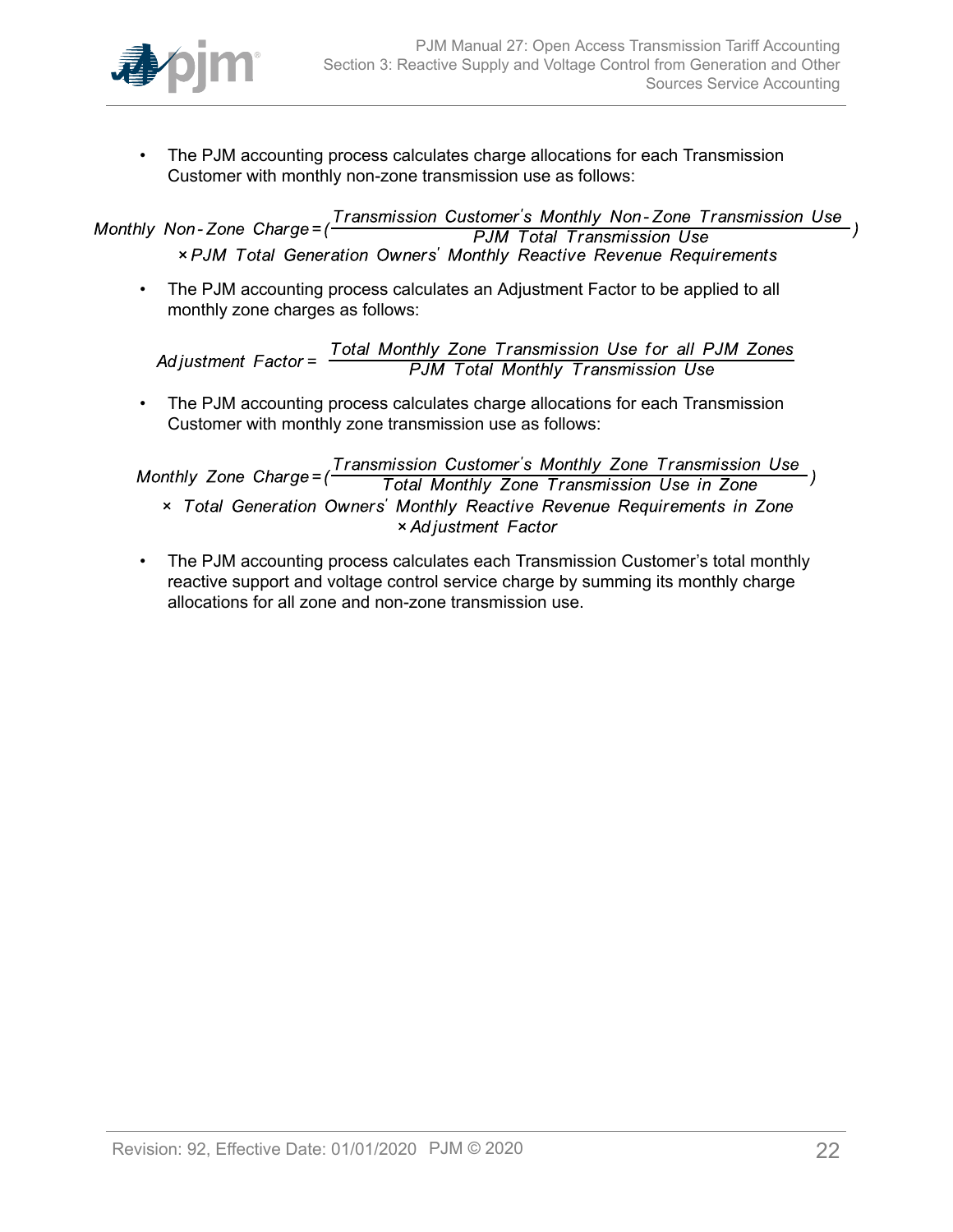

### <span id="page-22-0"></span>**Section 4: Energy Imbalance Service Accounting**

Welcome to the Energy Imbalance Service Accounting section of the **PJM Manual for Open Access Transmission Tariff Accounting**. In this section, you will find the following information:

• A description of the Energy Imbalance ancillary service accounting (see "Energy Imbalance Service Accounting Overview").

### <span id="page-22-1"></span>**4.1 Energy Imbalance Service Accounting Overview**

Energy Imbalance service is provided when a difference occurs between the scheduled and the actual delivery of energy over a single hour to a load that is located within PJM. PJM must offer this service when Transmission Service is used to serve load located with PJM. Currently PJM has none of these types of transmission customers.

Each Transmission Customer must purchase Energy Imbalance service through PJM. For each Network Customer and Point-to-Point Transmission Customers. Energy Imbalance service is considered PJM Interchange and is therefore accounted for as Spot Market energy using real-time five minute Locational Marginal Prices (LMP), as described in the *[PJM Manual for](http://www.pjm.com/~/media/documents/manuals/m28.ashx) [Operating Agreement Accounting \(M-28\).](http://www.pjm.com/~/media/documents/manuals/m28.ashx)*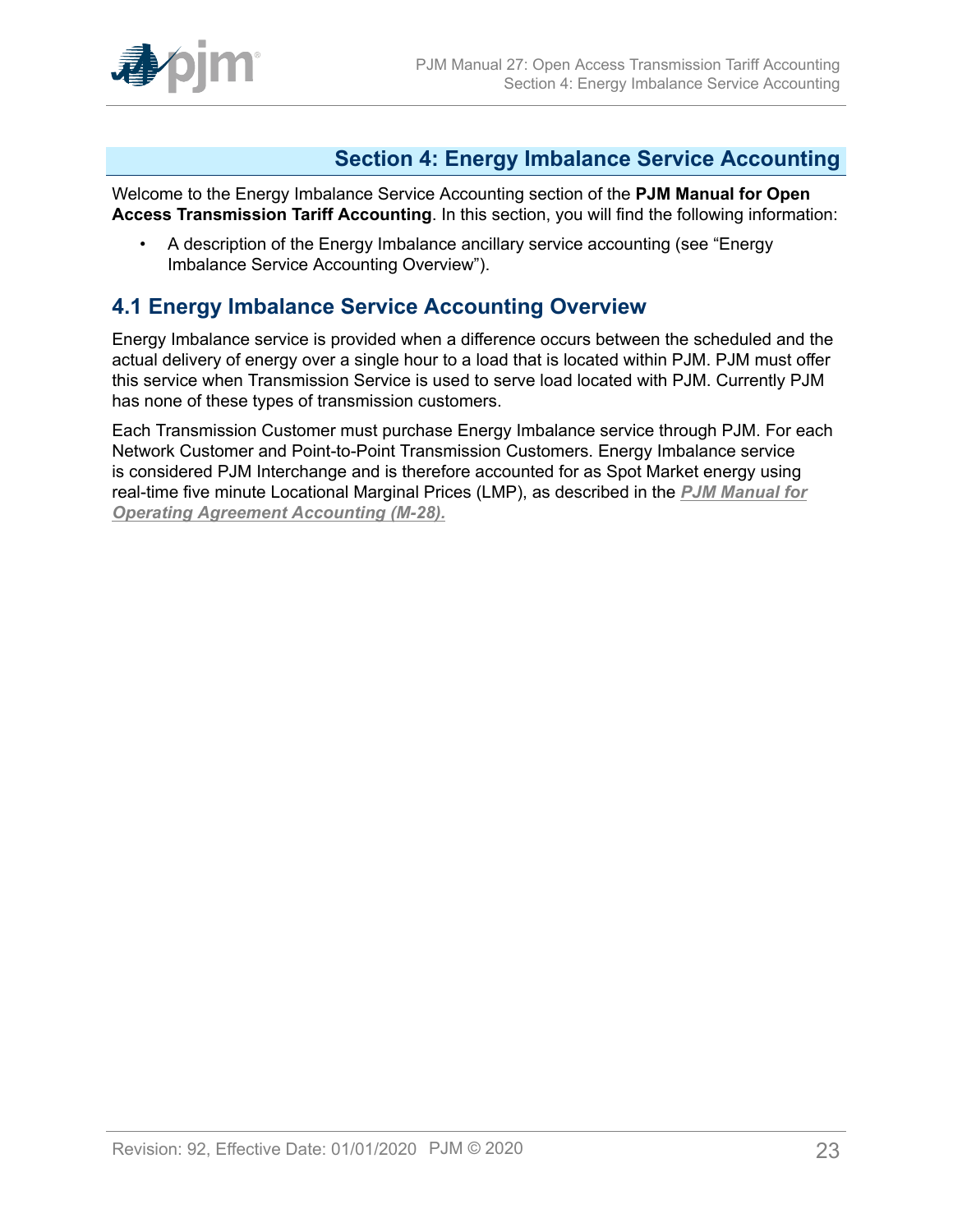

### <span id="page-23-0"></span>**Section 5: Network Integration Transmission Service Accounting**

Welcome to the *Network* Integration *Transmission Service Accounting* section of the *PJM Manual for Open Access Transmission Tariff Accounting*. In this section, you will find the following information:

- An overview of Network Integration Transmission Service Accounting (see "*Network Integration Transmission Service Accounting Overview*").
- How charges for Network Integration Transmission Service are calculated for Network Customers (see "*Network Integration Transmission Service Charges*").
- How credits for Network Integration Transmission Service are calculated TOs (see "*Network Integration Transmission Service Credits*").

### <span id="page-23-1"></span>**5.1 Network Integration Transmission Service Accounting Overview**

The PJM provides accounting services for Network Integration Transmission Service. Network Integration Service allows Network Customers to integrate, economically dispatch, and regulate their current and planned Network Resources to serve their Network Load that is located in PJM and any additional load that is properly designated by the Network Customers. Network Customers taking Network Integration Service must obtain or provide Ancillary Services.

Network Customers pay the Transmission Provider for the following costs:

- Monthly demand charge
- Direct assignment facilities charge
- Other supporting facilities charge
- Ancillary Services

Each Network Customer pays a monthly demand charge that is based on its daily Network Service Peak Load contribution (including losses) located with the Zone and the Network Integration Transmission Service rate for the Zone in which the Network Load is located.

The Network Service demand charges are then allocated to the appropriate TO based on its Annual Transmission Revenue Requirement. The Annual Transmission Revenue Requirement is the total annual cost to support capital and O&M expenses for the Transmission System for the purpose of Network Integration Transmission Service.

The current Network Integration Transmission Service Rate and the Annual Transmission Revenue Requirement for each Zone in PJM is posted on the PJM website under Markets & Operations/Market Settlements at [http://www.pjm.com/markets-and-operations/billing](http://www.pjm.com/markets-and-operations/billing-settlements-and-credit.aspx)[settlements-and-credit.aspx](http://www.pjm.com/markets-and-operations/billing-settlements-and-credit.aspx). The PJM Non-Zone network rate is \$14,714/MW/year.

### <span id="page-23-2"></span>**5.2 Network Integration Transmission Service Charges**

A daily demand charge for network transmission service is calculated by the PJM for each Network Customer, including TOs, for the Zone(s) in which the Network Load of the Network Customer is located. It is based on the Network Customer's daily network service peak load contribution (including losses), coincident with the zonal peak for the 12 months ending October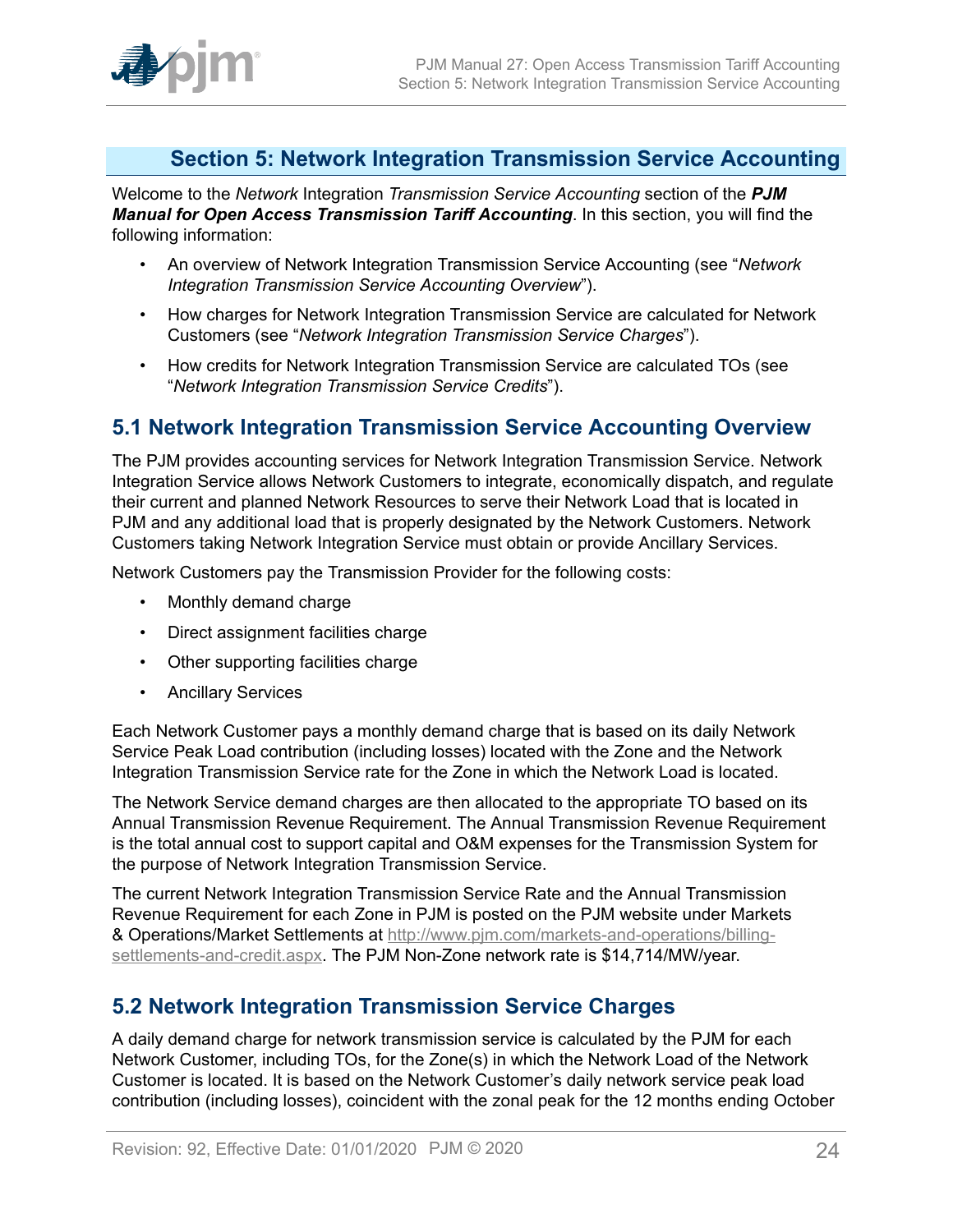

31 of the preceding year for each zone in which load is served. For non-zone network service, the customer pays the non-zone rate based on their load at the hour of the PJM regional peak for the 12 months ending October 31 of the preceding year. The preceding year's zonal peak load contributions are effective each January 1.

For Network Customers taking Network Integration Transmission Service under state required retail access programs, peak load contributions may change daily, and are expressed in tenths of a MW. These daily peak load contributions are submitted to PJM by the associated Electric Distribution Companies (EDCs) 36 hours prior to the day being billed, and may be corrected up to 12:00 PM Eastern Prevailing Time of the next business day following the Operating Day. These daily peak load contributions are then subtracted from the EDC's fixed peak load obligation to obtain the EDC's daily peak load contribution.

- The daily sum of all LSEs' Network Service Peak Load contributions including losses in a zone/area must equal the EDC's Network Service Peak Load allocation in the zone/area.
- A Network Service Peak Load Scaling Factor will be used to scale the uploaded LSE Network Service Peak Load values to the fixed Network Service Peak Load Allocation of the zone/area in the event that the Network Service Peak Load values uploaded by the EDC do not exactly sum to the Annual Network Service Peak Load Allocation for the zone/area.

# Daily Network Service Peak Load Scaling Factor =  $\frac{\text{Annual} \text{ zone Area Network Service Peak Load Allocation}}{\sum \text{ zone Area Network Service Peak Load Uploads}}$

Network customers who are TOs do not actually pay themselves for use of their own transmission facilities. Network demand charges are shown on TOs' invoices only to identify their cost responsibility, as ordered by FERC, and they are offset by an equal amount of network service credits.

#### **PJM Actions**

- The PJM accounting process prepares a list of Network Customers.
- The PJM accounting process retrieves the following information:
	- o Network Customer's daily peak load contribution (including losses) by zone
	- o Zonal network integration transmission service rates (\$/MW-year)
- The PJM accounting process calculates the daily demand charge for each Network Customer (\$) for each zone in which load is served as follows:

Sum of  $\left(\frac{Zonal\ Daily\ Peak\ Load\ Continution\ *\ Annual\ Zonal\ Network\ Integration\ Transmission\ Service\ Rate}{Number\ of\ days\ per\ year}$ 

- The PJM accounting process calculates the demand charge for each Network Customer (\$) by summing the daily charges.
- PJM calculates the negative charge offsets for the network customers in the Allegheny Power zone based on their peak load contribution and the applicable tariff rebate rate.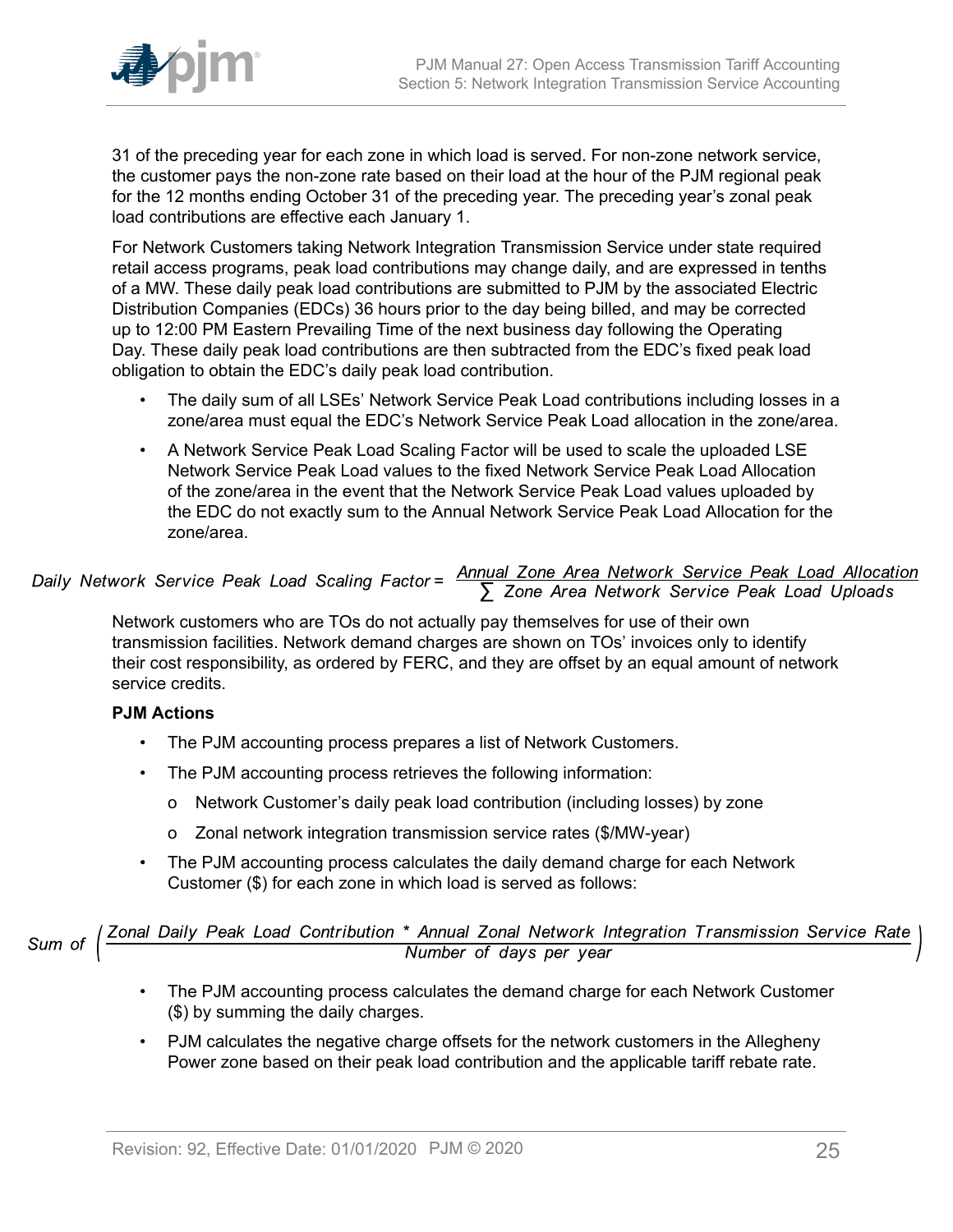

• PJM calculates the AEP RTO Startup Cost Recovery charges for the network and firm point-to-point transmission customers serving load in the AEP zone.

### <span id="page-25-0"></span>**5.3 Network Integration Transmission Service Credits**

The monthly transmission service demand charges for Network Customers are then allocated to the appropriate TO. This allocation appears as a credit on the PJM Open Access Tariff portion of the bill.

TOs do not actually pay themselves for use of their own transmission facilities Network demand credits on TOs' invoices may include their own demand charges which are only shown to identify their cost responsibility.

#### **PJM Actions**

- The PJM accounting process prepares a list of Network Customers and TOs for each zone.
- The PJM accounting process retrieves the following information for each zone:
	- o Annual Transmission Revenue Requirement for each TO (\$)
	- o Demand charge for each Network and Firm Point-to-point load-serving Customer (\$)
- The PJM accounting process calculates the total Zone charges (\$) for each Zone by summing the demand charges for each Network Customer within the Zone.
- The PJM accounting process calculates the Zone revenue requirement for each Zone by summing Transmission Revenue Requirements for all TOs within that Zone.
- The PJM accounting process calculates the TOs share of the Transmission Network Service charges (\$) as follows:

#### TO's Annual Transmission Revenue Requirement \* Total Zone Charges<br>Zone Revenue Requirement TO's Network Integration Service Credit=

Non-zone network revenues are allocated to PJM transmission owners based on transmission revenue requirement ratio shares, with the ComEd, AEP, and Dominion shares further allocated to their respective load-serving network and firm point-to-point customers based on demand charge ratios.

### <span id="page-25-1"></span>**5.4 Direct Assignment Facilities Charges**

If, based on a System Impact Study, the PJM determines that the Transmission System is not capable of providing Firm or Non-Firm Point-to-Point Transmission Service without:

- Degrading or impairing the reliability of service to Native Load Customers, Network Customers, and Transmission Customers taking Firm Point-to-Point Transmission Service or
- Interfering with PJM's ability to meet prior firm contractual commitments to others.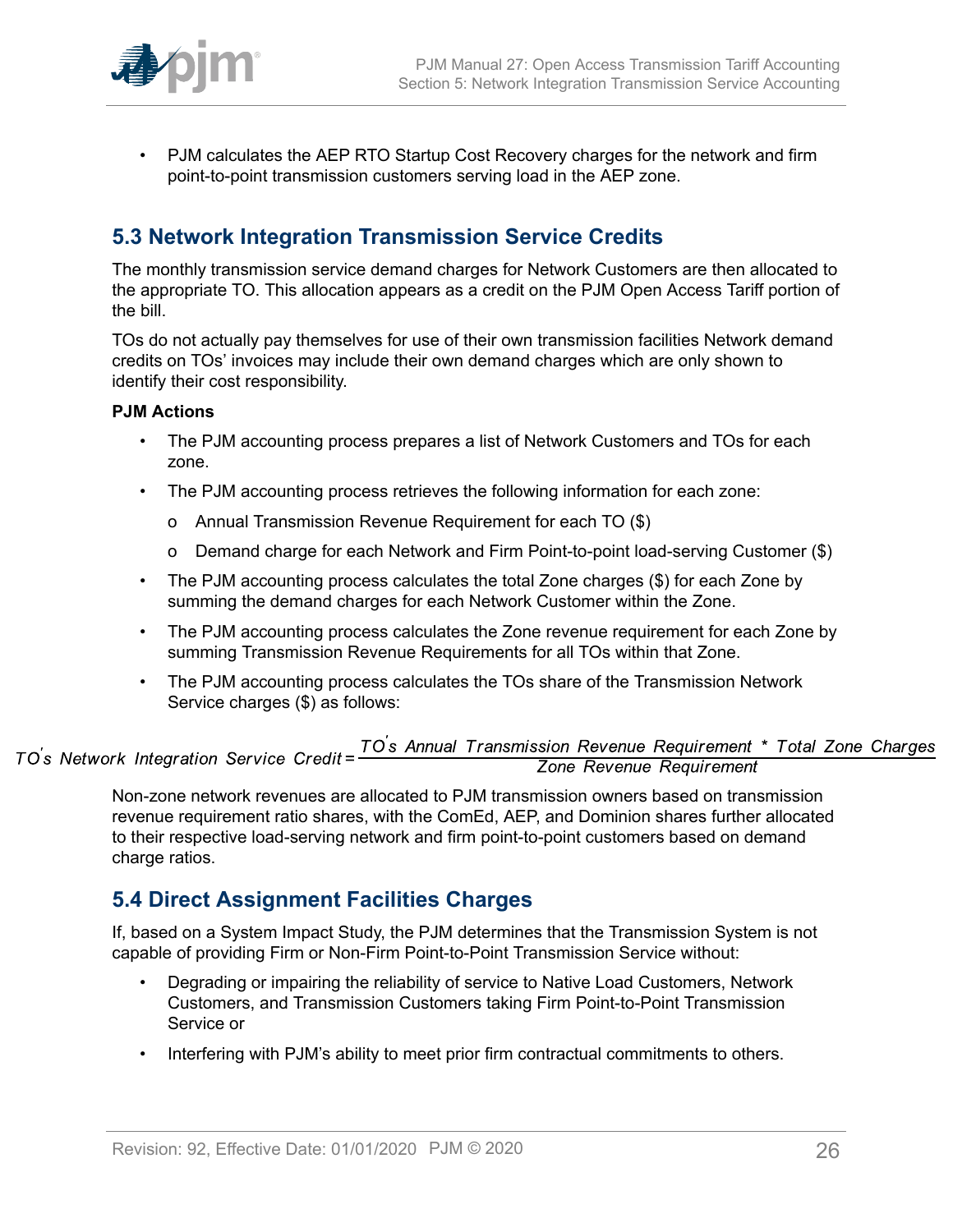

The TO is obligated to expand or upgrade the Transmission System. The Transmission Customer must agree to compensate the TO(s) for any necessary transmission facility additions, consistent with FERC policy.

The TO determines the costs and provides them to PJM. The PJM then bills the appropriate Transmission Customer. These charges may also apply to existing network customers based on specifications in their network service agreements.

### <span id="page-26-0"></span>**5.5 Other Supporting Facilities Charges**

The Transmission Customer shall also pay charges based on a case-by-case basis for facilities necessary to provide Transmission Service at voltages lower than those shown in Attachment H of the PJM Open Access Transmission Tariff for the applicable Zone(s).

The Transmission Customer provides these billing quantities to PJM via their Network Integration Transmission Service agreement. PJM bills the appropriate Transmission Customer and provides the revenues to the appropriate Transmission Owner.

### <span id="page-26-1"></span>**5.6 Business Rules for Nodal Pricing Settlement of Network Load**

The definition of eligibility for nodal settlement shall be:

- Any LSE taking network transmission service from PJM via Schedule F-1 of the PJM Tariff and serving retail load that is connected to a single identifiable bus or set of buses with hourly metering such that the customer's load can be clearly separated from other load on the bus or buses.
- Other than those eligible in the preceding bullet, PJM will address eligibility on a case by case basis based on whether a bus or buses can be identified, whether the load can be separated from other LSE load on the bus or buses, and that hourly metering is in place.

The effective date of moves to nodal price load settlement for ALL eligible loads is:

- The available date for moves to nodal price load settlement for all loads requesting such will be June 1 of each year to coincide with the PJM planning year.
- Requests for nodal price load settlement must be provided by the LSE of record for the given load to PJM and the zonal EDC including the proposed applicable bus distribution no later than January 15th or at least 30 days prior to the start of PJM's annual ARR/ FTR allocation process, whichever is later. By January 25th, or 10 days after the initial notice from LSE whichever is later, the zonal EDC must specify the appropriate node definition in PJM InSchedule for this load. The LSE must confirm the InSchedule(s) by February 1st, or 15 days after the initial notice whichever is later.

Requests from the LSE of record to move their load to nodal price settlement must be submitted in writing to the PJM Market Settlement Operations Department, and they must include the following information:

• Name of nodal priced load; name of the PJM billing account in which this load is to be represented; name of the zonal EDC; the peak load at the time of the PJM annual peak from the previous year; and, the load bus identifier(s) with associated distribution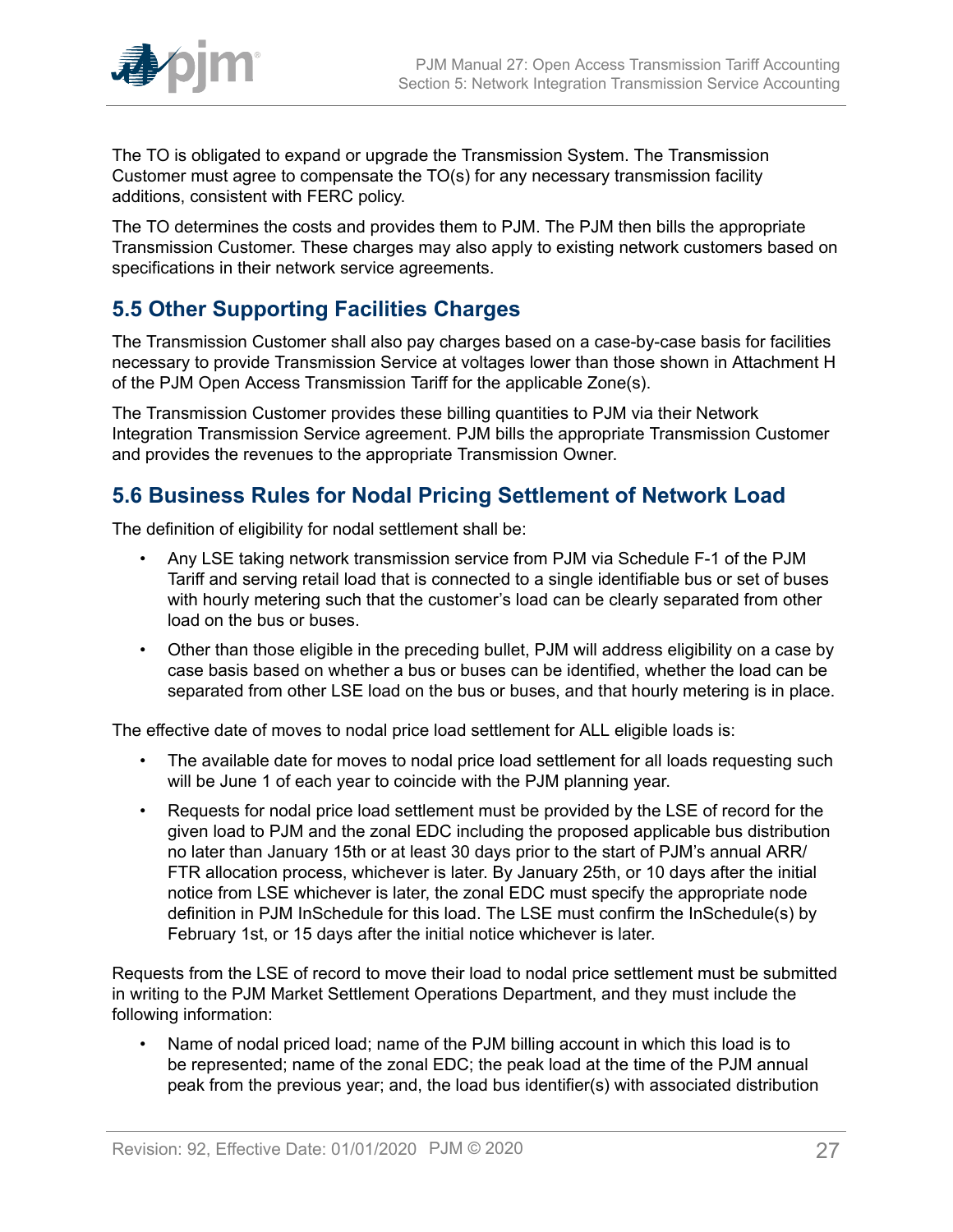

percentages (totaling exactly 100%) in order for PJM to create the aggregate node definition.

All ARRs or FTRs granted in the annual direct allocation process must be configured to a nodal sink point for load that takes or has requested nodal settlement. This does not apply to any purchased FTRs.

Any network load receiving nodal settlement will be permanently settled at that node or nodes unless the physical interconnection infrastructure changes to require mapping the load to a different bus or group of busses. This rule shall be in force unless and until FERC approves any submitted tariff language changes by which a move from nodal to zonal settlement can occur.

Demand response offered into all of PJM's load response programs will be settled at the applicable load settlement aggregate point for the load that is reduced (zone, residual zone, or node bus or buses).

### <span id="page-27-0"></span>**5.7 Business Rules for Changing Settlement Area Definitions of Network Load**

This section is only applicable to network load served under Attachment F of the PJM OATT.

- A change in the definition of an existing energy settlement area for purposes of setting energy settlement prices is defined as:
	- o Splitting an existing area into two or more areas
	- o Combining two or more existing areas into a single area
	- o Creating aggregates of groups of buses within an existing area
	- o Any other activity that changes the defined area for which energy prices are aggregated for settlement purposes.

#### **Exceptions**

- A. Implementing nodal settlement for an individual customer served under Schedule F-1 of the PJM OATT.
- B. Changes due to addition, replacement or retirement of transmission system components or metering facilities.

#### **Note:**

Rules in the PJM OATT require that each settlement area must be a subset of a single transmission zone.

• PJM's policy is that once a more specific settlement area is defined for load settlement, that settlement area must remain in use unless subject to exception "B" as stated above. When implementing exception "B," PJM will require the most specific bus definition available after any physical change to be used in place of the previously used definition.

#### **Notifications**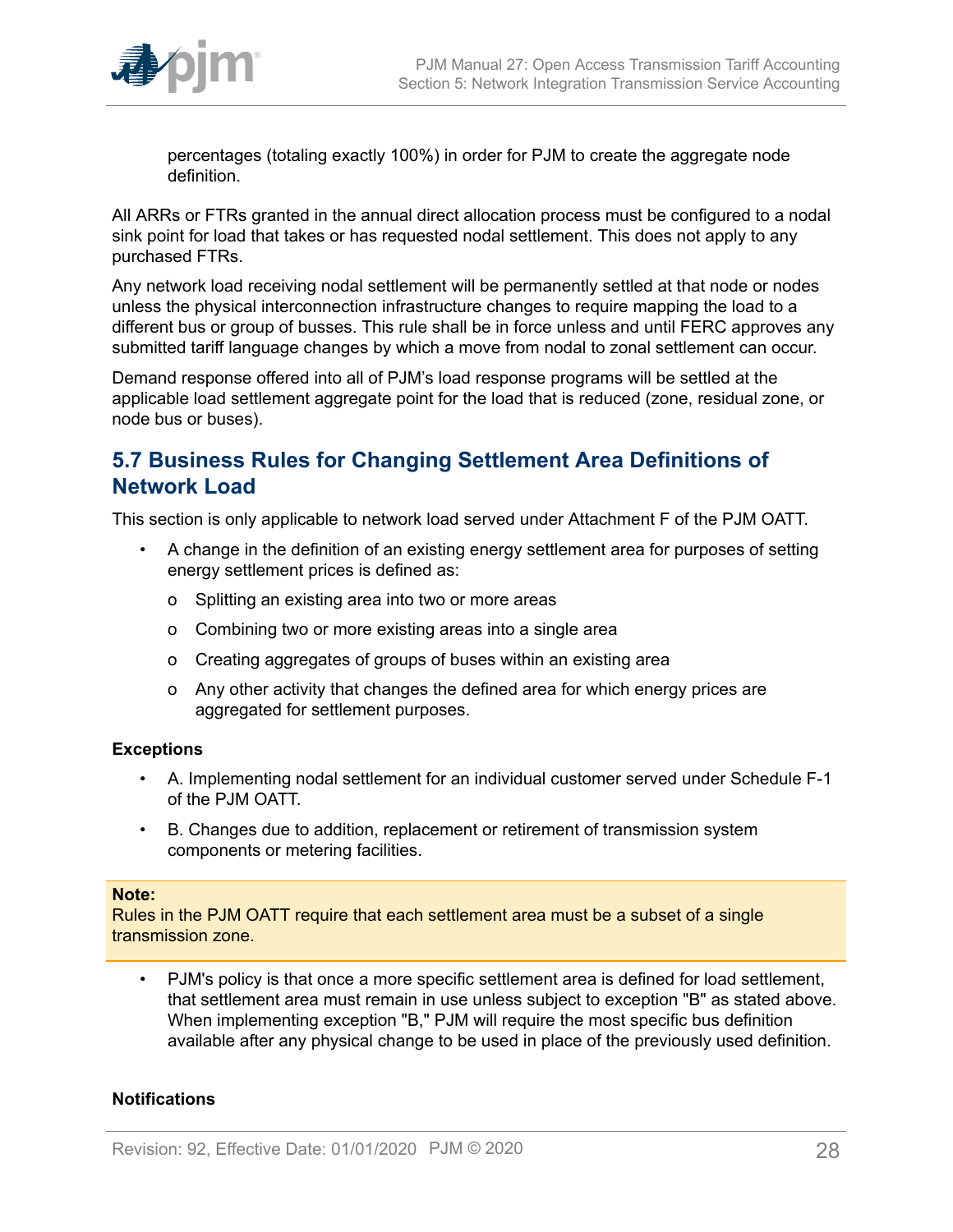

- At any time following the receipt of a request regarding a potential change to settlement area definitions, PJM may enter into informal discussions with member companies. PJM will make a confidential notification of any such discussions to the ex officio members representing regulatory authorities (as defined in Section 8.2.2 of the PJM Operating Agreement) and State offices of the Consumer Advocate (as defined in Section 8.2.3 of the PJM Operating Agreement) of the PJM Members Committee.
- Formal notification by a PJM Member of intent to change energy settlement area compositions will be given to PJM no later than October 1 of the year before the new area composition is to become effective. PJM shall promptly notify all other Members of planned changes in energy settlement area definitions through notices to members of the Members Committee, Electricity Markets Committee and Market Implementation Committee and to the ex officio members representing regulatory authorities (as defined in Section 8.2.2 of the PJM Operating Agreement) and State offices of the Consumer Advocate (as defined in Section 8.2.3 of the PJM Operating Agreement) of these three standing Committees.
- No later than December 1, the affected EDC and Network Customer will fully identify the composition of the new area. PJM will promptly transmit this information to members of the Members Committee, Markets and Reliability Committee and Market Implementation Committee and to the ex officio members representing regulatory authorities (as defined in Section 8.2.2 of the PJM Operating Agreement) and State offices of the Consumer Advocate (as defined in Section 8.2.3 of the PJM Operating Agreement) of these three standing Committees.
- The LSE nodal peak load at the time of the PJM annual peak from the previous year must be submitted by January  $15<sup>th</sup>$  or at least 30 days prior to the start of PJM's annual FTR/ARR allocation process, whichever is later.

#### **Technical requirements**

- All changes in the definition of PJM energy settlement areas will become effective on the first day of a planning period --- June 1 of each year.
- Changes to metering, data transmission, settlement or other systems may be required to be made by PJM, the EDC(s) in the affected transmission zone, other Network Customers and the PJM member(s) requesting the change in settlement area definitions. Each involved party must commit to making needed additions, changes or upgrades in time to meet the June 1 implementation date for the new settlement area definitions. Accordingly, each party must either certify that it can make all necessary infrastructure changes in time to meet the June 1 implementation date for the new settlement area definitions, or must identify activities that cannot be implemented in time. Such declaration must be made to PJM for distribution to all parties by December 1 of the year before the expected June 1 implementation date. Certifications shall not be unreasonably withheld.
- Implementation will be delayed one year to the following June 1 if all notifications and technical certifications have not been received according to the above business rules.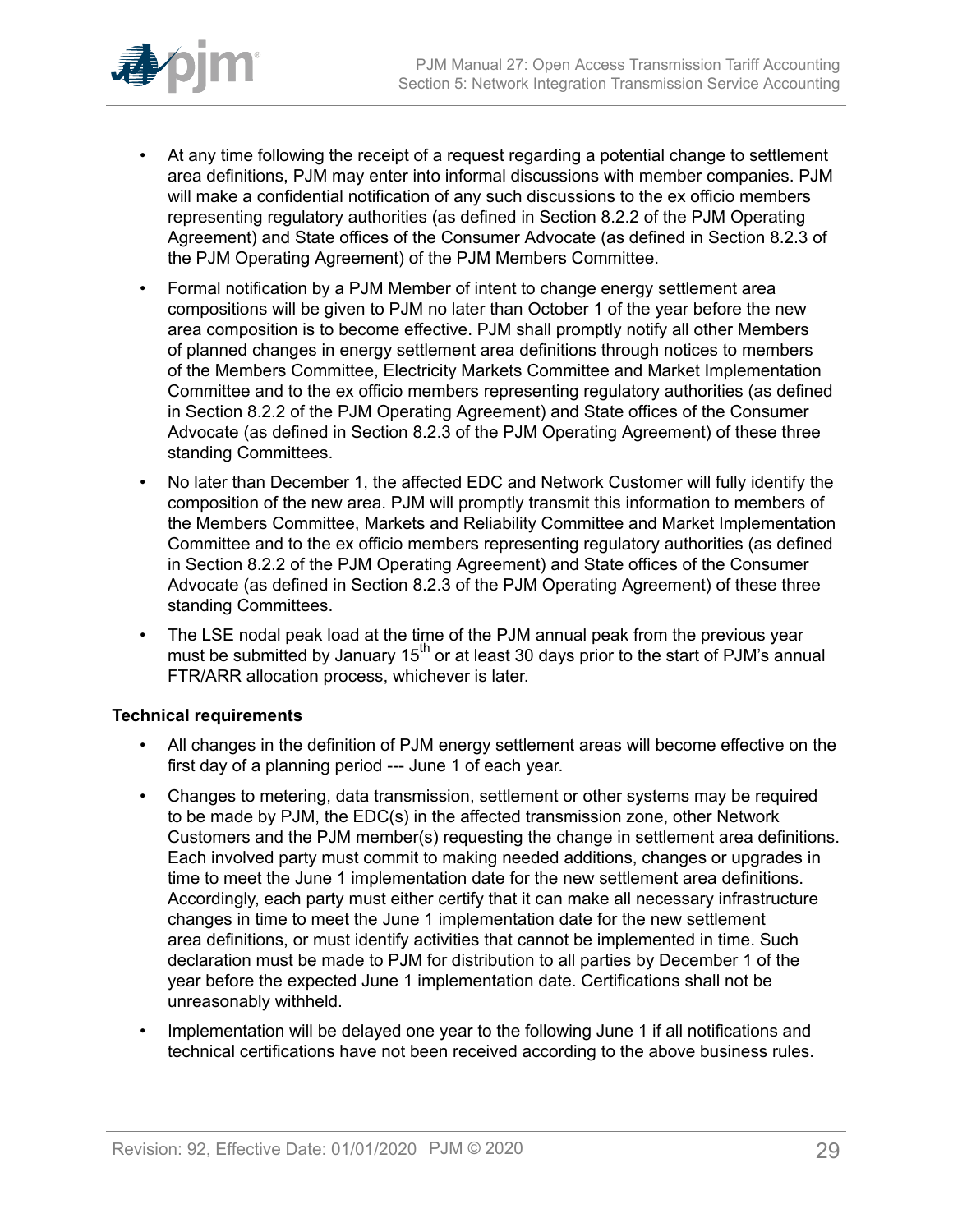### <span id="page-29-0"></span>**Section 6: Point-to-Point Transmission Service Accounting**

Welcome to the Point-to-Point Transmission Service Accounting section of the **PJM Manual for Open Access Transmission Tariff Accounting**. In this section, you will find the following information:

- An overview of Point-to-Point Transmission service accounting (see "Point-to-Point Transmission Service Accounting Overview").
- How service charges are calculated for Firm and Non-Firm Transmission Customers (see "Point-to-Point Transmission Service Charges").
- How service credits are calculated for Firm and Non-Firm Transmission Customers (see "Point-to-Point Transmission Service Credits").

### <span id="page-29-1"></span>**6.1 Point-to-Point Transmission Service Accounting Overview**

Transmission Providers provide Firm and Non-Firm Point-to-Point Transmission Service according to the terms in the PJM Open Access Transmission Tariff. Point-to-Point Transmission Service is necessary for transmission of capacity and energy from designated Point(s) of Receipt to designated Point(s) of Delivery.

The PJM accounting process calculates each Transmission Customer's Firm and Non-Firm Point-to-Point Transmission service charge. Weekly adjustments to Point-to-Point service charges are made so that the total daily demand charge in any week does not exceed the weekly rate. The collected Point-to-Point transmission charges are then allocated as credits.

#### <span id="page-29-2"></span>**6.1.1 Firm Point-to-Point Transmission Service**

- Each Firm Point-to-Point Transmission Customer is billed each month for its Reserved Capacity.
- Firm Point-to-Point Transmission Service requested with a Point of Delivery (POD) at a MISO interface is not charged.

The demand charge border rates for Firm Point to Point Transmission Service are defined in accordance with the PJM Open Access Transmission Tariff, Schedule 7.

The current demand charge border rates are also posted on the PJM website at [https://](https://www.pjm.com/markets-and-operations/billing-settlements-and-credit.aspx) [www.pjm.com/markets-and-operations/billing-settlements-and-credit.aspx.](https://www.pjm.com/markets-and-operations/billing-settlements-and-credit.aspx)

The total daily demand charge in any week shall not exceed the rate for weekly service times the highest amount of Reserved Capacity in any day during the week. A week is defined as Monday through Sunday.

#### <span id="page-29-3"></span>**6.1.2 Non-Firm Point-to-Point Transmission Service**

Each Non-Firm Point-to-Point Transmission Customer is billed each month for its Reserved Capacity. Non-firm Point-to-Point Transmission Service requested with a Point of Delivery at a MISO interface is not charged. The current demand charge border rate is discounted to \$0.67/ MWh for all Reserved Capacity for Non-Firm Point-to-Point Transmission Service with a point of delivery equal to the PJM Border.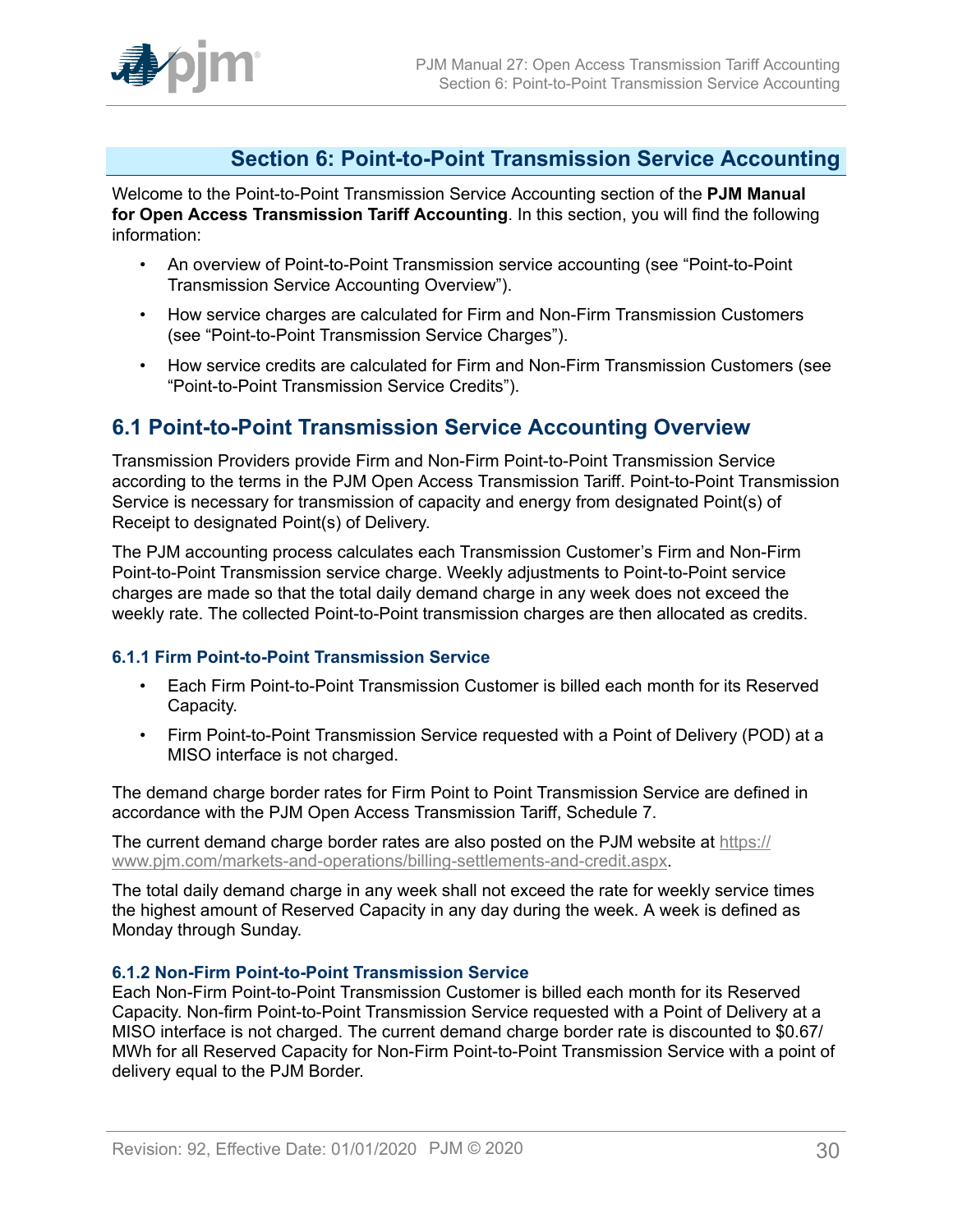

### <span id="page-30-0"></span>**6.2 Point-to-Point Transmission Service Charges**

The PJM accounting process calculates each Point-to-Point Transmission Customer's Transmission Service demand charge.

#### <span id="page-30-1"></span>**6.2.1 Firm Point-to-Point Transmission Service Charges**

Firm Point-to-Point demand charges are calculated for each Point-to-Point Transmission Customer taking firm service.

#### **PJM Actions**

- The PJM accounting process prepares a list of the Transmission Customers.
- The PJM accounting process retrieves the following information:
	- o List of Transmission Customer's Firm Point-to-Point Transmission Service contracts
	- o Charge rates for Firm Point-to-Point transactions
- The PJM accounting process calculates the transmission service charge (\$) for each transaction as follows:

#### Transmission Service Charge= Applicable Firm Point-to-Point Transaction Charge Rate \* Service Contract MW

• The PJM accounting process calculates each Transmission Customer's Firm Pointto-Point Transmission service charge for the month by summing the individual Transmission Service charges for each hour.

#### <span id="page-30-2"></span>**6.2.2 Adjustment to Firm Daily Point-to-Point Transmission Service Charges**

A Point-to-Point Transmission Customer's daily Firm Point-to-Point demand charge needs to be adjusted if the total demand charge in the week exceeds the weekly rate times the highest amount of Reserve Capacity in any day during that week. A week is defined as Monday through Sunday.

#### **PJM Actions**

- The PJM accounting process prepares a list of Transmission Customers.
- The PJM accounting process retrieves the following data:
	- o Weekly charge rate for Firm Point-to-Point transactions (\$/MW-wk)
	- o Each Firm Transmission Customer's maximum daily reserved transmission capacity (MWh)
	- o Each Transmission Customer's total demand charges (\$) for Daily Firm Point-to-Point reservations during the week.
- The PJM accounting process calculates each Point-to-Point Transmission Customer's total daily demand charges by summing all daily Firm Point-to-Point transmission service charges during the week.
- The PJM accounting process sets the comparable weekly transmission capacity for each Transmission Customer to the maximum value of the customer's Firm daily reservations for any day during the week.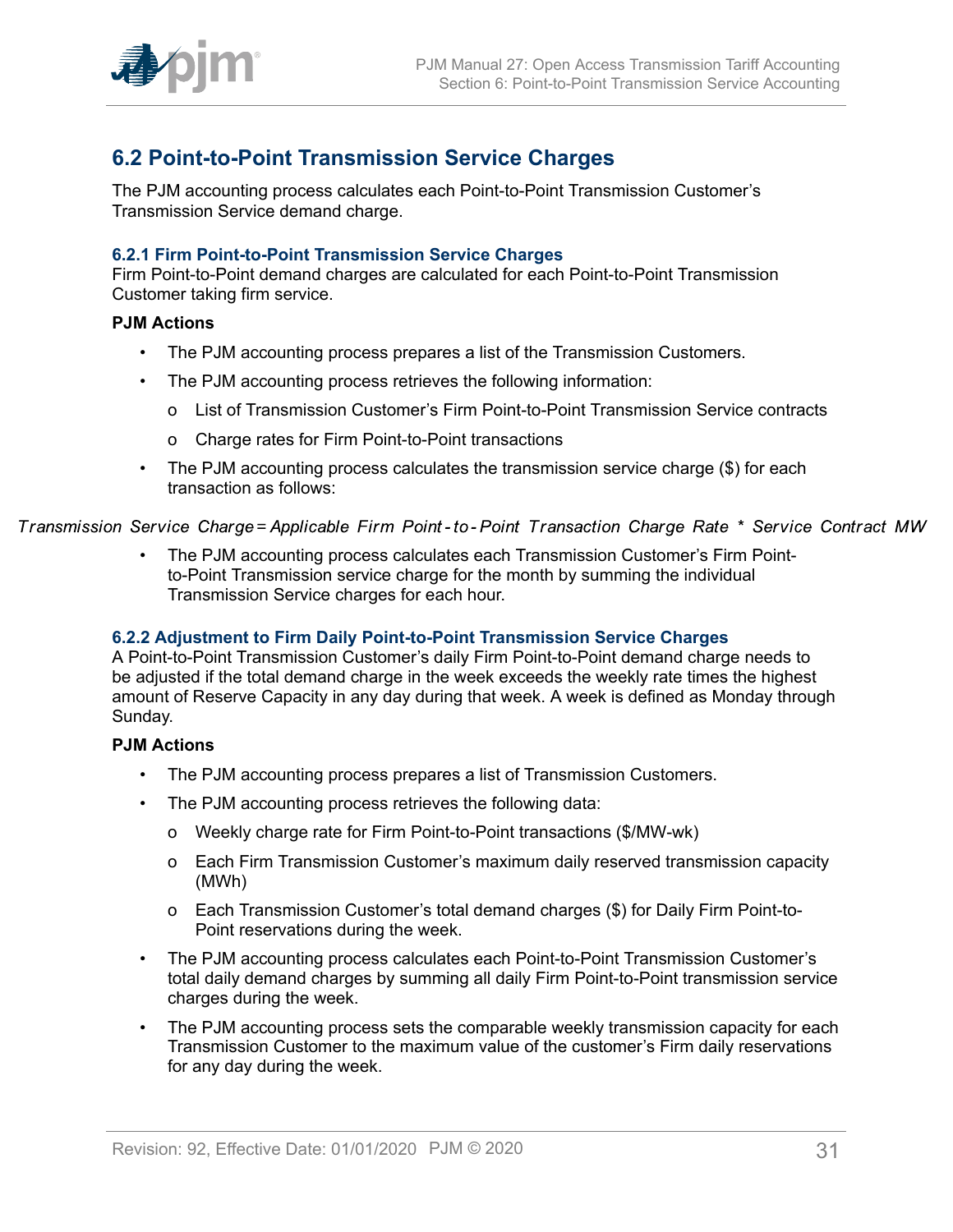• The PJM accounting process calculates the comparable weekly demand charge for each Point-to-Point Transmission Customer (\$) as follows:

Comparable Weekly Demand Charge=Weekly Demand Charge \* Comparable Weekly Transmission Capacity

• If the Comparable Weekly Demand charge is less than the sum of the actual Daily demand charges for the week then:

Weekly Adjustment to Daily Charges=

Weekly Sum of Actual Daily Demand Charges - Comparable Weekly Demand Charge

• The Transmission Customer's total Firm Daily Demand charge for the month is reduced by the amount of the weekly adjustment to Daily charges, for any week that ended during that billing month.

#### <span id="page-31-0"></span>**6.2.3 Non-Firm Transmission Service Charges**

Non-Firm Point-to-Point service charges are calculated for each Non-Firm Point-to-Point Transmission Customer taking non-firm service. The charges are based on the discounted hourly demand charge for non-firm point-to-point transactions.

#### **PJM Actions**

- The PJM accounting process prepares a list of Point-to-Point Transmission Customers.
- The PJM accounting process retrieves the following information:
	- o List of Transmission Customer's Non-Firm Point-to-Point Transmission Service contracts
	- o Hourly demand charge rate for Non-Firm Point-to-Point transactions (\$/MWh)
	- o Hourly amount of each reservation curtailed by PJM (MW)
	- o Hourly congestion charges associated with each reservation
- The PJM accounting process calculates the non-firm demand charge for each hour for each reservation (\$) as follows:

Hourly Non-Firm Transmission Service Charge=

[Hourly Demand Charge Rate\* (MWs Reserved - MWs Curtailed) ] -

Hourly Congestion Charge (if congestion charge is > 0)

- If the result of this calculation is a negative value, Hourly Non-Firm Transmission Service  $Change = $0.00$ .
- The PJM accounting process calculates each Transmission Customer's Non-Firm Pointto-Point Transmission service charges by summing the individual hourly transmission service charges.

#### <span id="page-31-1"></span>**6.2.4 Monthly Adjustment to Firm Point to Point Transmission Service Charges**

A Transmission Customer taking Firm Point-to-Point Transmission Service at the PJM border with a Point of Delivery at a Merchant Transmission Facility holding Firm Transmission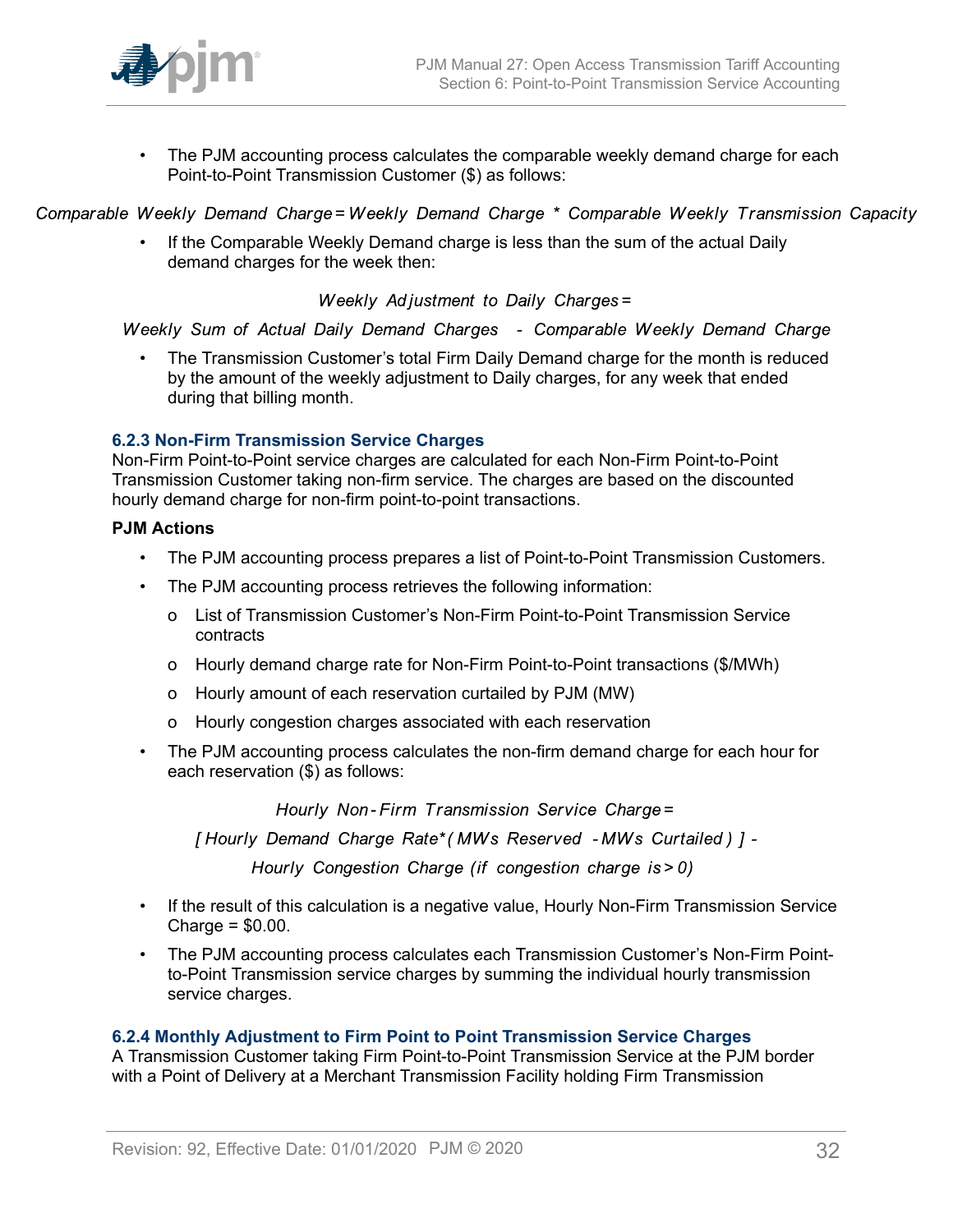

Withdrawal Rights during a month will receive a discount to the monthly demand charge through a reduction to the applicable charge rate.

#### **PJM Actions**

- The PJM accounting process prepares a list of applicable Transmission Customers.
- The PJM accounting process retrieves the following data:
	- o Charge rates for firm point-to-point transactions
	- o The monthly transmission enhancement charges specific to the Merchant Transmission Facility where the Transmission Customer is taking Firm Point-to-Point Transmission Service
	- o The annual sum of the Revenue Requirements for Transmission Customers as defined in the PJM Open Access Transmission Tariff, Schedule 7 Section 11 (A)

A monthly rate adjustment for each applicable Transmission Customer is calculated as follows:

Border Yearly Charge Rate\*Monthly Transmission Enhancement Charges Monthly Rate Adjustment= Annual Sum of Revenue Requirements

PJM converts the monthly rate adjustment to a daily discount rate that is then subtracted from the applicable firm point-to-point transaction charge rate and applied to the calculation of the Firm Point-to-Point Transmission Service charge as described in section 6.2.1.

### <span id="page-32-0"></span>**6.3 Point-to-Point Transmission Service Credits**

The monthly demand charges for Point-to-Point Transmission Customers are then allocated as credits. This allocation appears as a credit on the PJM Open Access Transmission Tariff portion of the bill.

#### <span id="page-32-1"></span>**6.3.1 Firm Transmission Service Credits**

The monthly sum charges for Firm Point-to-Point Transmission Customers are allocated to PJM transmission owners based on transmission revenue requirement ratio shares, with the ComEd, AEP, and Dominion shares further allocated to their network and firm point-to-point load-serving customers based on demand charge ratios.

#### **PJM Actions**

- The PJM accounting process prepares a list of the Transmission Owners and a list of network customers in the ComEd, AEP, and Dominion zones.
- The PJM accounting process retrieves the following information:
	- o Each TOs Revenue Requirement based on Attachment H (\$)
	- o Each ComEd network customer's network service charges (\$)
	- o Each Dominion network customer's network service charges (\$)
	- o Each AEP network customer's network service charges and firm point-to-point charges for serving load in the AEP zone (\$)
	- o Each Transmission Customer's Firm Point-to-Point transmission service charge (\$)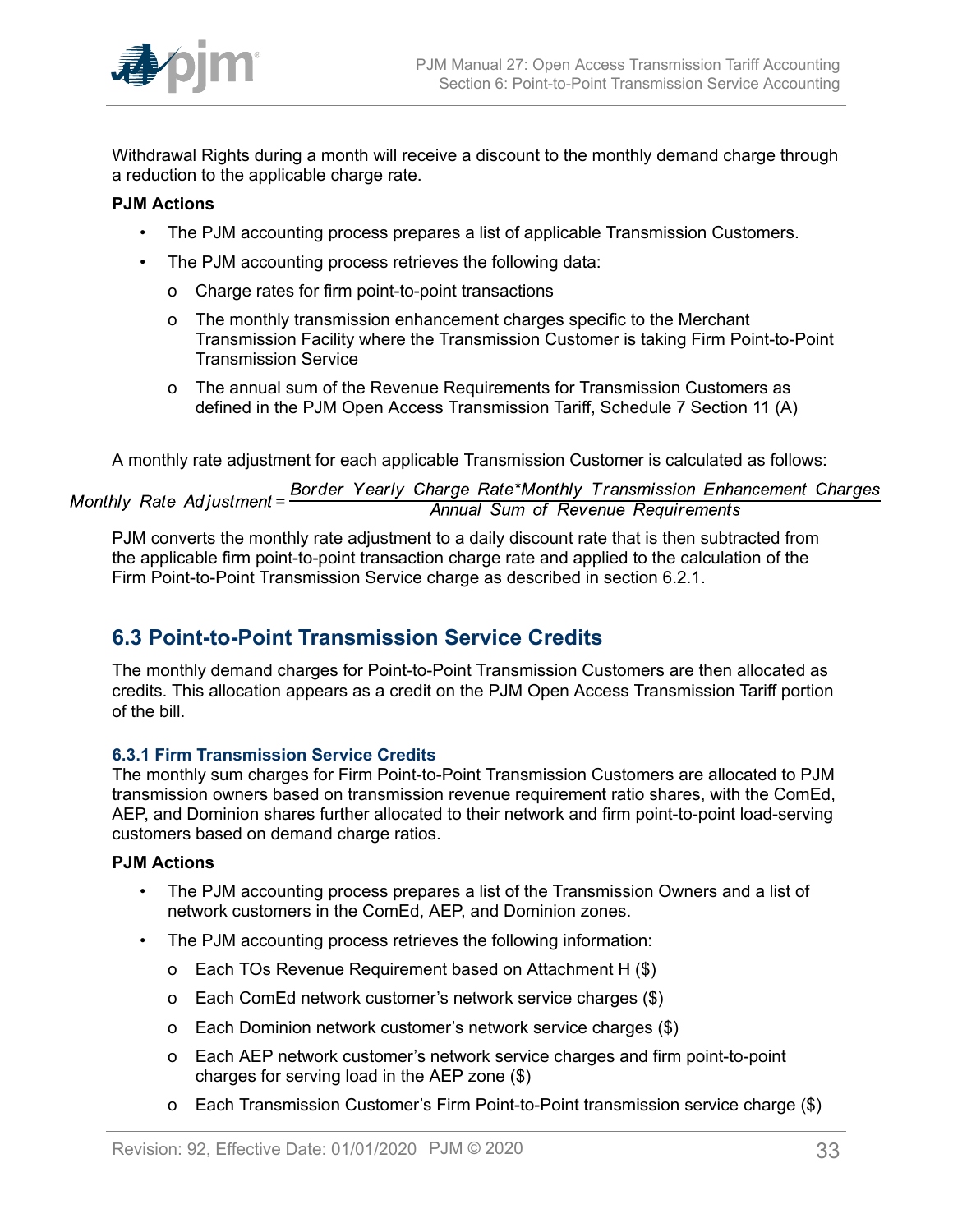

- The PJM accounting process calculates the total PJM Transmission Revenue Requirement by summing the TO Transmission Revenue Requirements.
- The PJM accounting process calculates the total Firm Point-to-Point Transmission service charge by summing the Firm Point-to-Point transmission service customers' charges (\$).
- The PJM accounting process calculates the allocation of Firm Point-to-Point Transmission Service charges (\$) to PJM TOs based on transmission revenue requirement percentage shares.
- The PJM accounting process further allocates the respective Dominion and ComEd zone revenue share to all network customers in the Dominion and ComEd zones based on their network service peak load contributions for the month, and further allocates the AEP zone revenue share to all network and firm point-to-point customers in the AEP zone based on their network service peak load and firm point-to-point peak usage contributions for the month.

#### <span id="page-33-0"></span>**6.3.2 Non-Firm Transmission Service Credits**

Transmission revenues from Non-Firm Point-to-Point Transmission Service (other than revenues for congestion charges) are allocated to PJM Network Customers and PJM Firm Point-to-point Customers based on monthly demand charge ratios in accordance with Section 27A of the PJM Open Access Transmission Tariff.

Transmission revenues from Non-Firm Point-to-Point Transmission Service (other than revenues for congestion charges) are allocated in accordance with Section 27A of the PJM Open Access Transmission Tariff.

#### **PJM Actions**

- The PJM accounting process prepares a list of the Transmission Owners.
- The PJM accounting process retrieves the following information:
	- o Each Transmission Customer's Non-firm Point-to-Point transmission service charge (\$)
	- o Each Transmission Customer's Firm Point-to-Point transmission service charge (\$)
	- o Each PJM network customer's demand charge (\$)
- The PJM accounting process calculates the total PJM Transmission Revenue Requirement by summing the TO Transmission Revenue Requirements.
- The PJM accounting process calculates the total Non-Firm Point-to-Point Transmission service charge by summing the Non-Firm Point-to-Point transmission service customers' charges (\$).
- The PJM accounting process calculates the allocation of Non-Firm Point-to-Point Transmission Service charges (\$) to all Firm Point-to-Point and Network transmission customers based on percentage shares of their Firm and Network demand charges.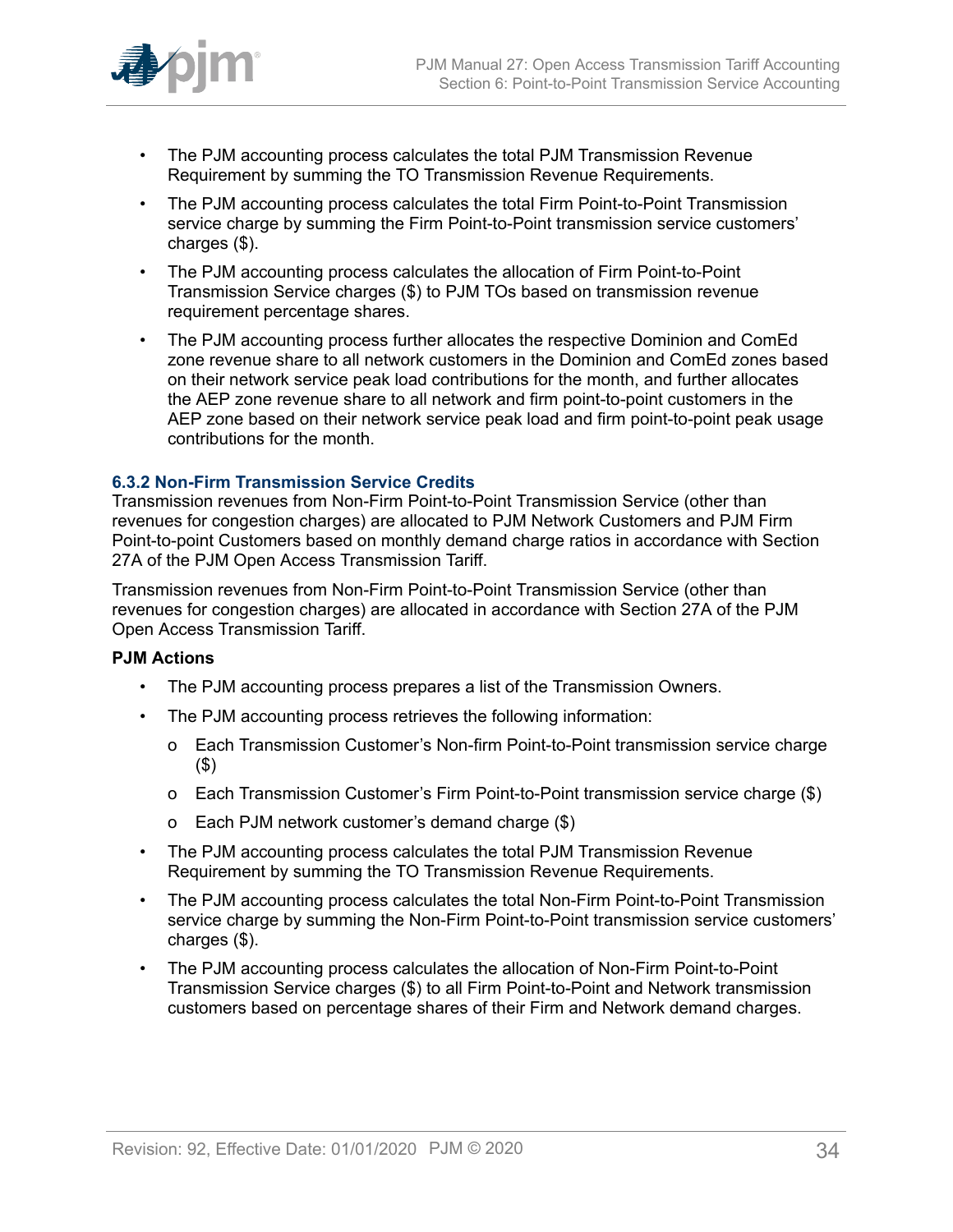

### <span id="page-34-0"></span>**Section 7: Black Start Service Accounting**

Welcome to the *Black Start Service Accounting* section of the *PJM Manual for Open Access Transmission Tariff Accounting*. In this section, you will find the following information:

- An overview of the black start service accounting process (see "Black Start Service Accounting Overview").
- How credits for black start service are calculated (see "Black Start Service Credits").
- How charges for black start service are calculated for Network and Point-to-Point Transmission Customers (see "Black Start Service Charges").

### <span id="page-34-1"></span>**7.1 Black Start Service Accounting Overview**

To ensure the reliable restoration following a shutdown of the PJM Transmission System, black start service is necessary to facilitate the goal of complete system restoration. Black Start Service is the capability of generating units to start without an outside electrical supply or the demonstrated ability of a generating unit with a high operating factor to automatically remain operating at reduced levels when disconnected from the grid. Black Start Service enables the Transmission Provider in collaboration with Transmission Owners to designate specific generators (Black Start Units) whose location and capabilities are required to re-energize the transmission system following a system-wide blackout (see the *[PJM Manual for Balancing](http://www.pjm.com/~/media/documents/manuals/m12.ashx) [Operations \(M-12\)](http://www.pjm.com/~/media/documents/manuals/m12.ashx)*for more details and eligibility).

Black Start Service is provided by the Transmission Provider, and all Transmission Customers must purchase this service from the Transmission Provider, pursuant to the PJM Open Access Transmission Tariff Schedule 6A. The charges for this service are based on a formula rate that allocates generation owners' black start revenue requirements and applicable Day-ahead and Balancing Operating Reserve Credits to Network and Point-to-Point Transmission Customers based on their monthly transmission use on a megawatt basis. Customers serving zonal Network and Point-to-point load are allocated a ratio share of the total revenue requirements and applicable Day-ahead and Balancing Operating Reserve Credits in the applicable zone(s). Customers serving non-zone load (including Point-to-Point Transmission Customers not serving PJM load) are allocated a ratio share of the total revenue requirements and applicable Dayahead and Balancing Operating Reserve Credits for PJM. Effective December 1, 2012, the applicable Day-ahead and Balancing Operating Reserve Credits are those credits associated with the scheduling of units for Black Start service or testing of Black Start units.

### <span id="page-34-2"></span>**7.2 Black Start Service Credits**

Each generation owner of Black Start Units that meet the PJM and NERC criteria, receives a monthly Black Start Service credit equal to one-twelfth (1/12) of its annual black start revenue requirement. Revenue requirements for Black Start Service may include the following, where applicable: NERC CIP Capital Costs, fixed black start unit costs, variable black start costs, training expenses, fuel storage costs for liquefied natural gas, propane or oil and an incentive factor. Revenue requirements for units with the ability to disconnect from the grid automatically and remain operating at reduced levels (ALR) may only recover training costs, NERC compliance costs, and an incentive factor. For more information on Black start unit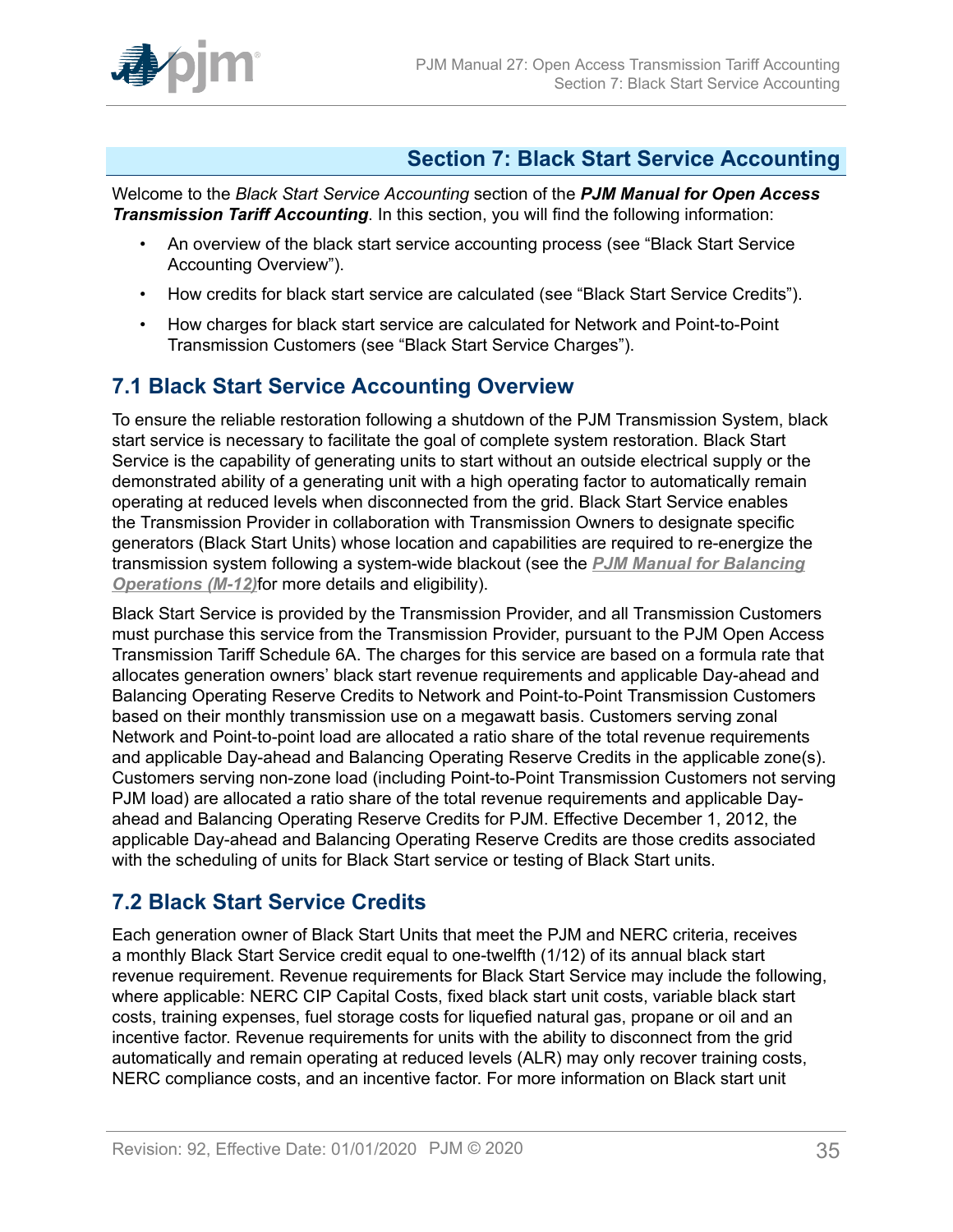

revenue requirements, please see **Schedule 6A, PJM's Open Access Transmission Tariff (OATT).**

A new Black Start Unit owner's monthly credits will be held by PJM in a non-interest bearing account until PJM's acceptance of the owner's annual revenue requirement pursuant to section 17 of the Open Access Transmission Tariff Schedule 6A. New Black Start Unit owners will begin to receive monthly credits, including any monthly credits held by PJM, back to its in-service date and any required estimated annual revenue requirement true up in the monthly bill after PJM's acceptance of the new Black Start Unit owner's annual revenue requirement.

Monthly black start service revenues are forfeited for: units that fail a black start test and do not successfully pass a test within a ten day grace period immediately following a failed test; and, for units without a successful black start test on record with PJM within the last thirteen months.

Revenue requirements for joint-owned black start units are allocated to the owners based on their ownership shares. Zonal revenue requirements equal the total revenue requirements of all black start units nominated as critical by the Transmission Provider in that zone regardless of zonal location and the share of annual revenue requirements of black start units designated as critical across multiple zones (cross-zonal coordination).

The current zonal revenue requirements are posted on the PJM website under Markets & Operations/Billing, Settlements & Credit.

### <span id="page-35-0"></span>**7.3 Black Start Service Charges**

This section describes the process of calculating the Black Start Service charges. Charges for black start service are calculated for zone (Network Customers and customers serving load with Point-to-Point Transmission Service) and for non-zone (Non-Zone Network Customers and Point-to-Point Transmission Customers) load separately. The sum of all customers' monthly charges equal one-twelfth (1/12) of the total annual black start revenue requirements that are credited to generation owners of black start units as well as a share of the applicable Dayahead and Balancing Operating Reserve Credits that are credited to generation owners of black start units for the month. Effective December 1, 2012, the applicable Day-ahead and Balancing Operating Reserve Credits are those credits associated with the scheduling of units for Black Start service or testing of Black Start units.

Total annual black start revenue requirements will include estimated annual revenue requirements for new Black Start Units from the date the units enter Black Start Service to the last day of the month preceding PJM's acceptance of the unit's annual revenue requirement. The estimated annual revenue requirement will be based on the Black Start Unit owner's best estimate at the time the unit enters Black Start Service. Any estimated annual revenue requirement true up will be included in the monthly bill after PJM accepts the new Black Start unit's annual revenue requirement.

Each Transmission Customer's charge is calculated by determining the Transmission Customer's monthly zone and non-zone transmission use on a megawatt basis.

• Monthly zone transmission use is the sum of a Transmission Customer's Network daily peak load contributions to a PJM zone and daily average Point-to-Point energy reservations where the point of delivery is within a PJM zone.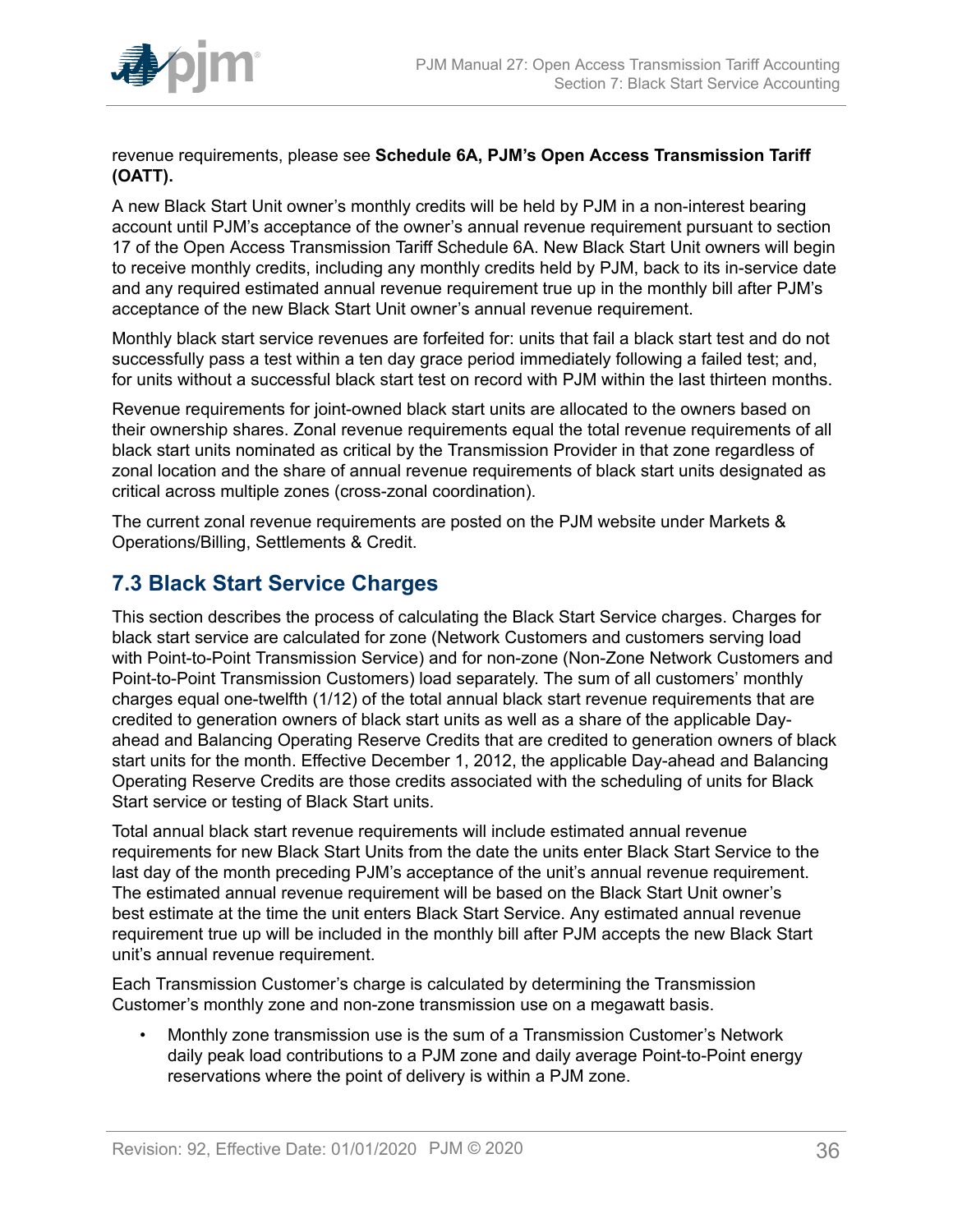

• Monthly non-zone transmission use is the sum of a Transmission Customer's nonzone Network daily peak load contributions and daily average Point-to-Point energy reservations where the point of delivery is the border of PJM.

Transmission Customers with monthly non-zone transmission use are charged a share of the total PJM pool-wide black start revenue requirement and applicable Day-ahead and Balancing Operating Reserve Credits based on their portion of the total PJM monthly transmission use. Transmission Customers with monthly zone transmission use are charged a share of the applicable zonal black start revenue requirements and applicable Day-ahead and Balancing Operating Reserve Credits (less the total share of revenue requirements recovered from nonzone transmission use) based on their portion of monthly transmission use in that zone(s).

#### **PJM Actions**

- The PJM accounting process collects each generation owner's annual black start revenue requirement for each zone. Monthly black start revenue requirements equal 1/12 of the annual revenue requirements. Annual revenue requirements for black start units that are shared and designated to serve multiple zones will be allocated by Transmission Owner designated critical load percentage to determine the amount applicable for each zone.
- The PJM accounting process collects each generation owner's day-ahead operating reserve credits and balancing operating reserve credits that are associated with the scheduling of units for black start service or black start testing for each zone. Additional details on testing of units for Black Start service can be found in PJM's Manual 12, Balancing Operations. The PJM accounting process retrieves the point-to-point energy reservations for each Transmission Customer.
- The PJM accounting process calculates each Transmission Customer's monthly nonzone transmission use (MW) by summing for all hours in the month all of their point-topoint energy reservations (adjusted for PJM curtailments) and dividing that value by 24.
- The PJM accounting process calculates each Transmission Customer's monthly zone transmission use (MW) by summing for all days in the month all of their daily network integration transmission service peak load contributions for each zone (see *Network Integration Transmission Service Accounting* section of the *PJM Manual for Open Access Transmission Tariff Accounting*).
- The PJM accounting process calculates charge allocations for each Transmission Customer with monthly non-zone transmission use as follows:

Monthly Non-Zone Charge= $\left(\frac{Transmission\ Customer's\ Monthly\ Non-Zone\ Transmission\ Use}{PJM\ Total\ Transmission\ Use}\right)$ 

x (PJM Total Generation Owners' Monthly Black Start Revenue Requirements

- + PJM Total Monthly Day-ahead and Balancing Operating Reserves Credits associated with Black Start)
	- The PJM accounting process calculates an Adjustment Factor to be applied to all monthly zone charges as follows: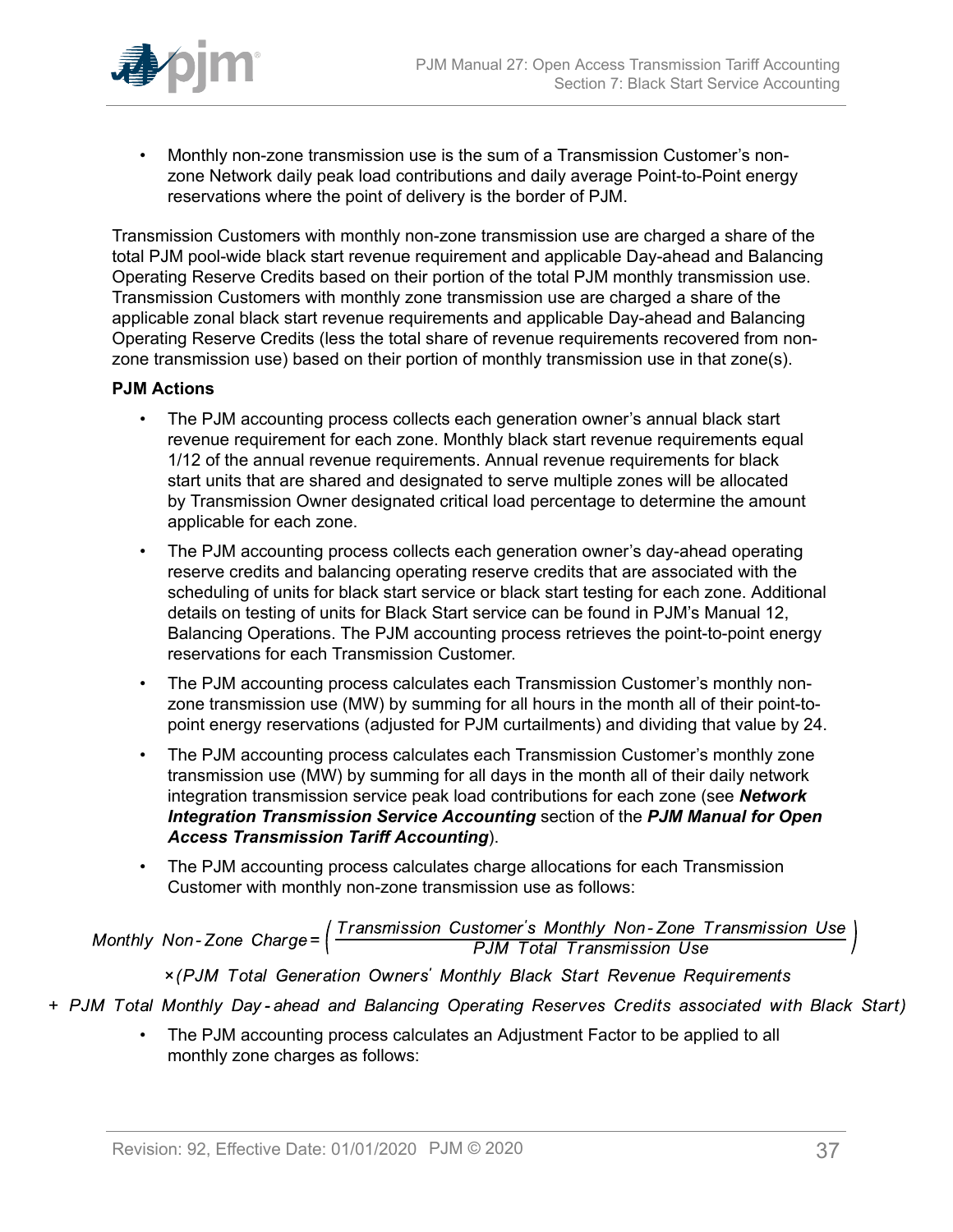

Total Monthly Zone Transmission Use for all PJM Zones<br>PJM Total Monthly Transmission Use Ad iustment  $Factor =$ 

• The PJM accounting process calculates charge allocations for each Transmission Customer with monthly zone transmission use as follows:

Monthly Zone Charge=  $\left(\frac{Transmission\ Customer's\ Monthly\ zone\ Transmission\ Use\ }}{Total\ Monthly\ Zone\ Transmission\ Use\ in\ Zone}$ 

x (Total Generation Owners' Monthly Black Start Revenue Requirements in Zone

+ Total Generation Owners' Monthly Day-ahead and Balancing Operating Reserves Credits associated with

Black Start in Zone) × Adjustment Factor

• The PJM accounting process calculates each Transmission Customer's total monthly black start service charge by summing its monthly charge allocations for all zone and non-zone transmission use.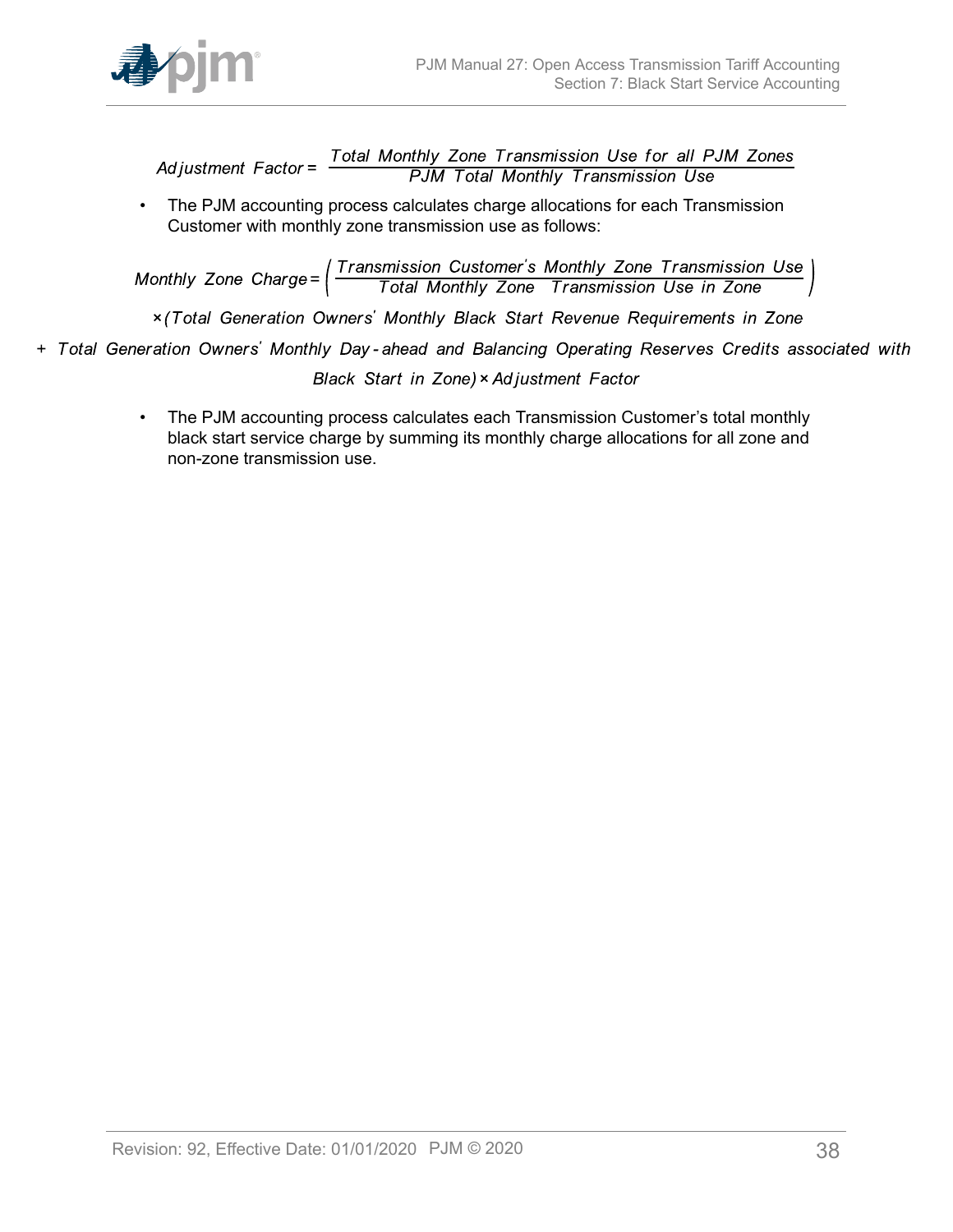

### <span id="page-38-0"></span>**Section 8: Energy Storage Resource Charging Energy**

Welcome to the Energy Storage Resource Charging Energy section of the PJM Manual for Manual for Open Access Transmission Tariff Accounting. In this section, you will find the following information:

• A description of the accounting procedures for Energy Storage Resource Charging Energy.

### <span id="page-38-1"></span>**8.1 Overview of Energy Storage Resource Charging Energy**

An Energy Storage Resource is a resource capable of receiving electric energy from the grid and storing it for later injection to the grid that participates in the PJM Energy, Capacity and/ or Ancillary Services markets as a Market Participant. Examples of Energy Storage Resource technologies include but are not limited to pumped storage hydroelectric plants, batteries, and flywheels. Charging energy that is purchased for storing in an Energy Storage Resource for later resale is always billed at the applicable Locational Marginal Price. However, different categories of charging energy accrue different sets of charges according to use. These categories are summarized as follows (formal definitions are in the PJM Tariff):

- "Direct Charging Energy" shall mean the energy that an Energy Storage Resource purchases from the PJM Interchange Energy Market and (i) later resells to the PJM Interchange Energy Market; or (ii) is lost to conversion inefficiencies, provided that such inefficiencies are an unavoidable component of the conversion, storage, and discharge process that is used to resell energy back to the PJM Interchange Energy Market. Note that Direct Charging Energy is purchased by Energy Storage Resource Model Participants and is divided into two subcategories:
	- o "Dispatched Charging Energy" shall mean Direct Charging Energy that an Energy Storage Resource Model Participant receives from the electric grid pursuant to PJM dispatch while providing a service in the PJM markets.
	- o "Non-Dispatched Charging Energy" shall mean all Direct Charging Energy that an Energy Storage Resource Model Participant receives from the electric grid that is not otherwise Dispatched Charging Energy. An example of Non-Dispatched Charging Energy is charging energy at an ESR that is self-scheduled and not dispatchable.
- "Load Serving Charging Energy" shall mean energy that is purchased from the PJM Interchange Energy Market and stored in an Energy Storage Resource for later resale to end-use load. Note that only Load Serving Entities may purchase Load Serving Charging Energy. Load Serving Charging Energy is comparable to ordinary load.

Non-Dispatched Charging Energy must pay applicable transmission charges as a Network Service User. By contrast, Dispatched Charging Energy does not pay such charges. Charging energy qualifies as Dispatched Charging Energy when the Energy Storage Resource follows PJM dispatch within 10% of the desired output and meets one of the following conditions:

• Provides Energy Imbalance Service under Schedule 4 of the PJM Tariff. Energy Storage Resource Model Participants shall be considered to be providing Energy Imbalance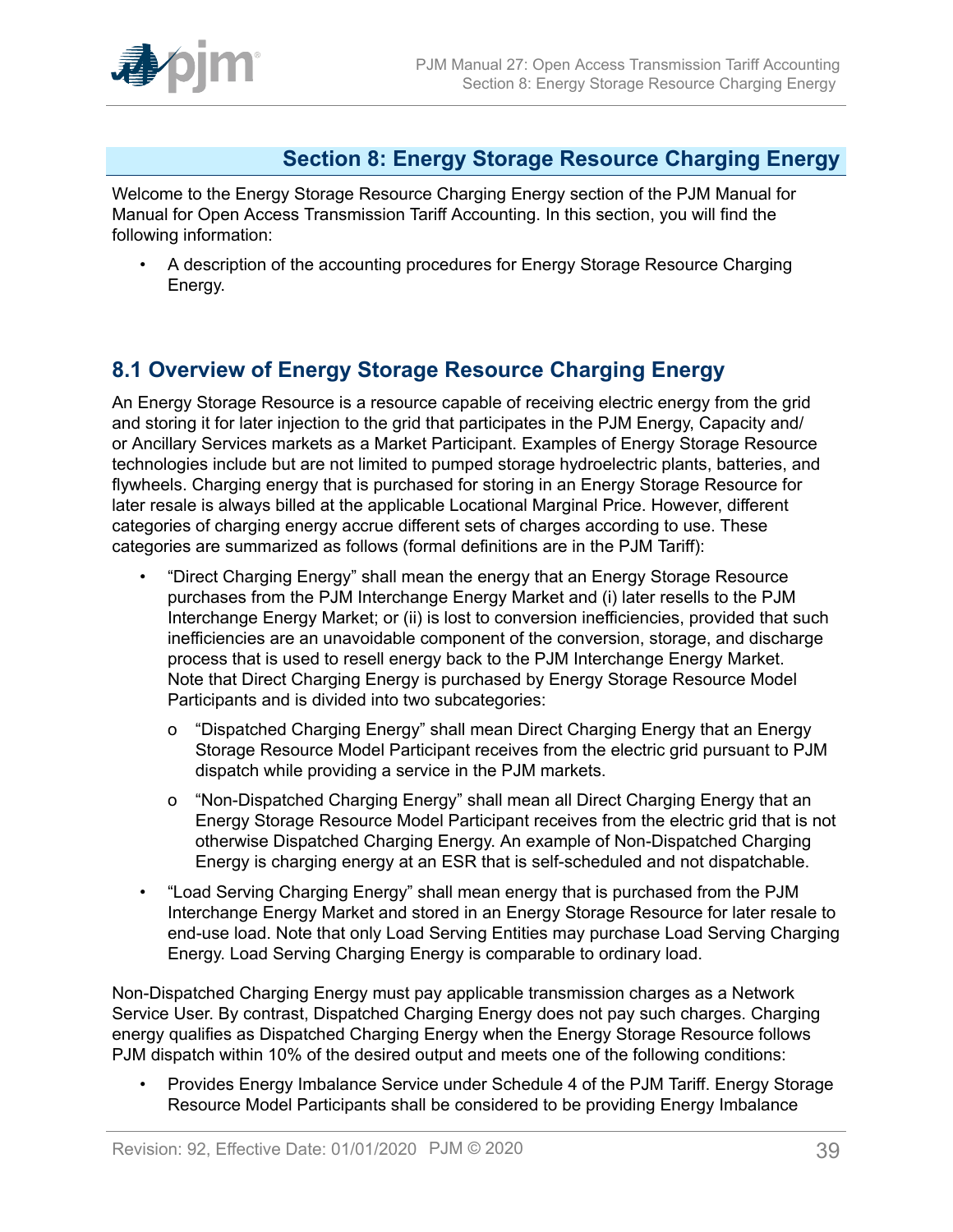

Service when they are dispatchable by PJM in real time. An Energy Storage Resource shall be considered dispatchable when the fixed generation flag is set to "no" and the dispatchable range exceeds 10% of the absolute value of the relevant economic limit.

- Assigned to Regulation, Tier II Synchronous Reserves, or Reactive Service;
- Being manually dispatched for reliability

### <span id="page-39-0"></span>**8.2 Charges for Direct Charging Energy**

As described above, Direct Charging Energy purchases by Energy Storage Resource Model Participants fall into two categories: Dispatched Charging Energy and Non-Dispatched Charging Energy. Dispatched Charging Energy does not pay transmission charges; however Non-Dispatched Charging Energy does pay transmission charges, and must arrange for Network Transmission Service. Non-Dispatched Charging Energy uses the transmission system, and an Energy Storage Resource Model Participant purchasing Non-Dispatched Charging Energy is a Network Service User. As a result, certain Transmission Customer charges apply to Non-Dispatched Charging Energy that do not apply to generation output. However, the PJM Tariff states that Direct Charging Energy (which includes Non-Dispatched Charging Energy) is exempt from other Transmission Customer charges. Further, because Direct Charging Energy (including Non-Dispatched Charging Energy) is not end-use load, charges that are applicable to Load Serving Entities and to end-use load are not applicable to Direct Charging Energy. Therefore, Non-Dispatched Charging Energy is eligible for allocation of the following non-LMP charges and credits:

- Schedule 1A Transmission Owner Scheduling, System Control and Dispatch Service
- Schedule 9-3, 9-FERC, 9-OPSI, 9-CAPS, 9-FINCON, 9-MMU, and 9-PJM Settlement
- Schedule 10-NERC and 10-RFC
- Network Integration Transmission Service
- Network Transmission Service Offset
- Network Integration Transmission Service (ATSI Low Voltage)
- MTEP Project Cost Recovery
- Transmission Enhancement
- Other Supporting Facilities
- Non-Firm Point-to-Point Transmission Service
- RTO Start-up Cost Recovery
- Black Start Service
- Unscheduled Transmission Service
- Reactive Supply and Voltage Control from Generation and Other Sources Service

An Energy Storage Resource shall be considered charging when the Revenue Data for Settlements for a Real Time Settlement Interval corresponds to a withdrawal. The determination of Non-Dispatched Charging Energy vs. Dispatched Charging Energy shall be made for each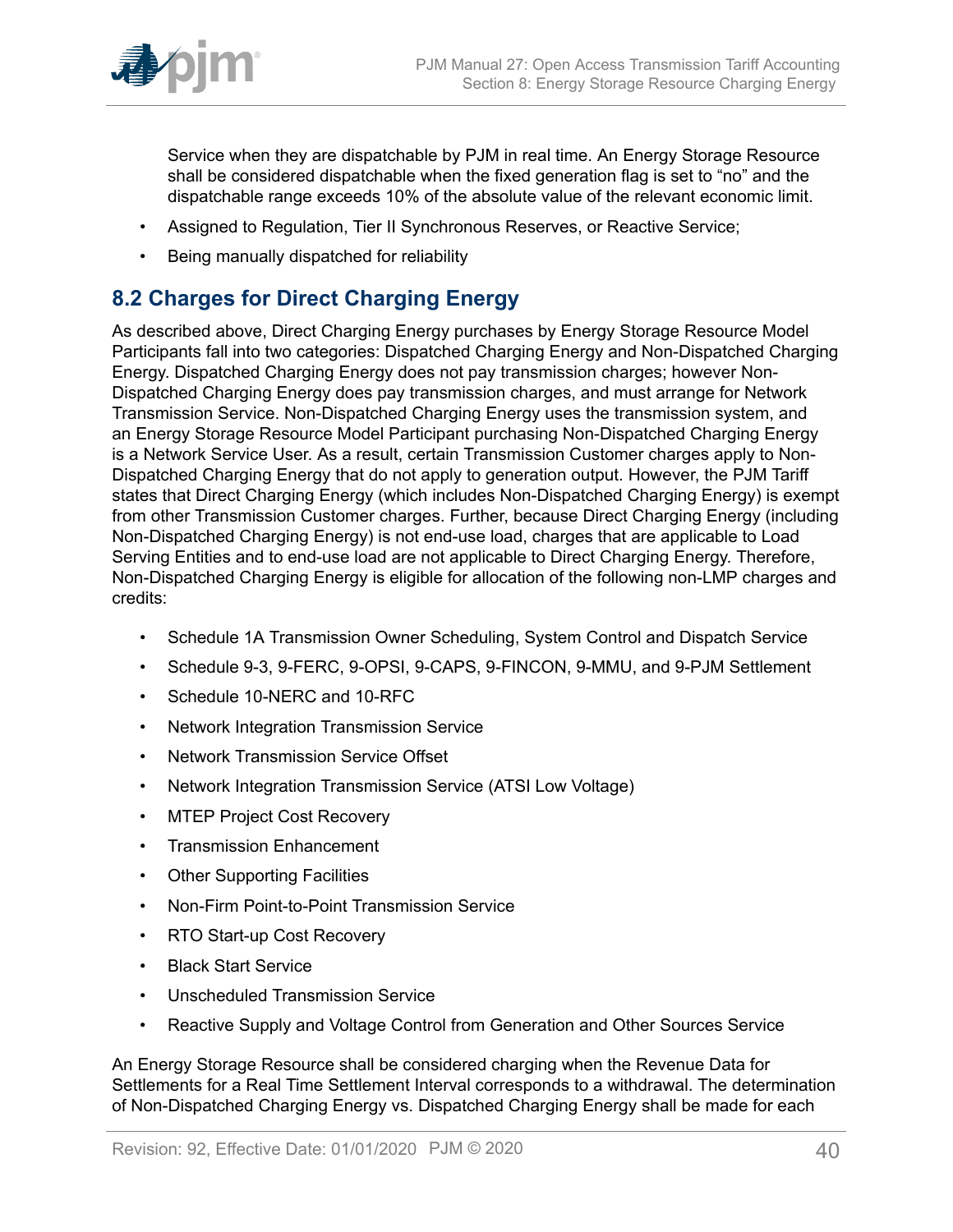

Real Time Settlement Interval. Hourly Non-Dispatched Charging Energy is the sum of Revenue Data for Settlements for the Real Time Settlement Intervals which are determined to be Non-Dispatched Charging Energy over the hour divided by 12.

The PJM Tariff exempts Direct Charging Energy (which includes Non-Dispatched Charging Energy) from the following Transmission Customer charges:

- Schedule 9-1 Control Area Administration
- Allocations of Operating Reserve costs to scheduled day-ahead load and to real-time load pursuant to Tariff Attachment K Appendix Section 3.2.3 – Operating Reserves;
- Allocations of Reactive Service costs pursuant to Tariff Attachment K Appendix Section 3.2.3B – Reactive Services;
- Allocations of Synchronous Condensing costs pursuant to Tariff Attachment K Appendix Section 3.2.3C – Synchronous Condensing for Post-Contingency Operation;
- 500 kV Meter Errors
- Meter Correction Between Control Areas
- Inadvertent Interchange
- Allocation of Balancing Congestion Charges
- Distribution of Total Transmission Loss Charges
- Allocation of Auction Revenue Rights

The following non-LMP charges that apply to Load Serving Entities are not applicable to Direct Charging Energy (which includes Non-Dispatched Charging Energy):

- Synchronized Reserves
- Regulation
- Capacity Market charges
- Economic Demand Response charges in Day-ahead and Real-Time; and
- Emergency Demand Response charges

FERC directed that Dispatched Charging Energy shall be exempt from paying transmission charges, and therefore charges that are applicable to Transmission Customer use of the transmission system are not applicable to Dispatched Charging Energy. Dispatched Charging Energy therefore pays the same non-LMP charges as generation output, namely:

• Schedule 9-3, 9-MMU, 9-PJM Settlements

### <span id="page-40-0"></span>**8.3 Charges for Load Serving Charging Energy**

Load Serving Charging Energy is PJM load that is purchased from PJM by a Load Serving Entity and stored in an Energy Storage Resource for later end-use consumption. Load Serving Charging Energy is purchased at the aggregate nodal LMP that is applicable to the corresponding Load Serving Entity load. Load Serving Charging Energy is eligible for the same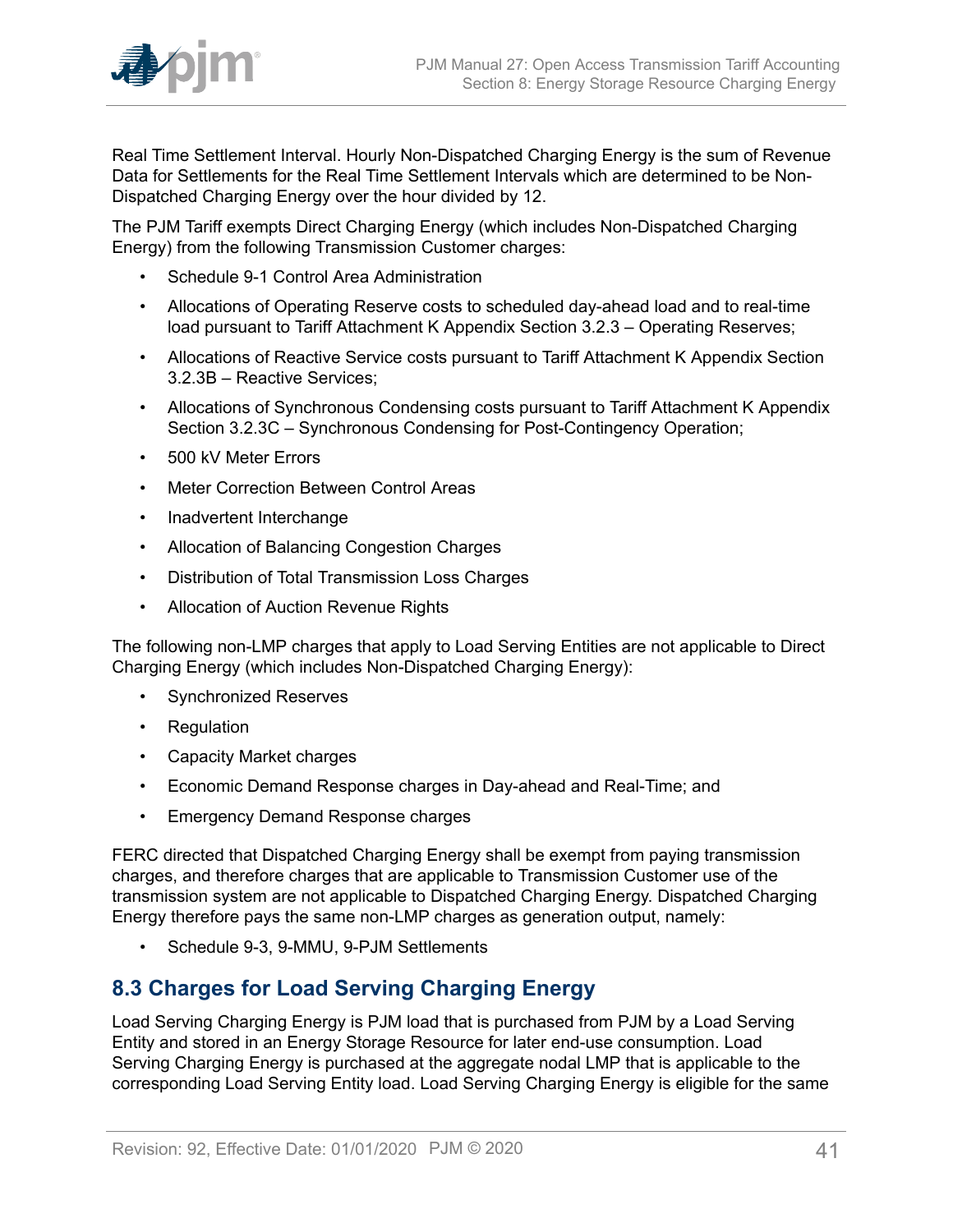

charges as ordinary load, including all Load Serving Entity charges, end-use load charges, and Transmission Customer charges.

### <span id="page-41-0"></span>**8.4 Calculating Charges for Non-Dispatched Charging Energy**

PJM will report to Electric Distribution Companies all hourly Energy Storage Resource Model Participant purchases of Non-Dispatched Charging Energy in order to facilitate calculation of Network Service Peak Loads corresponding to those purchases. Non-Dispatched Charging Energy is not end-use load, and therefore the Electric Distribution Company shall not allocate any Peak Load Contribution value to any purchases of Non-Dispatched Charging Energy.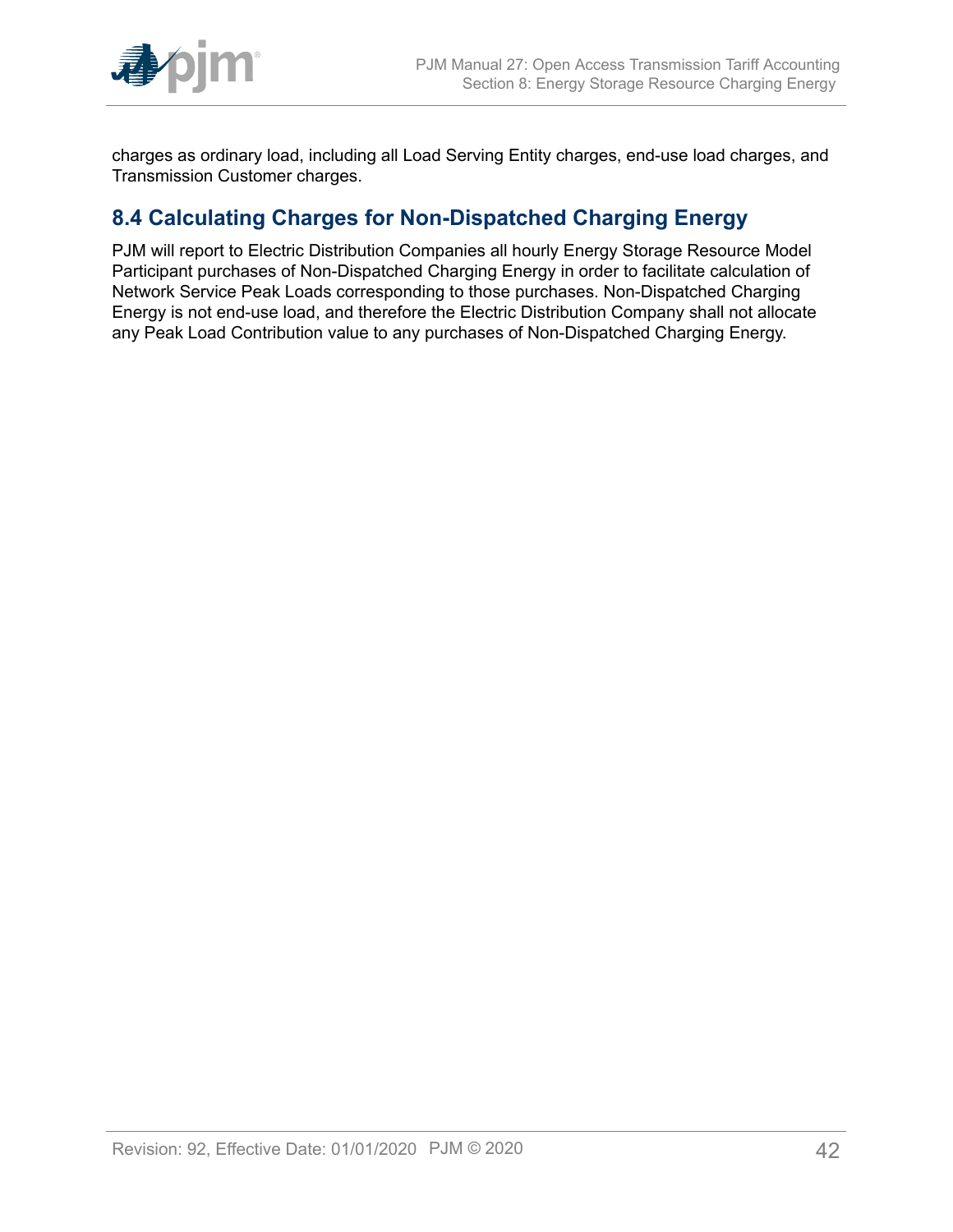

### <span id="page-42-0"></span>**Section 9: Billing**

Welcome to the *Billing* section of the *PJM Manual for Open Access Transmission Tariff Accounting*. In this section, you will find the following information:

• A summary of the billing process for the PJM Open Access Transmission Tariff (see "Billing Process Overview").

### <span id="page-42-1"></span>**9.1 Billing Process Overview**

A single billing statement is issued monthly by the PJM to each PJM customer account. The bill details all charges and credits under the PJM Operating Agreement and the PJM Open Access Transmission Tariff for the month, as they apply to that customer account. The billing statement presents a net amount due from or due to the customer. Weekly billing statements are also issued for certain line items. The **[PJM Manual for Billing \(M-29\)](http://www.pjm.com/~/media/documents/manuals/m29.ashx)** describes the billing process in detail.

The PJM Open Access Transmission Tariff related billing statement line items that are described in this manual are as follows:

- PJM Scheduling, System Control and Dispatch Service (charges, and load reconciliation charges)
- TO Scheduling, System Control and Dispatch Service (charges/credits, and load reconciliation charges)
- Reactive Supply and Voltage Control from Generation and Other Sources Service (charges/credits)
- Energy Imbalance Service (charges/credits)
- Network Integration Transmission Service (charges/credits)
- Network Integration Transmission Service Offset (charges/credits)
- Direct Assignment Facilities (charges/credits)
- Other Supporting Facilities (charges/credits)
- Firm Point-to-Point Transmission Service (charges/credits)
- Non-Firm Point-to-Point Transmission Service (charges/credits)
- Black Start Service (charges/credits)
- Expansion Cost Recovery (charges/credits)
- RTO Start-up Cost Recovery (charges/credits)
- Generation Deactivation (charges/credits)
- PJM Settlement, Inc. (charges)
- MMU (charges, and load reconciliation charges)
- FERC (charges, and load reconciliation charges)
- OPSI (charges, and load reconciliation charges)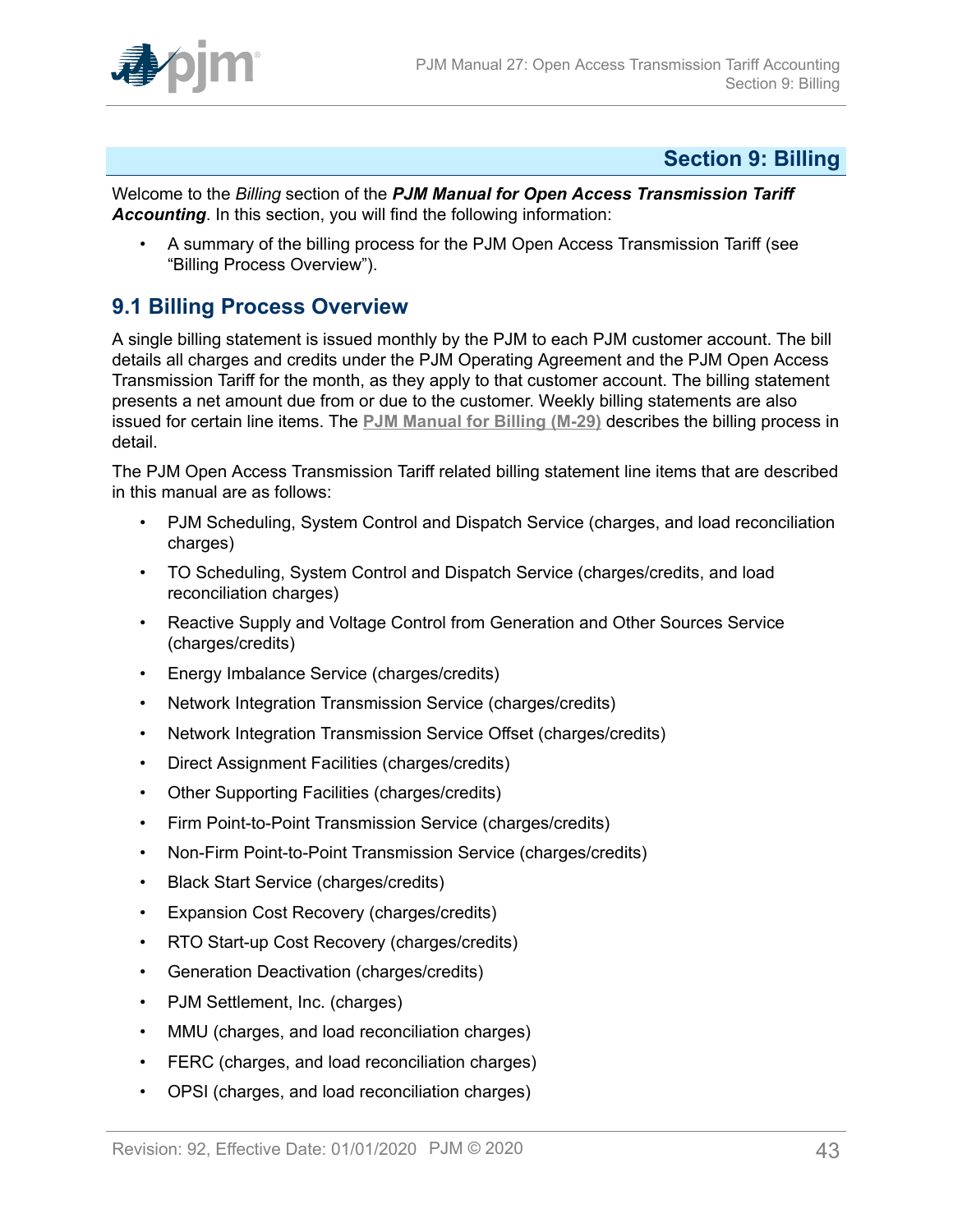

- CAPS (charges, and load reconciliation charges)
- NERC (charges, and load reconciliation charges)
- RFC (charges, and load reconciliation charges)
- RPM Auction (charges/credits)
- Locational Reliability (charges)
- Interruptible Load for Reliability (charges)
- Capacity Transfer Rights (credits)
- Incremental Capacity Transfer Rights (credits)
- Non-Unit Specific Capacity Transaction (charges/credits)
- Generation Resource Rating Test Failure (charges/credits)
- Capacity Resource Deficiency (charges/credits)
- Peak Season Maintenance Compliance Penalty (charges/credits)
- Peak-Hour Period Availability (charges/credits)
- Demand Resource and ILR Compliance Penalty (charges/credits)
- Qualifying Transmission Upgrade Compliance Penalty (charges/credits)
- Load Management Test Failure (charges/credits)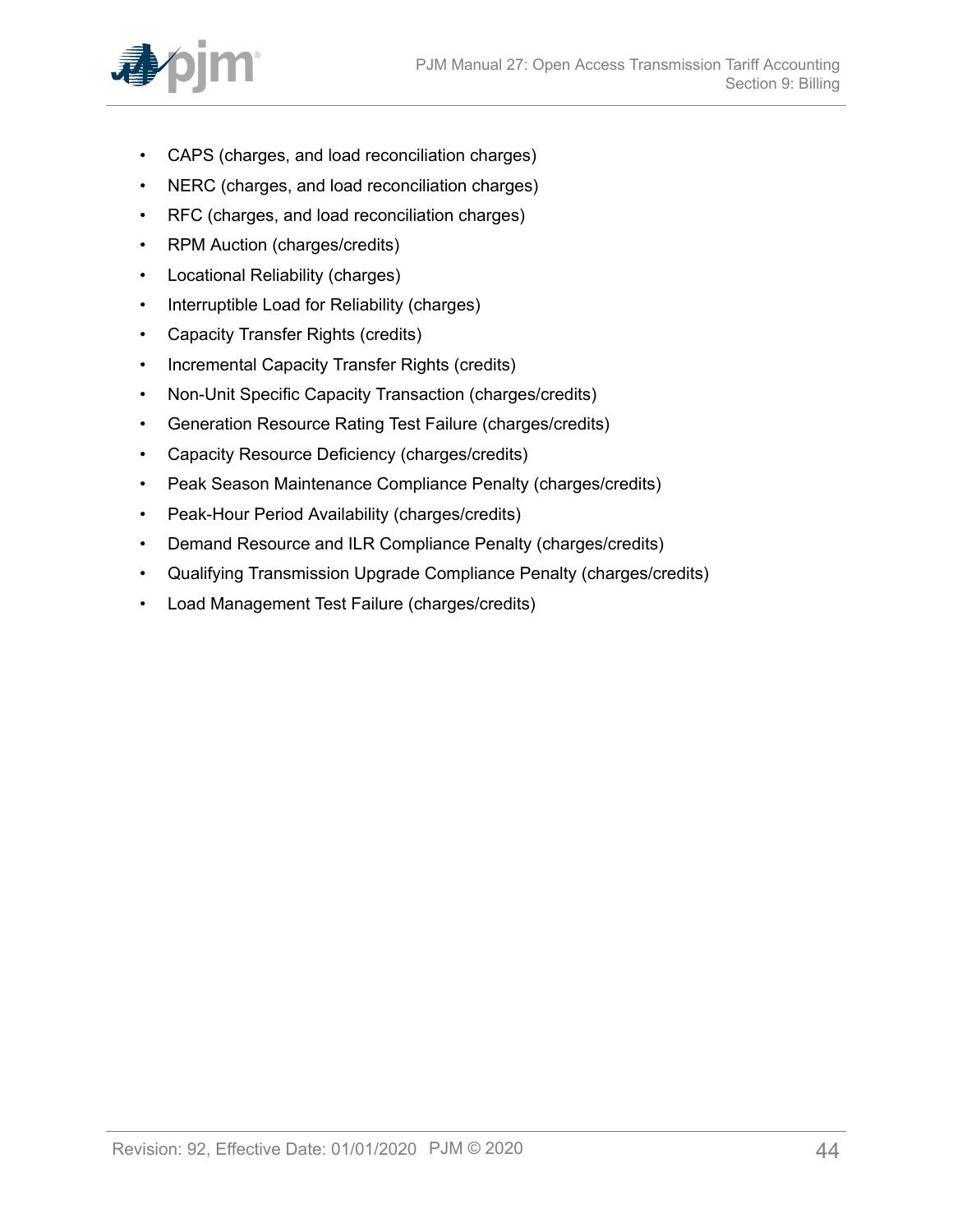

### <span id="page-44-0"></span>**Revision History**

#### **Revision 91 (12/03/2019):**

- Updates for compliance with FERC Order 841, Electric Storage Participation in Markets Operated by RTOs and ISOs, Docket No. RM 16-23-000
	- o Added new Section 8: Energy Storage Resource Charging Energy
		- − Section 8.1: Describe different categories of Energy Storage Resource charging energy
		- − Section 8.2: List billing items that apply to Non-Dispatched Charging Energy
		- − Section 8.3: Description of billing treatment for Load Serving Charging Energy
		- − Section 8.4: Treatment of Network Service Peak Load and Obligation Peak Load/ Peak Load Contribution for Direct Charging Energy

#### **Revision 90 (12/06/2018):**

- **Biennial Cover to Cover Review** 
	- o Section 2.2
		- − Replace "eRPM" with "Capacity Exchange"
	- o Section 5.2
		- − Remove specific TOs as being network customers
		- − Remove ComEd from RTO Startup Recovery Charges
	- o Section 5.3
		- − Remove specific TOs as being network customers
	- o Section 6.3
		- − Provided clarification on AEP and Dominion point-to-point transmission service credits
	- o Section 8
		- − Marked Expansion Cost Recovery Accounting Overview as deleted since these charges and credits are no longer applicable.

#### **Revision 89 (04/01/2018):**

• Updated Section 4 for Five Minute Settlements (FERC Order 825) to replace references to "hourly" with "five minute".

#### **Revision 88 (11/16/2017):**

• In Section 7, Black Start Service Accounting, added a description of how charges and credits are handled for a new Black Start unit.

#### **Revision 87 (2/1/2017):**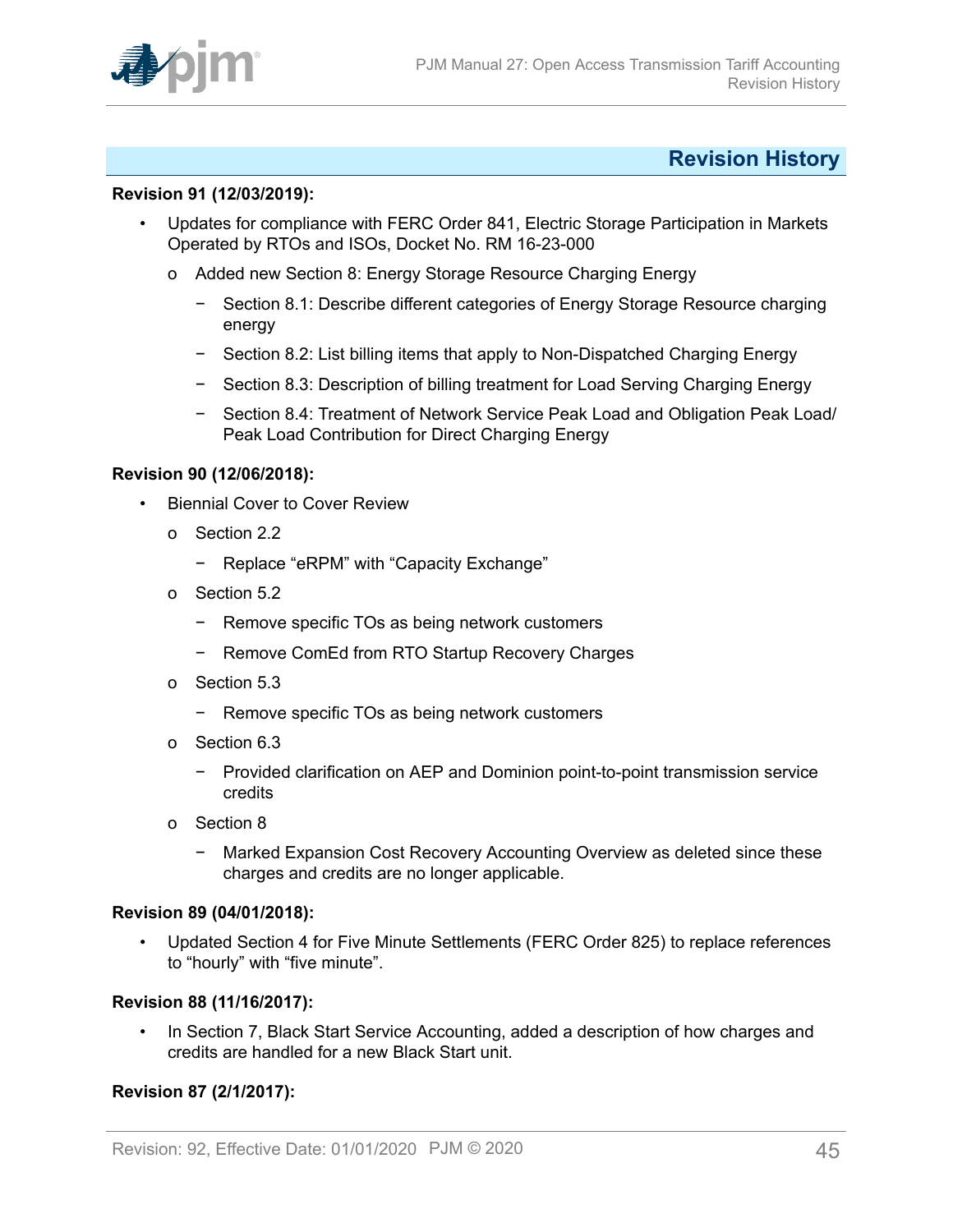

- Section 5.3 Network Integration Transmission Service Credits:
	- o Removed MetEd and Penelec from TO list and added MAIT to reflect new consolidated MAIT TO entity as approved by 1/26/2017 FERC Order (ER17-214-001).

#### **Revision 86 (01/26/2017):**

- Cover to Cover Periodic Review
- Added language in Section 5.2 to allow for Network Service Peak Load values submitted by Electric Distribution Companies to be scaled if the values do not sum to the Annual Network Service Peak Load for the zone.
- Updated Sections 2 and 9 to include language on funding and charges for Consumer Advocates of PJM (CAPS)
- Updated the web link in Section 7 for the Black Start Revenue Requirements posting on pjm.com.
- Removed references to Manual 35 as this manual was retired on November 17, 2016.

#### **Revision 85 (07/15/2015):**

• In Section 5.2, remove a reference to a specific number of days in a year in the equation to calculate a customer's daily demand charge for network transmission service.

#### **Revision 84 (01/01/2015):**

• Remove references to ATSI Low Voltage Network Integration Service Charges. Effective 1/1/2015, ATSI no longer requires dual voltage billing.

#### **Revision 83 (01/01/2015):**

• Revise submission timing for peak load contributions in Section 5.2 per Docket ER15-134.

#### **Revision 82 (12/01/2014):**

• Revise applicable Black Start revenue requirements in Section 7 per Docket ER14-2883.

#### **Revision 81 (09/09/2013):**

• Conforming changes in Section 7, Black Start Service Accounting, for cost allocations to support the provision of cross-zonal black start support per Docket ER13-1911.

#### **Revision 80 (06/01/2013):**

- Conforming changes in Sections 3, 8, 9, and 11 to incorporate rules for Residual Zone Pricing as approved by FERC in Docket(s) ER13-347. Residual metered load pricing is effective 6/1/2015.
- Changes to incorporate EKPC integration effective 06/01/2013. Section 2.2: Update to Schedule 10 charges, Section 5.3: Added EKPC to list of zones who do not pay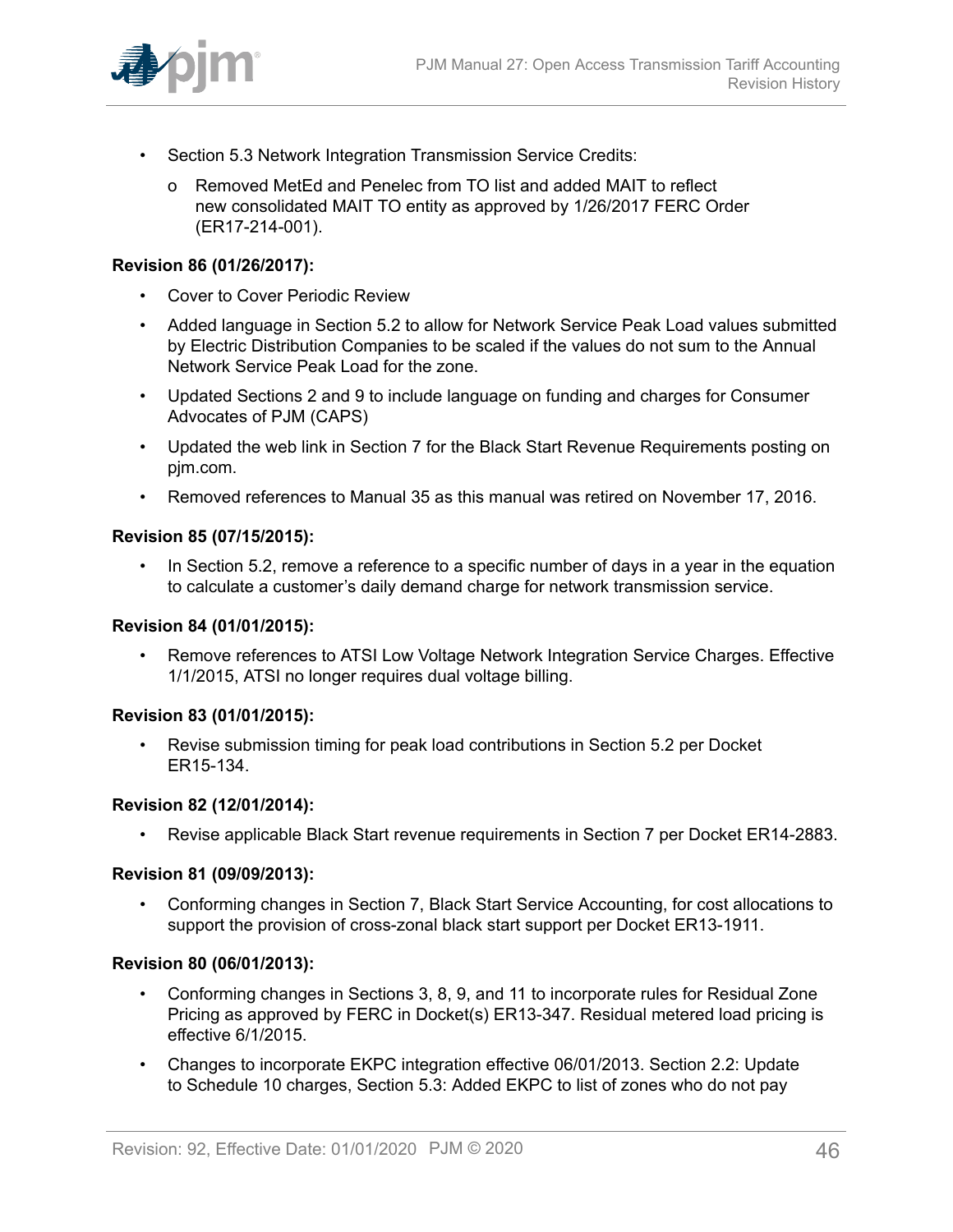

themselves for use of their own transmission facilities, Section 8.1 and 8.1.1: Added EKPC to zones exempt from Expansion Cost Recovery Charges

#### **Revision 79 (12/01/2012):**

- Black Start Service Charges Changes to Section 7 outlining the allocation of Operating Reserve Credits for the scheduling of units for Black Start service and testing of Black Start units.
- References to the eSchedules application were updated to InSchedule to reflect the recent upgrade and renaming of this PJM application

#### **Revision 78 (05/22/2012)**

• Section 7.2 Black Start Service Credits, updated section to comply with current version of Schedule 6A of the Tariff. The effective date for the language was November 1, 2011. The change was endorsed May 22, 2012.

#### **Revision 77 (01/01/2012)**

Updates to reflect the integration of the DEOK zone

#### **Revision 76 (09/15/2011)**

• Section 4.1 Energy Imbalance Service Accounting Overview: Updated section to comply with current version of Schedule 4 of the Tariff.

#### **Revision 75 (06/01/2011)**

• Updates to reflect the integration of the ATSI zone and creation of PJM Settlement, Inc.

#### **Revision 74 (03/17/2010)**

• Replaced the Expansion Cost Recovery rates with a link to the PJM Guide to Billing on the pjm.com website and added the new RPM billing line items called Load Management Test Failure Charge/Credit.

#### **Revision 73 (06/01/2009)**

• Removed the Network Transmission Service rate/revenue requirement table and the Black Start revenue requirement table to avoid periodic manual updates and instead reference the applicable PJM.com website addresses.

#### **Revision 72 (3/1/2009)**

• Revised transmission revenue requirement and rate for the AEP zone (Exhibit 1).

#### **Revision 71 (1/01/2009)**

- Revised transmission revenue requirements and rates for PSEG and Dominion zones (Exhibit 1).
- Revised black start revenue requirements table (Exhibit 3).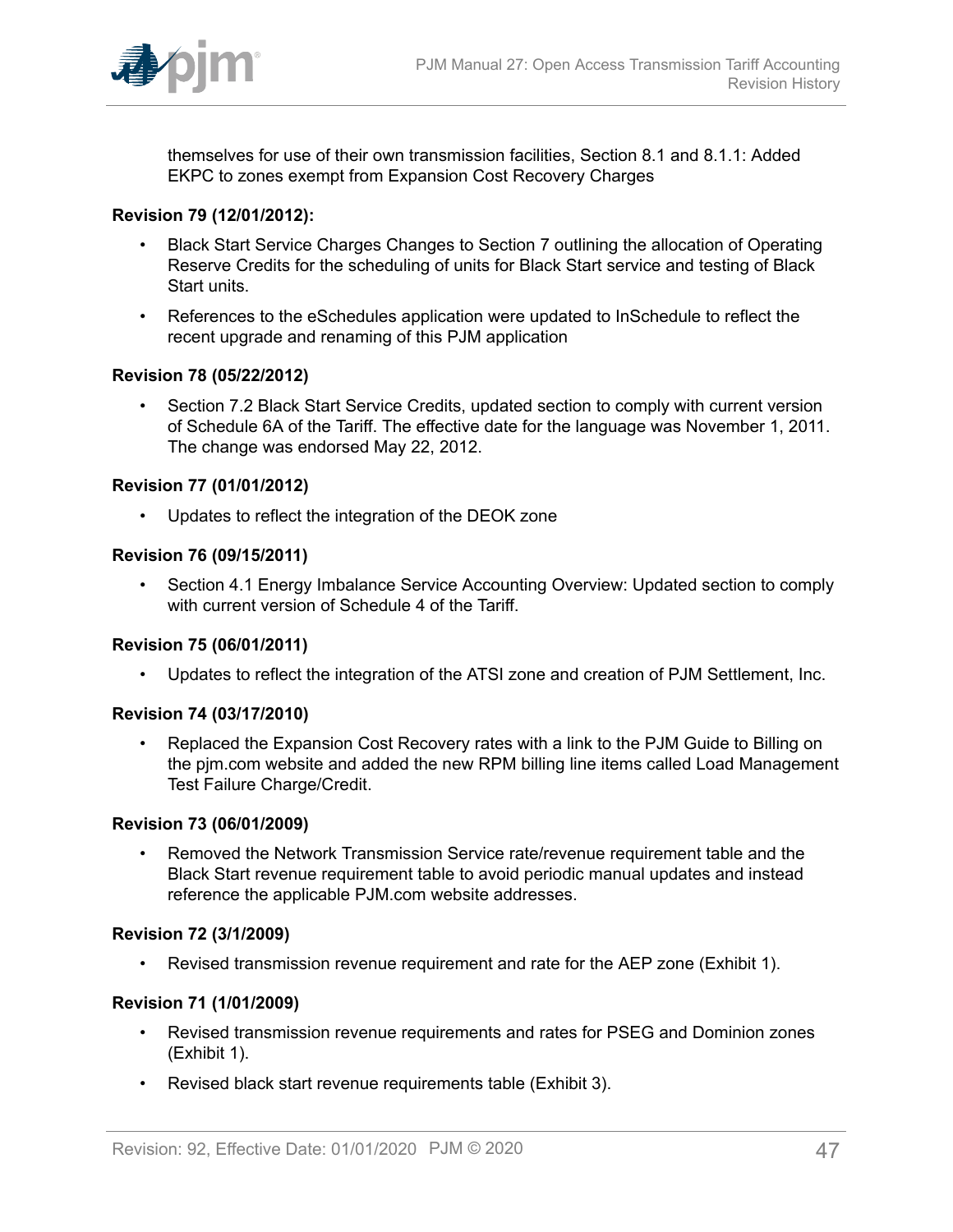

- Clarified how Schedule 9 refunds apply to all quarters of the year (Section 2).
- Added descriptions of several new load reconciliation items recently implemented.

#### **Revision 70 (11/01/2008)**

- Revised transmission revenue requirements and rates for PSEG and PPL (Exhibit 1).
- Revised black start revenue requirements table (Exhibit 3).

#### **Revision 69 (08/01/2008)**

- Revised black start revenue requirements table (Exhibit 3).
- Added description for the collection of Schedule 9-MMU monthly costs to Section 2 that start in August 2008.

#### **Revision 68 (06/01/2008)**

- Revised Dominion network transmission revenue requirements and rates in Exhibit 1 to reflect their formula rate approved by FERC retroactively to 1/1/2008, and added the TrAILCo revenue requirement.
- Revised Network Transmission Service Credits and Firm Point-to-Point Transmission Service Credits sections to reflect the fact that the Dominion zonal share of these credits are further allocated to Dominion's network customers effective 1/1/2008.
- Revised black start revenue requirements table (Exhibit 3).
- Added description for the collection of Schedule 9-6 AC<sup>2</sup> monthly costs to Section 2 that start in June 2008.

#### **Revision 67 (06/01/2008)**

• Revised network transmission revenue requirements and rates table (Exhibit 1) to reflect revised formula rates.

#### **Revision 66 (5/1/2008)**

• Revised black start revenue requirements table (Exhibit 3).

#### **Revision 65 (4/1/2008)**

- Revised transmission revenue requirements for ComEd (Exhibit 1).
- Revised black start revenue requirements table (Exhibit 3).

#### **Revision 64 (2/1/2008)**

- Removed reactive revenue requirements table (Exhibit 1) per FERC order ER08-339.
- Revised black start revenue requirements table (Exhibit 3).

#### **Revision 63 (1/01/2008)**

• Revised black start revenue requirements table (Exhibit 1).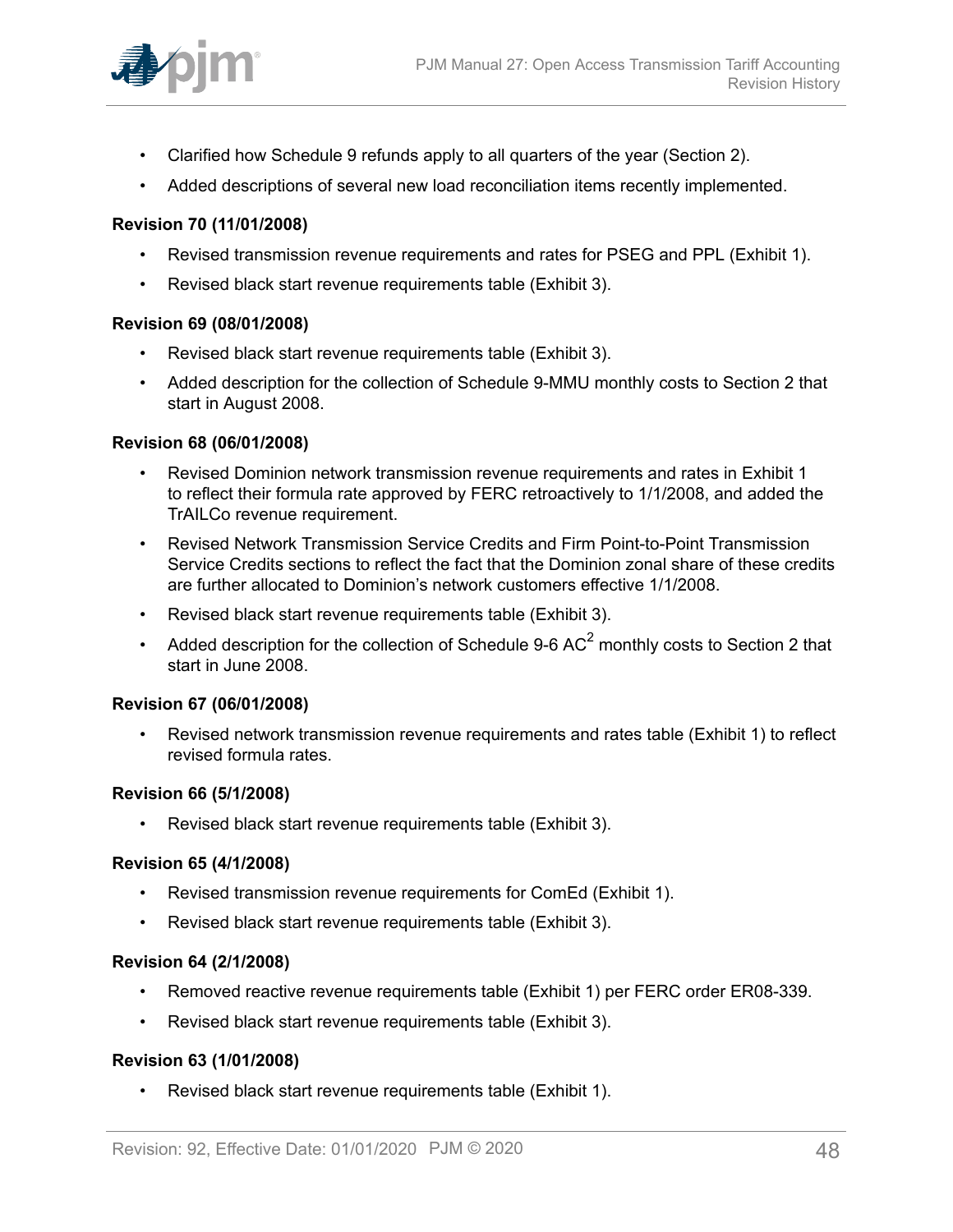

- Added ODEC as a Delmarva zonal transmission owner in Exhibit 2.
- Revised Expansion Cost Recovery Charge rates for 2008.

#### **Revision 62 (1/01/2008)**

- Revised reactive revenue requirements table (Exhibit 1).
- Revised black start revenue requirements table (Exhibit 4).

#### **Revision 61 (9/01/2007)**

- Revised reactive revenue requirements table (Exhibit 1).
- Revised black start revenue requirements table (Exhibit 4).

#### **Revision 60 (07/01/2007)**

- Revisions were made to reflect the implementation of Marginal Losses and for general clean-up.
- Revised reactive revenue requirements table (Exhibit 1).
- Revised black start revenue requirements table (Exhibit 4).
- Revised Section 2 to reflect Schedule 9 refunds.

#### **Revision 59 (06/01/2007)**

• Revisions moved to revision 60

#### **Revision 58 (01/01/2007)**

- Revised black start revenue requirements table (Exhibit 4).
- Revised rates in Expansion Cost Recovery Charges (Section 8).
- Revised Duquesne's network service rate and revenue requirement (Exhibit 2).
- Revised Section 2 to include new Schedules 10-NERC and 10 RFC
- Introduction trimmed to eliminate redundant information.
- List of PJM Manuals exhibit removed, with directions given to PJM Web site where all the manuals can be found.
- Revision History permanently moved to the end of the manual

#### **Revision 57 (10/01/2006)**

- Revised reactive revenue requirements table (Exhibit 2).
- Revised network transmission revenue requirements table (Exhibit 3).
- Revised black start revenue requirements table (Exhibit 5).

#### **Revision 56 (09/01/2006)**

• Revised reactive revenue requirements table (Exhibit 2).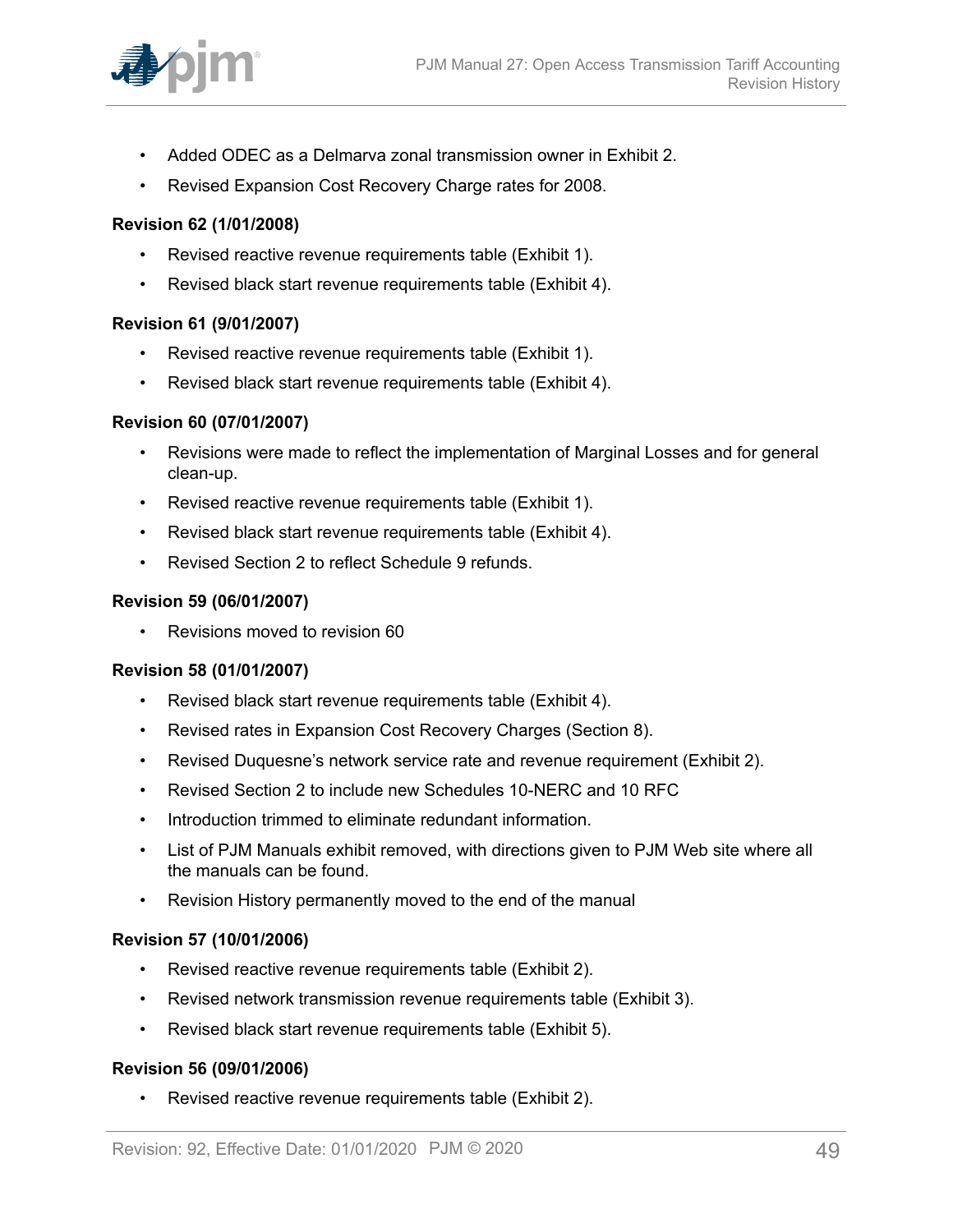

• Revised black start revenue requirements table (Exhibit 5).

#### **Revision 55 (8/1/06)**

• Revise reactive revenue requirements table (Exhibit 2), revise network transmission revenue requirements table (Exhibit 3), and revise black start revenue requirements table (Exhibit 5).

#### **Revision 54 (6/1/06)**

• Revise reactive revenue requirements table (Exhibit 2), revise network transmission revenue requirements table (Exhibit 3), revise black start revenue requirements table (Exhibit 5), revise PJM Scheduling, System Control and Dispatch Service Accounting section to reflect PJM's stated rate implementation, and revise Expansion Cost Recovery Accounting section to reflect retroactive FERC order.

#### **Revision 53 (4/1/06)**

- Revise network transmission revenue requirements table (Exhibit 3), revise black start revenue requirements table (Exhibit 5), remove SECA references since the original SECA period has terminated (Section 8: Seams Elimination Cost Assignment Accounting), and remove MAAC charge references since this charge has terminated (Section 7: Mid-Atlantic Area Council Charge Accounting). Since Sections 7 and 8 were deleted, Sections 9 through 11 were renumbered accordingly.
- Revisions were made on the following pages: 29, 35, 36 and 40-45.

#### **Revision 52 (3/1/06)**

- Revise reactive revenue requirements table.
- Revisions were made on the following page: 23.

#### **Revision 51 (2/1/06)**

- Add new subsection to Network Service Accounting for business rules regarding the changing of settlement area definitions.
- Revisions were made on the following pages: 33 and 34.

#### **Revision 50 (1/1/06)**

- Revise reactive and black start revenue requirements tables.
- Revisions were made on the following pages: 23 and 44.

#### **Revision 49 (1/1/06)**

- Revise reactive and black start revenue requirements tables, add Schedule 9-OPSI billing description, and add new subsection to Network Service Accounting for nodal pricing business rules.
- Revisions were made on the following pages: 16, 19, 23, 30, 32, 33 and 44.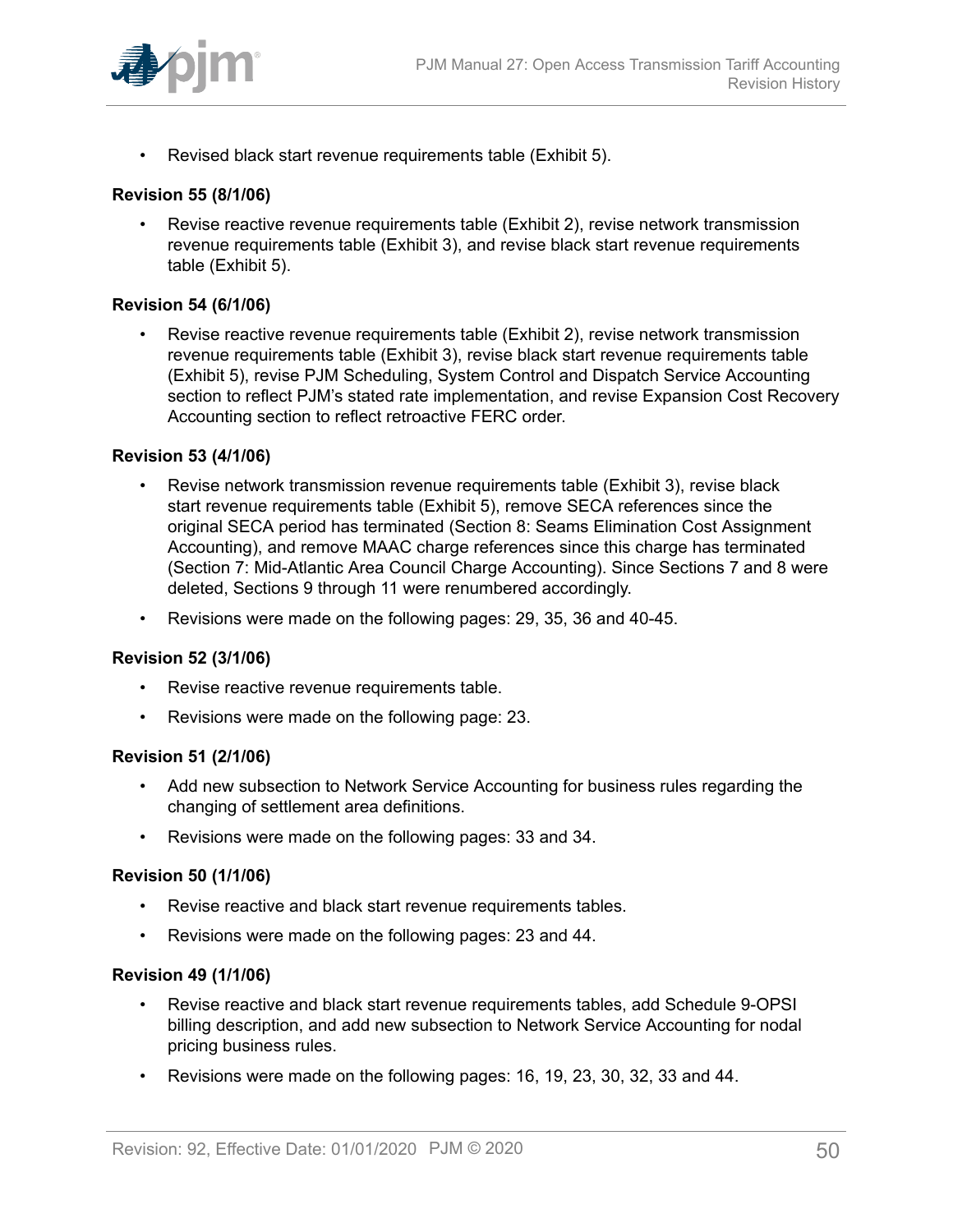

#### **Revision 48 (11/1/05)**

• Revise reactive and black start revenue requirements tables; AEP Network Service rate, revenue requirement, and pass-through credit allocations; and, Schedule 13 (Expansion Cost Recovery) billing description.

#### **Revision 47 (7/1/05)**

• Revise reactive and black start revenue requirements table, revise AECO, BGE, DPL, and PEPCO Network Service rates and revenue requirements, and add Schedule 13 (Expansion Cost Recovery) billing description.

#### **Revision 46 (5/1/05)**

• Revise reactive and black start revenue requirements table, clarify SECA settlements, and make changes to include Dominion.

#### **Revision 45 (2/16/05)**

• Revise reactive revenue requirements table.

#### **Revision 44 (1/1/05)**

• Revise reactive and black start revenue requirements tables.

#### **Revision 43 (1/1/05)**

• Revise reactive and black start revenue requirements tables and the AEP network integration transmission service rate. Add Duquesne's network integration transmission service revenue requirement and rate. Remove AP revenue neutrality and transitional market expansion charge sections.

#### **Revision 42 (12/22/04)**

• Revise to reflect FERC Regional Through and Out Rate (RTOR) elimination between PJM and MISO and the new SECA billing.

#### **Revision 41 (11/01/04)**

• Revise reactive and black start revenue requirements tables.

#### **Revision 40 (10/01/04)**

- Revise to reflect the AEP/Dayton market integration.
- Updated Exhibit 1: List of PJM Manuals to reflect new manuals

#### **Revision 39 (07/31/04)**

• Revised reactive revenue requirements listed in Exhibit 2 of Section 3: Reactive Supply & Voltage Control from Generation Sources Service Accounting.

#### **Revision 38 (06/30/04)**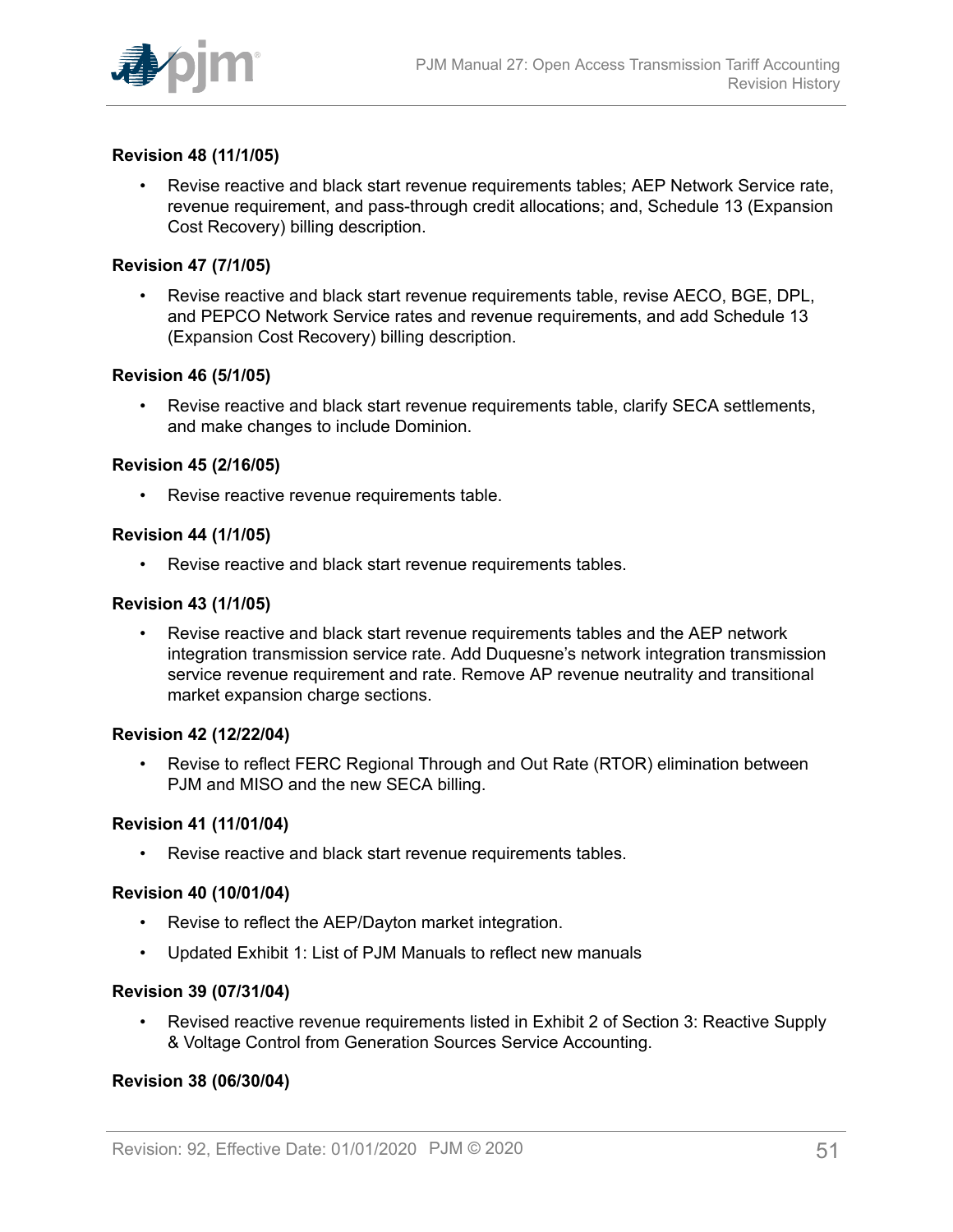

• Revised reactive revenue requirements listed in Exhibit 2 of Section 3: Reactive Supply & Voltage Control from Generation Sources Service Accounting.

#### **Revision 37 (06/01/04)**

• Revised annual black start revenue requirements listed in Exhibit 5 of Section 11: Black Start Service Accounting.

#### **Revision 36 (05/01/04)**

- Globally changed all references from "*PJM Control Area*" to "*PJM Region*"
- Revised Section 2: Scheduling, System Control & Dispatch Service Accounting to incorporate the changes to PJM Service Category; Capacity Resource and Obligation Management Service (Schedule 9-5).
- Revised annual reactive revenue requirements listed in Exhibit 2 of Section 3: Reactive Supply & Voltage Control from Generation Sources Service Accounting.
- Revised annual transmission owner revenue requirements listed in Exhibit 3 of Section 5: Network Integration Transmission Service Accounting.
- Revised firm point-to-point transmission service rates listed in Exhibit 4 of Section 6: Point-to-Point Transmission Service Accounting.
- Revised Section 6: Point-to-Point Transmission Service Accounting to incorporate the changes to the Point-to-Point Transmission Service credit allocations.
- Revised Section 9: Transitional Market Expansion Accounting to incorporate the change that these charges do not apply to energy either delivered to load or input into the Transmission System in the PJM zone comprised of Commonwealth Edison.
- Added Section 10: Expansion Integration Accounting and re-numbered other sections accordingly.
- Updated PJM List of Manuals to reflect new manuals

#### **Revision 35 (05/01/04)**

• Revised Section 2: Scheduling, System Control & Dispatch Service Accounting to incorporate the changes to PJM Service Categories; FTR Administration (Schedule 9-2) and Market Support Services (Schedule 9-3).

#### **Revision 34 (04/01/04)**

• Revised annual reactive revenue requirements listed in Exhibit 2 of Section 3: Reactive Supply & Voltage Control from Generation Sources Service Accounting.

#### **Revision 33 (01/01/04)**

- Revised annual reactive revenue requirements listed in Exhibit 2 of Section 3: Reactive Supply & Voltage Control from Generation Sources Service Accounting.
- Revised Exhibit 1: List of PJM Manuals to reflect two new eFuel manuals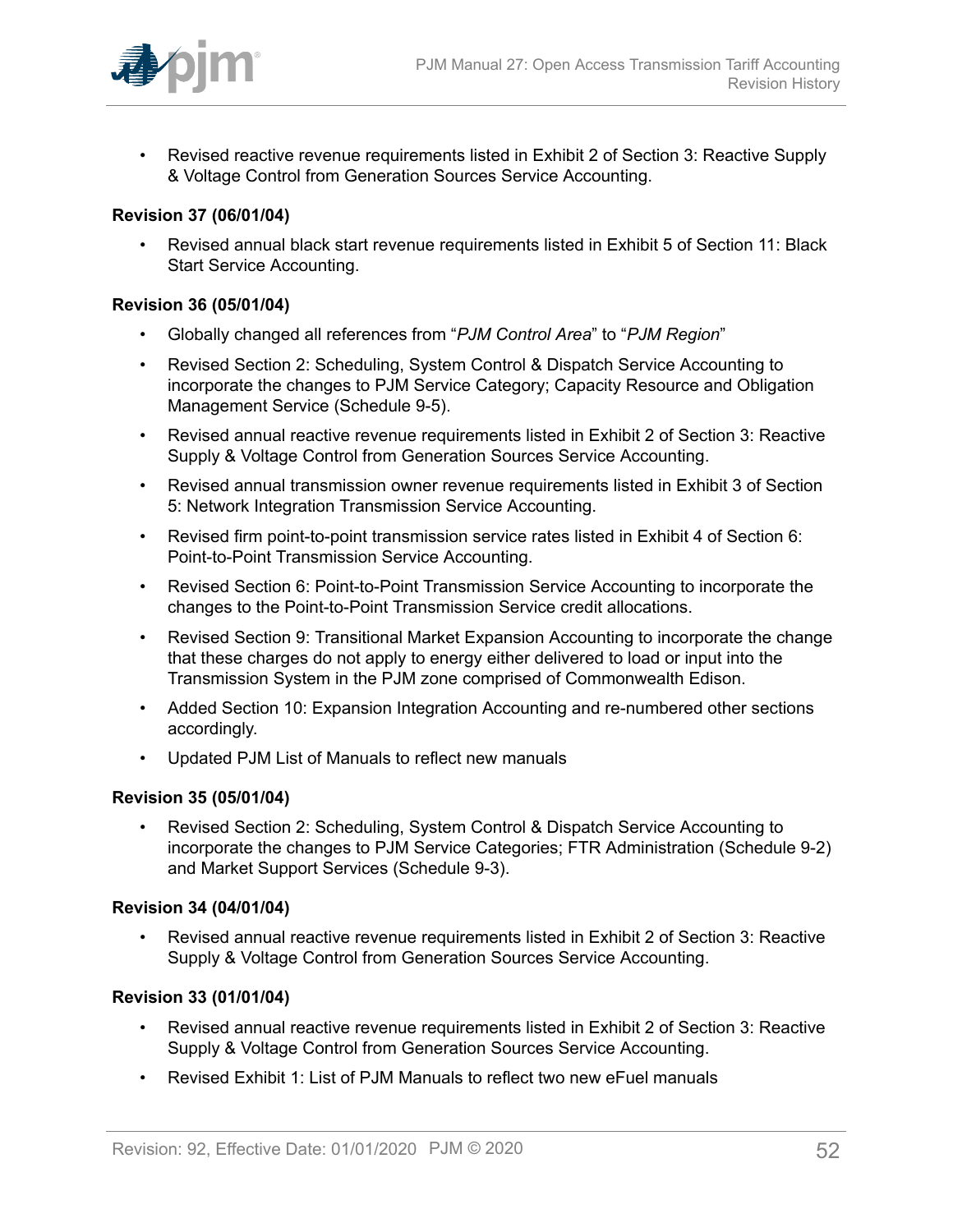

#### **Revision 32 (10/01/03)**

• Revised annual reactive revenue requirements listed in Exhibit 2 of Section 3: Reactive Supply & Voltage Control from Generation Sources Service Accounting.

#### **Revision 31 (09/01/03)**

- Revised annual reactive revenue requirements listed in Exhibit 2 of Section 3: Reactive Supply & Voltage Control from Generation Sources Service Accounting.
- Revised annual black start revenue requirements listed in Exhibit 5 of Section 10: Black Start Service Accounting.

#### **Revision 30 (07/01/03)**

- Revised annual reactive revenue requirements listed in Exhibit 2 of Section 3: Reactive Supply & Voltage Control from Generation Sources Service Accounting.
- Revised annual black start revenue requirements listed in Exhibit 5 of Section 10: Black Start Service Accounting.

#### **Revision 29 (06/01/03)**

- Revised Section 5: Network Integration Transmission Service Accounting to reflect the revised procedures to calculate the Network Customer's daily peak load contribution in accordance with FERC's order requiring the use of Network Service Peak Load (NSPL) contributions based on metered peaks instead of unrestricted peaks (Docket EL02-121).
- Changed references to "Fixed Transmission Rights" to "Financial Transmission Rights."
- Schedule 9-5. Revised the sentence "Usage of this service is defined as the sum of the Load-Serving Entity's daily Accounted-For Obligations and Available Capacity Obligations during the month without any reduction for ALM Credit, plus the Capacity Resource Owner's Unforced Capacity and Available Capacity, both measured in MWd" to "Usage of this service is defined as the sum of the Load-Serving Entity's daily Accounted-For Obligations during the month without any reduction for ALM Credit, plus the Capacity Resource Owner's Unforced Capacity, measured in MWd."
- Removed the sentence. "In addition, PJM will charge a one-time sign-on fee of \$5,000 for each new PJM eCapacity account."
- Changed all references from "*PJM Interconnection, L.L.C.*" to "*PJM*."
- Renamed Exhibits I.1 through 10.1 to Exhibit 1 through Exhibit 5.
- Reformatted to new PJM formatting standard.
- Renumbered pages to consecutive numbering.

#### **Revision 28 (04/01/03)**

• Revised annual reactive revenue requirements listed in Exhibit 2 of Section 3: Reactive Supply & Voltage Control from Generation Sources Service Accounting.

#### **Revision 27 (04/01/03)**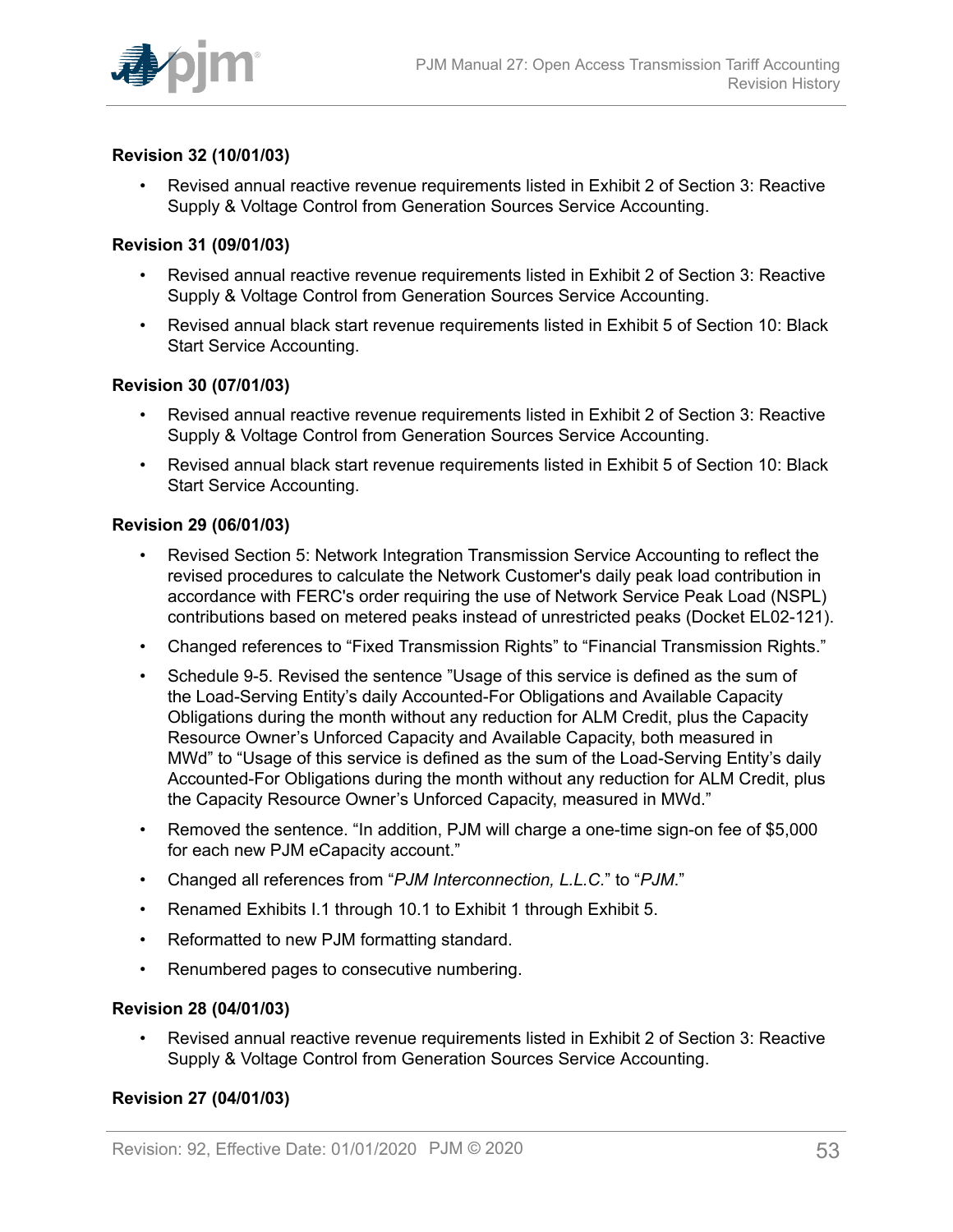

• Revised annual reactive revenue requirements listed in Exhibit 2 of Section 3: Reactive Supply & Voltage Control from Generation Sources Service Accounting.

#### **Revision 26 (02/01/03)**

• Revised annual reactive revenue requirements listed in Exhibit 2 of Section 3: Reactive Supply & Voltage Control from Generation Sources Service Accounting.

#### **Revision 25 (02/01/03)**

• Revised annual reactive revenue requirements listed in Exhibit 2 of Section 3: Reactive Supply & Voltage Control from Generation Sources Service Accounting.

#### **Revision 24 (01/01/03)**

• Revised annual reactive revenue requirements listed in Exhibit 2 of Section 3: Reactive Supply & Voltage Control from Generation Sources Service Accounting.

#### **Revision 23 (01/01/03)**

• Revised Annual Black Start Revenue Requirements in Exhibit 5 of Section 10: Black Start Service Accounting.

#### **Revision 22 (01/01/03)**

- Revised annual reactive revenue requirements listed in Exhibit 2 of Section 3: Reactive Supply & Voltage Control from Generation Sources Service Accounting. The addition of Commonwealth Chesapeake, L.L.C. was effective 11/01/02.
- Revised Section 2: Scheduling, System Control & Dispatch Service Accounting.

#### **Revision 21 (12/01/02)**

• Added new Section 10: Black Start Service Accounting. Re-numbered existing Section 10: Billing as new Section 11.

#### **Revision 20 (09/01/02)**

• Revised annual reactive revenue requirements listed in Exhibit 2 of Section 3: Reactive Supply & Voltage Control from Generation Sources Service Accounting.

#### **Revision 19 (07/01/02)**

• Revised annual reactive revenue requirements listed in Exhibit 2 of Section 3: Reactive Supply & Voltage Control from Generation Sources Service Accounting.

#### **Revision 18 (04/01/02)**

• Revised to reflect the changes to incorporate the PJM West Region and Rockland Electric Company.

#### **Revision 17 (01/01/02)**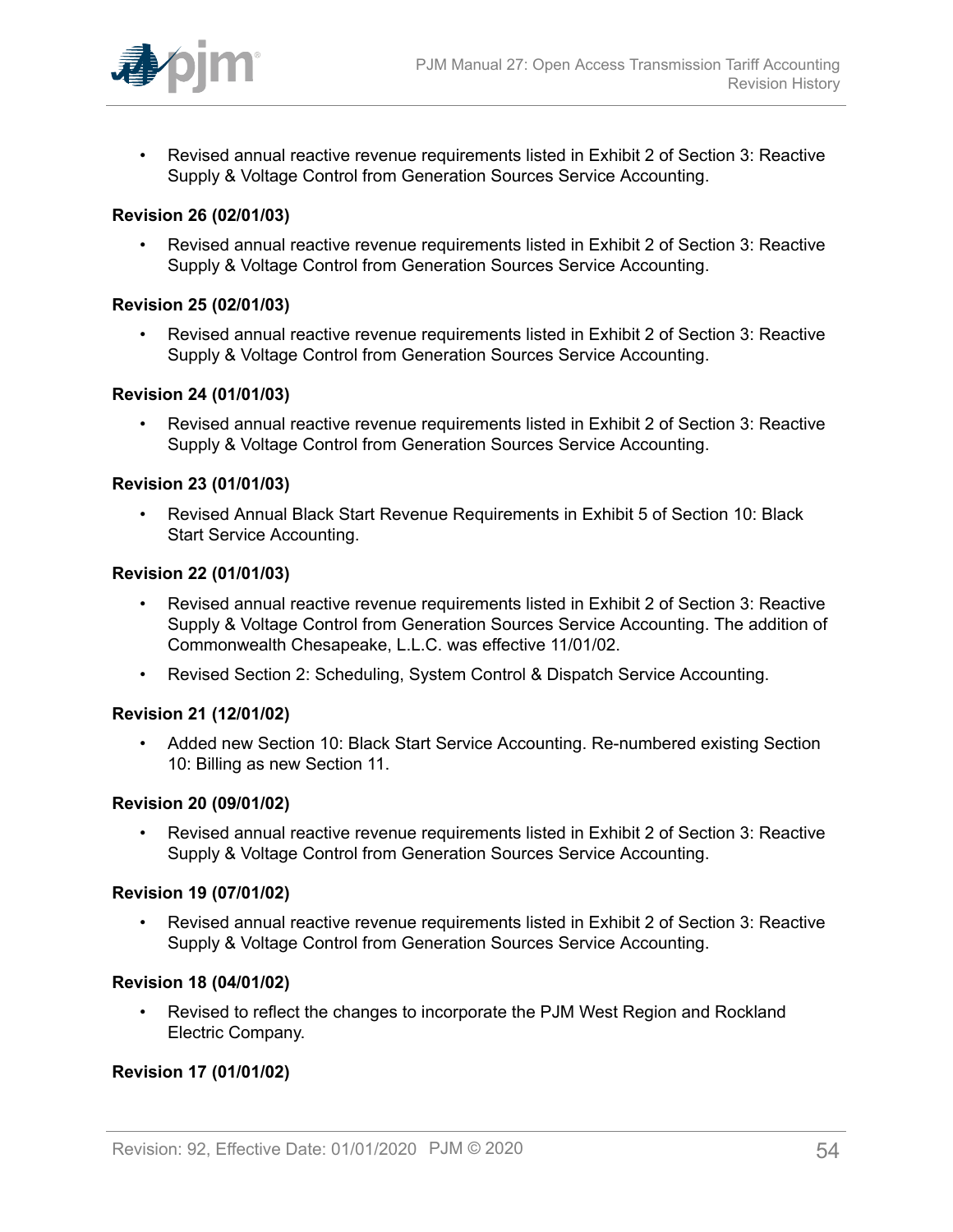

• Revised annual reactive revenue requirements listed in Exhibit 2 of Section 3: Reactive Supply & Voltage Control from Generation Sources Service Accounting.

#### **Revision 16 (10/01/01)**

• Revised annual reactive revenue requirements listed in Exhibit 2 of Section 3: Reactive Supply & Voltage Control from Generation Sources Service Accounting.

#### **Revision 15 (09/01/01)**

• Revised annual reactive revenue requirements listed in Exhibit 2 of Section 3: Reactive Supply & Voltage Control from Generation Sources Service Accounting.

#### **Revision 14 (08/01/01)**

• Revised annual reactive revenue requirements listed in Exhibit 2 of Section 3: Reactive Supply & Voltage Control from Generation Sources Service Accounting.

#### **Revision 13 (07/23/01)**

• Revised annual reactive revenue requirements listed in Exhibit 2 of Section 3: Reactive Supply & Voltage Control from Generation Sources Service Accounting.

#### **Revision 12 (06/01/01)**

• Revised to reflect new Transmission Service and Reactive Rates.

#### **Revision 11 (01/01/01)**

- Revised to reflect the new unbundled PJM Scheduling, System Control and Dispatch Service accounting method (Tariff Schedule 9) and the new Mid-Atlantic Area Council Charge billing (Tariff Schedule 10) to be effective 01/01/2001.
- Removed Attachment A: Definitions and Abbreviations. Attachment A is being developed into a 'new' **PJM Manual 35:** *Definitions and Abbreviations*.

#### **Revision 10 (10/01/00)**

• Revised to reflect the new Reactive Supply and Voltage Control from Generation Sources Service (Tariff Schedule 2) accounting method as approved by FERC (Docket No. ER00-3327) to be effective 10/01/2000.

#### **Revision 09 (06/01/00)**

• Sections 5, 6 & 7: Revised to reflect new point-to-point transmission service rates as approved by FERC.

#### **Revision 08 (09/23/99)**

- Section 2: Scheduling, System Control, & Dispatch Service Accounting
- Revised to reflect the new RTO Scheduling, System Control, & Dispatch Service (Schedule 1A) Accounting methodology which was approved by the FERC.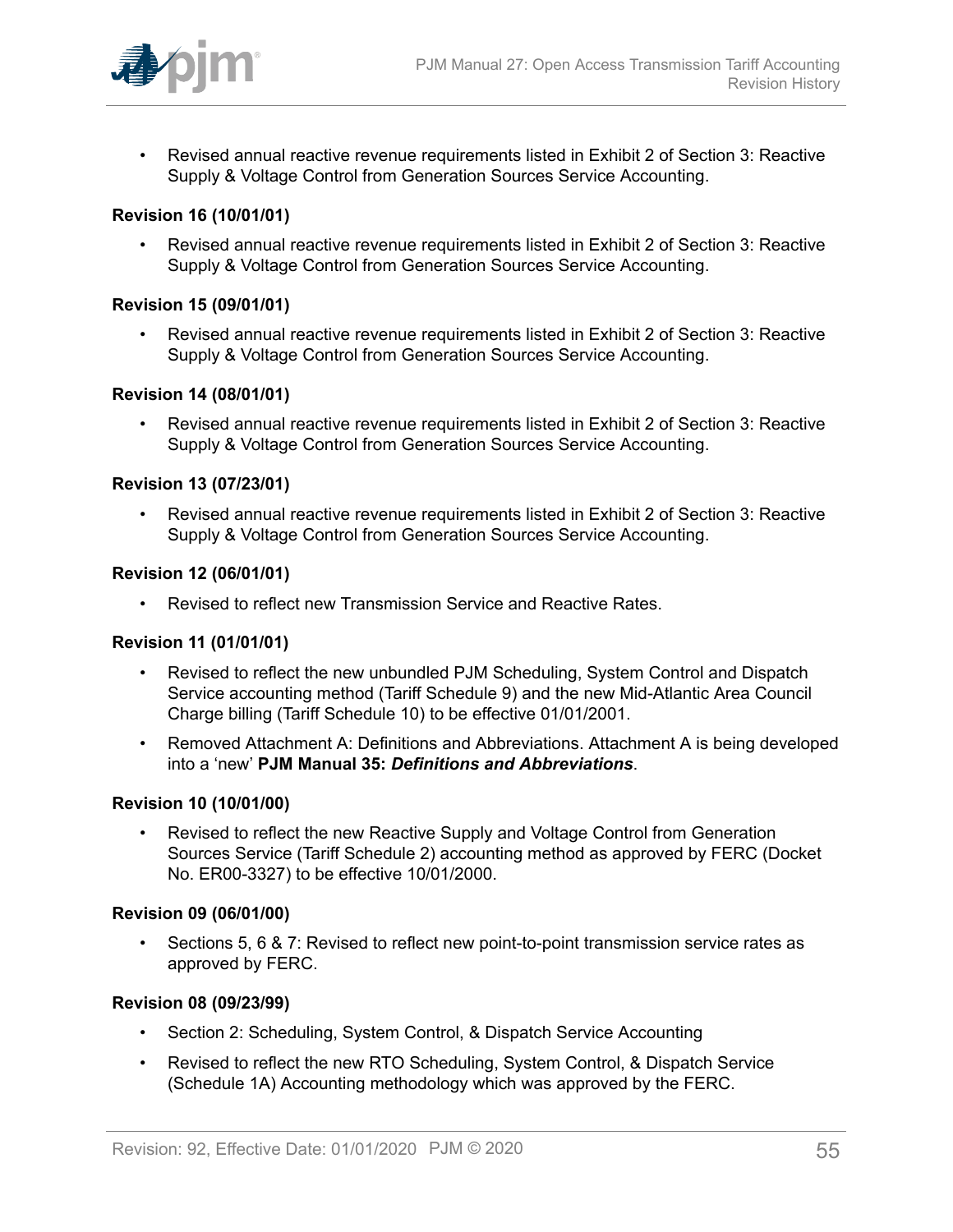

#### **Revision 07 (06/01/99)**

- Section 5: Network Integration Transmission Service Accounting
- Revised 'Exhibit 3: Annual Transmission Revenue Requirements' for AE Zone.
- Section 6: Point-to-Point Transmission Service Accounting Overview
- Revised 'Exhibit 4: Firm Point-to-Point Transmission Service Rates' for AE Zone.
- Revised 'Exhibit 5: Non-Firm Point-to-Point Transmission Service Delivery Rates' for AE Zone.

#### **Revision 06 (04/01/99)**

- Section 2: Scheduling, System Control, & Dispatch Service Accounting
- Added reconciliation billing for PJM and RTO Scheduling, System Control & Dispatch Services charges.

#### **Revision 05 (01/01/99)**

- Section 2: Scheduling, System Control, & Dispatch Service Accounting
- Added calculation of RTO scheduling, system control, and dispatch service credits and charges.
- Section 3: Reactive Supply & Voltage Control Service Accounting
- Modified calculation of Reactive Charges and Rates (Exhibit 2)
- Section 5: Network Integration Transmission Service Accounting
- Updated the RTO's Annual Transmission Revenue Requirements (Exhibit 3)
- Revised the Network Integration Transmission Service Charge calculations from monthly to daily.
- Section 6: Point-to-Point Transmission Service Accounting
- Updated Firm and Non-Firm Point-to-Point Transmission Service Rates (Exhibit 4 and 6.2)
- In addition, changes were made throughout the manual for implementation of Pennsylvania Customer Choice.

#### **Revision 04 (07/31/98)**

- Section 5: Network Integration Transmission Service Accounting
- Modified discussion of RTO payment for use of their own transmission facilities in "Network Integration Transmission Service Charges" and "Network Integration Transmission Service Credits"

#### **Revision 03 (07/01/98)**

- Section 6: Point-to-Point Transmission Service Accounting
- Corrected column headings in Exhibit 6.2.